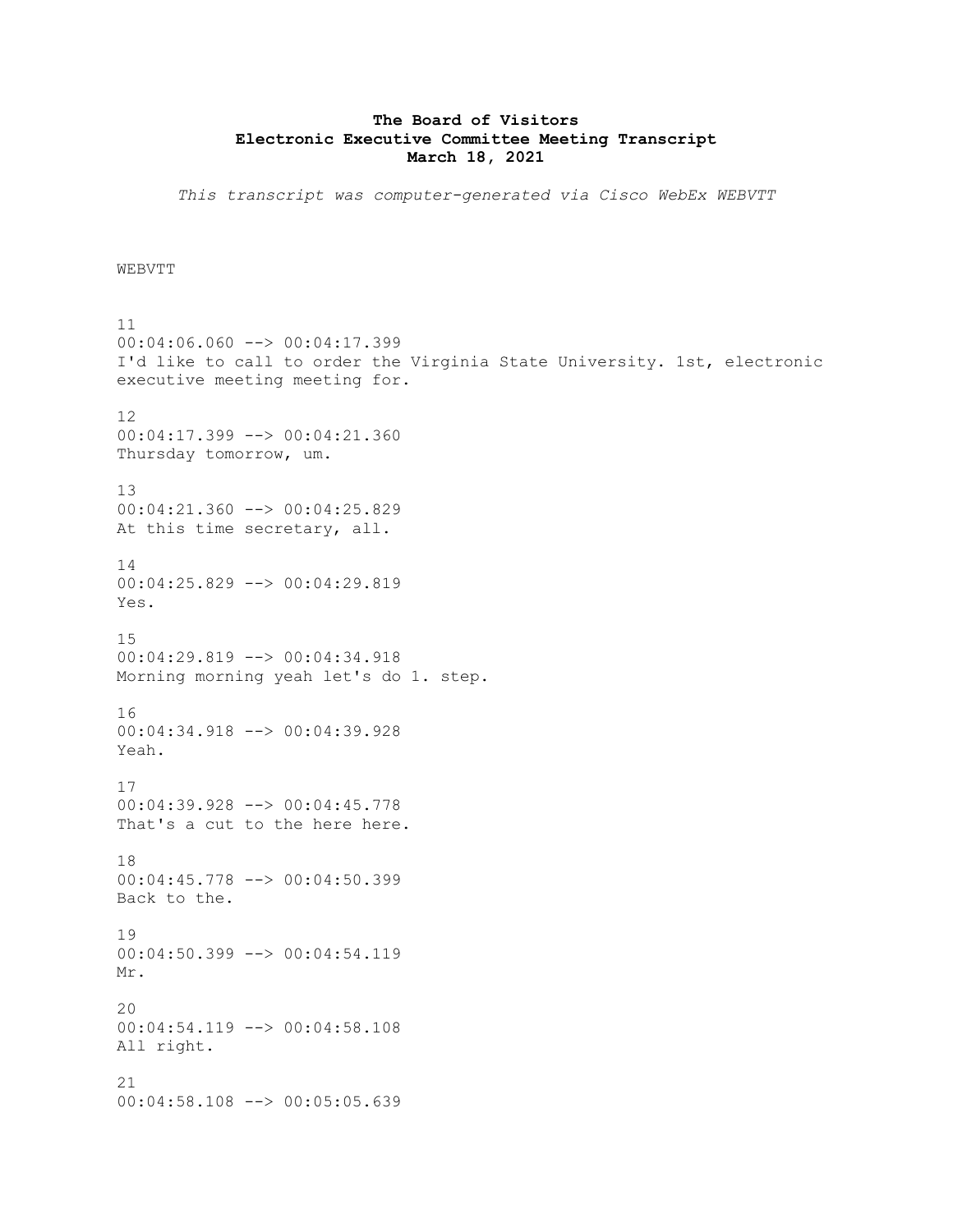Mr. Ah. 22 00:05:05.639 --> 00:05:08.819 I'm sorry. 23 00:05:08.819 --> 00:05:14.639 She said list. 24 00:05:14.639 --> 00:05:18.509 I hear. 25 00:05:18.509 --> 00:05:24.809 Miss Mr. 26 00:05:24.809 --> 00:05:30.088 Oh, Mr. 27 00:05:33.329 --> 00:05:37.709 Justin. 28 00:05:37.709 --> 00:05:46.559 Pc Mr. yes. Is there? Yes. That's the you? Mr. I'm president. 29 00:05:46.559 --> 00:05:53.488 All right. Mr. 30 00:05:53.488 --> 00:05:57.389 Earlier here. 31 00:05:57.389 --> 00:06:00.418 Right. 32 00:06:00.418 --> 00:06:04.288 As a doctor Rick stated, we have a quorum. 33 00:06:04.288 --> 00:06:16.978 Thank you. Okay, Madam Secretary would you note the, the role that you call the, you call the role for the board and specifically the executive committee. 34 00:06:16.978 --> 00:06:24.838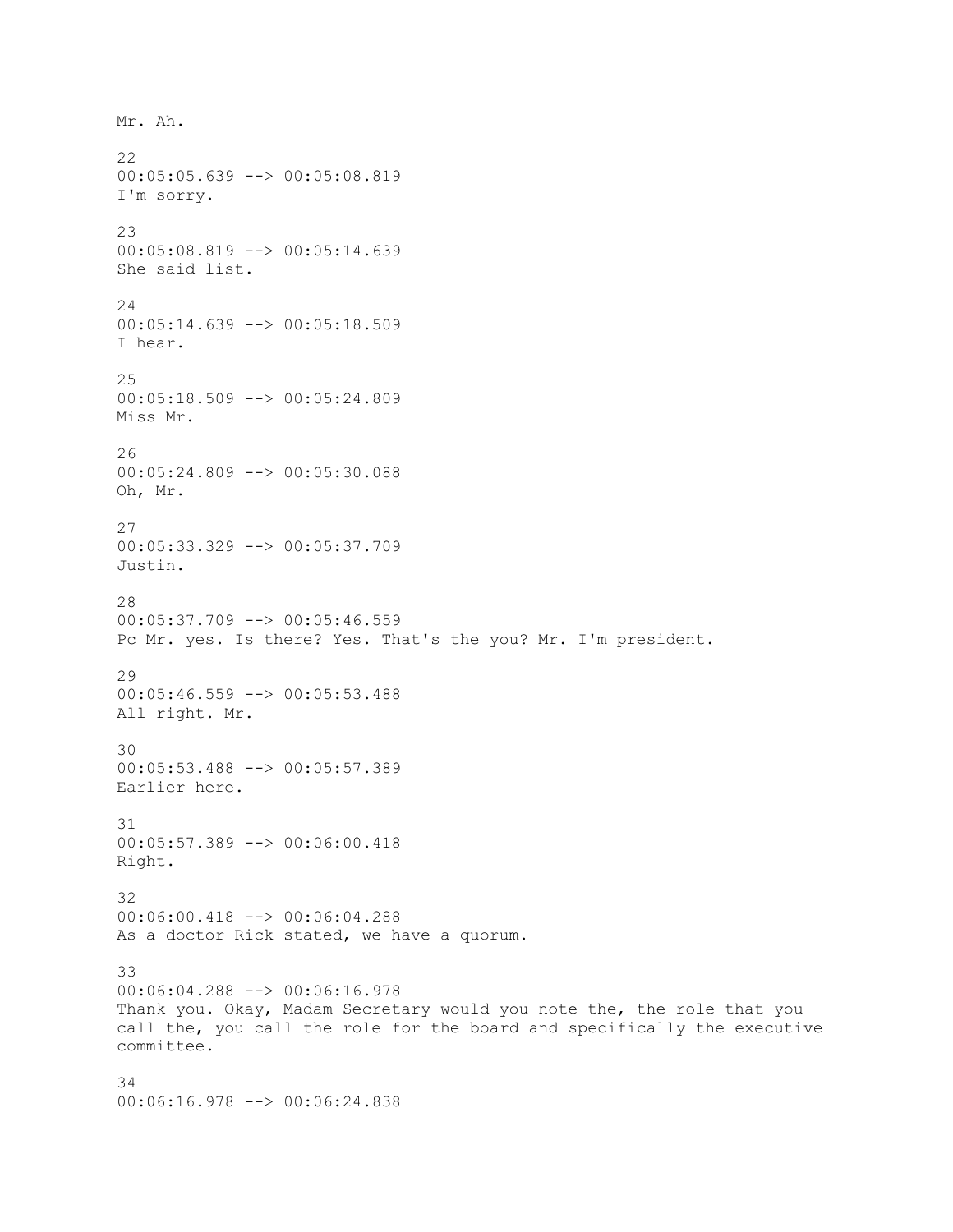Yes, I understand. I just I just made a note. Great. Thank you. Very much. See, you. 35 00:06:24.838 --> 00:06:37.499 Great Thank you. Thank you. At this time. We'll have an invocation by revenue. Jasmine Graham from the she's the director of campus ministries. 36 00:06:39.838 --> 00:06:45.329 Rector Wednesday that you don't see revenue Graham perhaps we can. 37 00:06:45.329 --> 00:06:50.129 Asked Robin poorly if he would step in to offer the invitation. 38 00:06:50.129 --> 00:06:57.088 There is a. 39 00:06:58.168 --> 00:07:02.309 Update at the a year of covert I called to prayer this morning is. 40 00:07:02.309 --> 00:07:08.399 Greatest faithfulness. Great as I faithfulness for morning by morning new mercies we've seen. 41 00:07:08.399 --> 00:07:11.668 For all, we needed God's hand to have provided. 42 00:07:11.668 --> 00:07:18.269 Greatest faithfulness Lord unto the eternal God we come before you today giving you thanks and praise. 43 00:07:18.269 --> 00:07:21.899 We thank you for the air that we breathe and the ground that we walk upon. 44 00:07:21.899 --> 00:07:31.079 For most of all, we, thank you for your spirit we asked our father that you allow your spirit to be with us today to guide our thoughts our minds and hearts. 45 00:07:31.079 --> 00:07:34.319 So, do we make the best decisions for this great institution?

46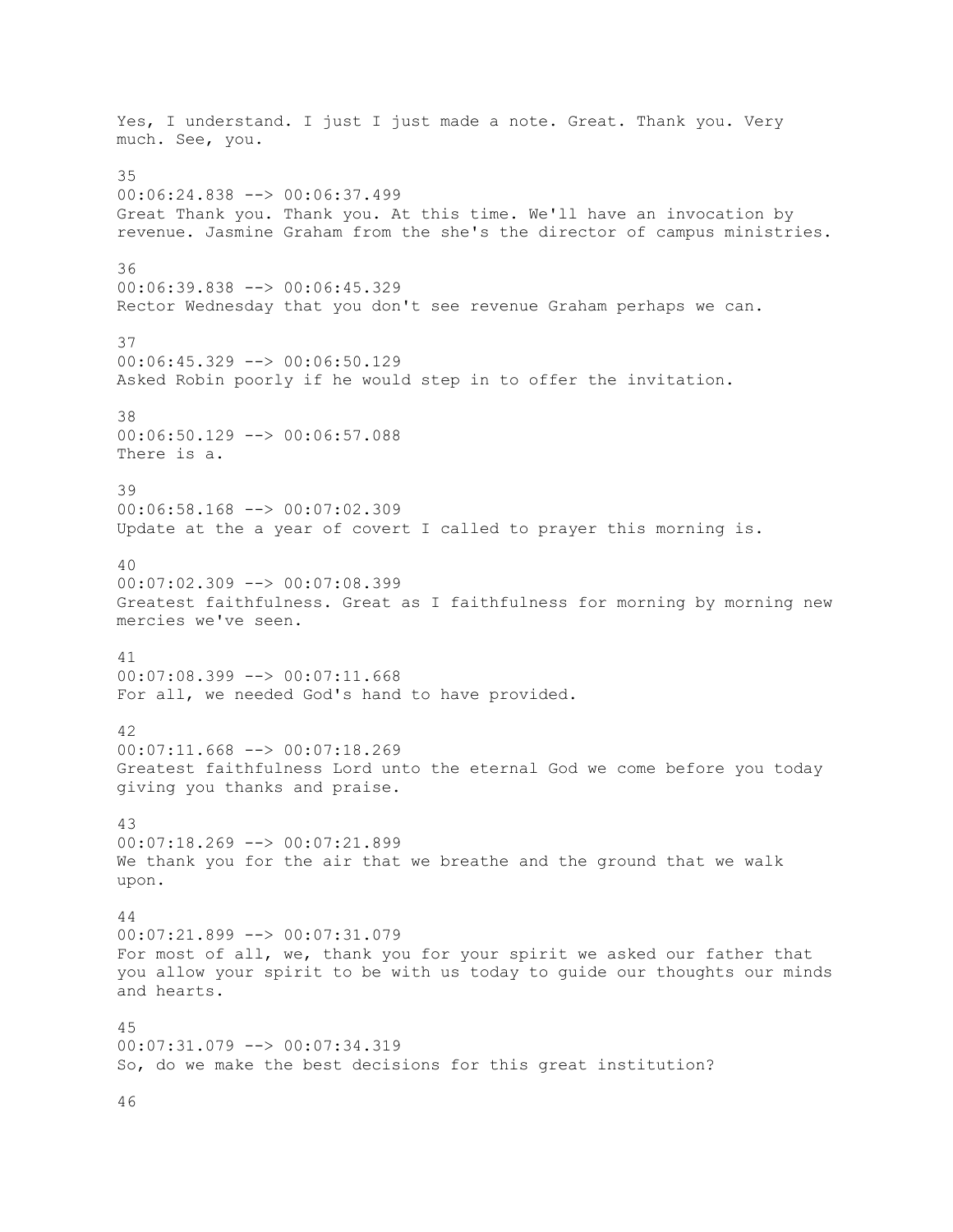00:07:34.319 --> 00:07:41.038 The community that we serve, we ask our father that you bless each and every 1 of us, and our own personal lives or father. 47 00:07:41.038 --> 00:07:45.269 As we managed through this, this chaotic time, still with. 48 00:07:45.269 --> 00:07:49.619 If we balance our professional lives with our own personal lives. 49 00:07:49.619 --> 00:07:55.139 And we ask for father that you allow us to continue to be the light that sits on top of the heel. 50 00:07:55.139 --> 00:08:00.178 So, there's others may see a great work in us and also fall down and praise your Holy name. 51 00:08:00.178 --> 00:08:04.348 We ask these things are father in the name of him, who is able to keep us from falling. 52 00:08:04.348 --> 00:08:09.209 And present, that's blameless and by sight that people God say, Amen. 53 00:08:09.209 --> 00:08:18.509 Thank you, thank you very much. I will entertain a motion for the approval of our agenda. 54 00:08:18.509 --> 00:08:22.408 I move that we approve it then sir. 55 00:08:22.408 --> 00:08:27.718 Is there a 2nd back end Pam? 56 00:08:27.718 --> 00:08:33.119 It's been properly moved and seconded that we approve our agenda all those in favor. Say, I. 57 00:08:33.119 --> 00:08:36.989 Hi, hi just close. 58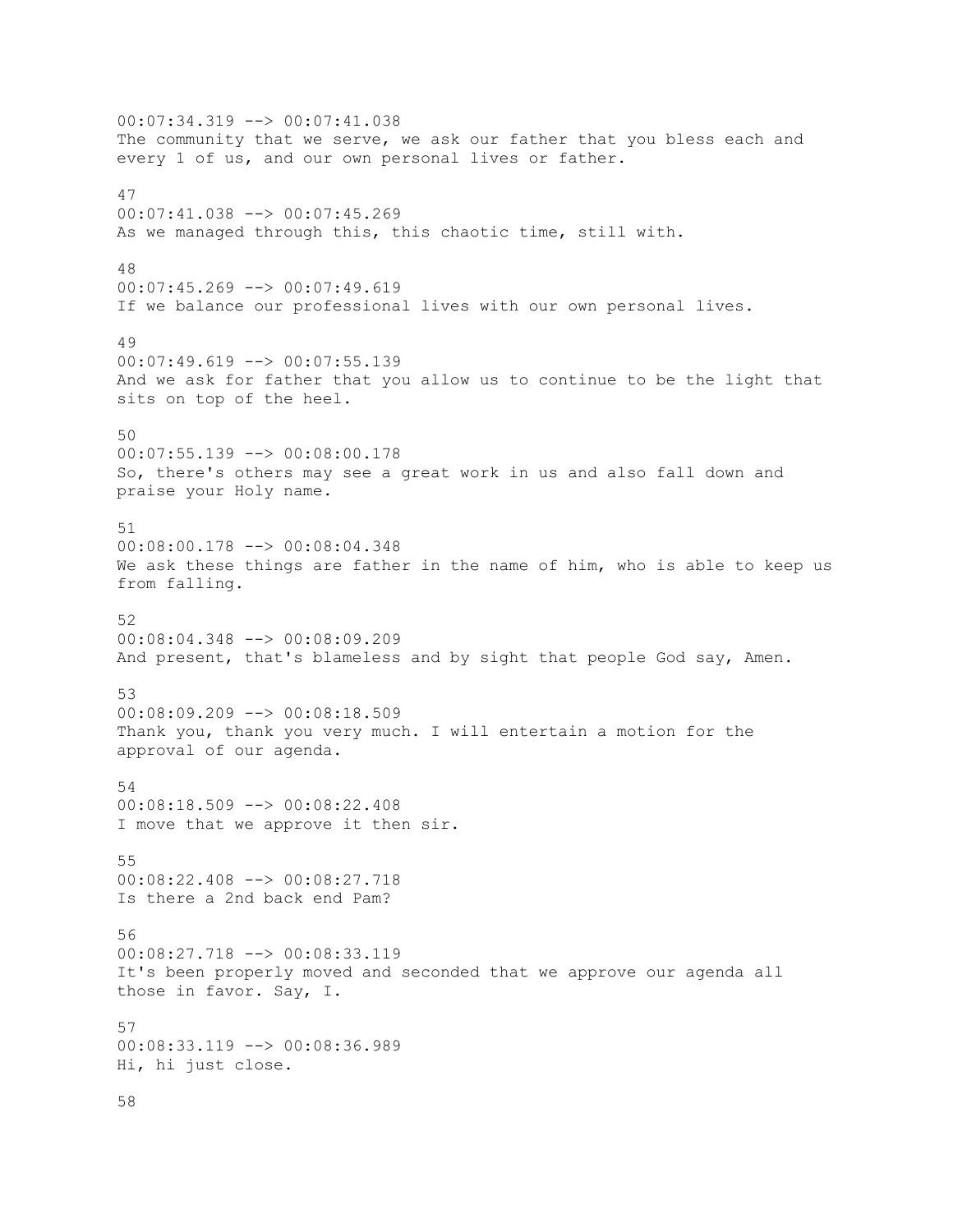00:08:38.999 --> 00:08:44.668 Roll Call please. 59 00:08:47.158 --> 00:08:52.828 All right Mr. Wednesday? Yes. Not to Brian. 60 00:08:52.828 --> 00:08:55.948 Yes, this could then. Yes. 61 00:08:55.948 --> 00:08:59.639 This yeah. 62 00:08:59.639 --> 00:09:04.168 Yes all right. Mr. yes. 63 00:09:04.168 --> 00:09:07.168 Mr, yes. 64 00:09:07.168 --> 00:09:10.349 Mr, yes. 65 00:09:10.349 --> 00:09:14.188 Thank you thank you very much. 66 00:09:14.188 --> 00:09:27.839 Madam Secretary, you were, you were provided the meeting minutes from our previous meeting and so I'll entertain a motion to approve those minutes. 67 00:09:27.839 --> 00:09:34.109 Mr. director I have a correction for consideration on page. 68 00:09:34.109 --> 00:09:37.349 3 of the minutes before we move forward. 69 00:09:37.349 --> 00:09:44.849 Uh, uh, just read the sentence, the 2nd, motion call for changing the bylaws from BI, annual to annual election. 70 00:09:44.849 --> 00:09:51.479 Of officers to allow, and it doesn't complete. So I'm suggesting that we put a period.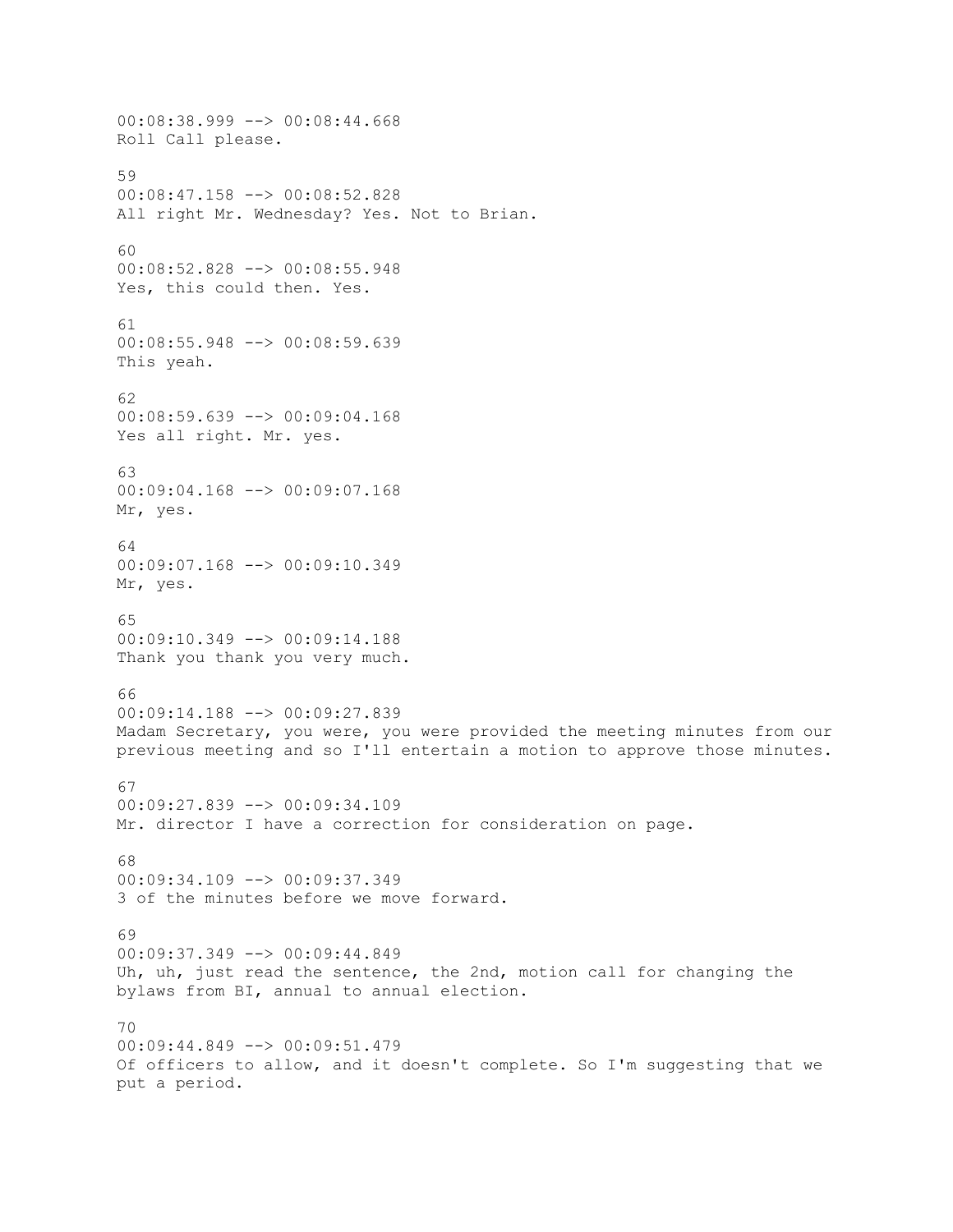71 00:09:51.479 --> 00:09:55.408 Behind the word officers, and it makes sense at that point. 72 00:09:57.899 --> 00:10:06.808 Duly noted, are there any other revisions to the minutes? 73 00:10:09.599 --> 00:10:18.178 Okay, I'll accept the motion to approve the minutes as, as with a suggested revision. 74 00:10:19.918 --> 00:10:23.668 I moved that we approve the minutes with these suggested revision. 75 00:10:26.668 --> 00:10:32.339 Is there a 4th. 76 00:10:33.989 --> 00:10:37.259 All those in favor, say app. 77 00:10:37.259 --> 00:10:40.558 Those are the. 78 00:10:41.969 --> 00:10:44.999 Roll call. 79 00:10:44.999 --> 00:10:50.729 That 1 says yes Dr brown yes. 80 00:10:50.729 --> 00:10:53.999 This crittendon yes, this quality. 81 00:11:00.418 --> 00:11:03.989 Can you hear. 82 00:11:07.438 --> 00:11:11.249 Miss. 83 00:11:12.479 --> 00:11:15.568 No status.

84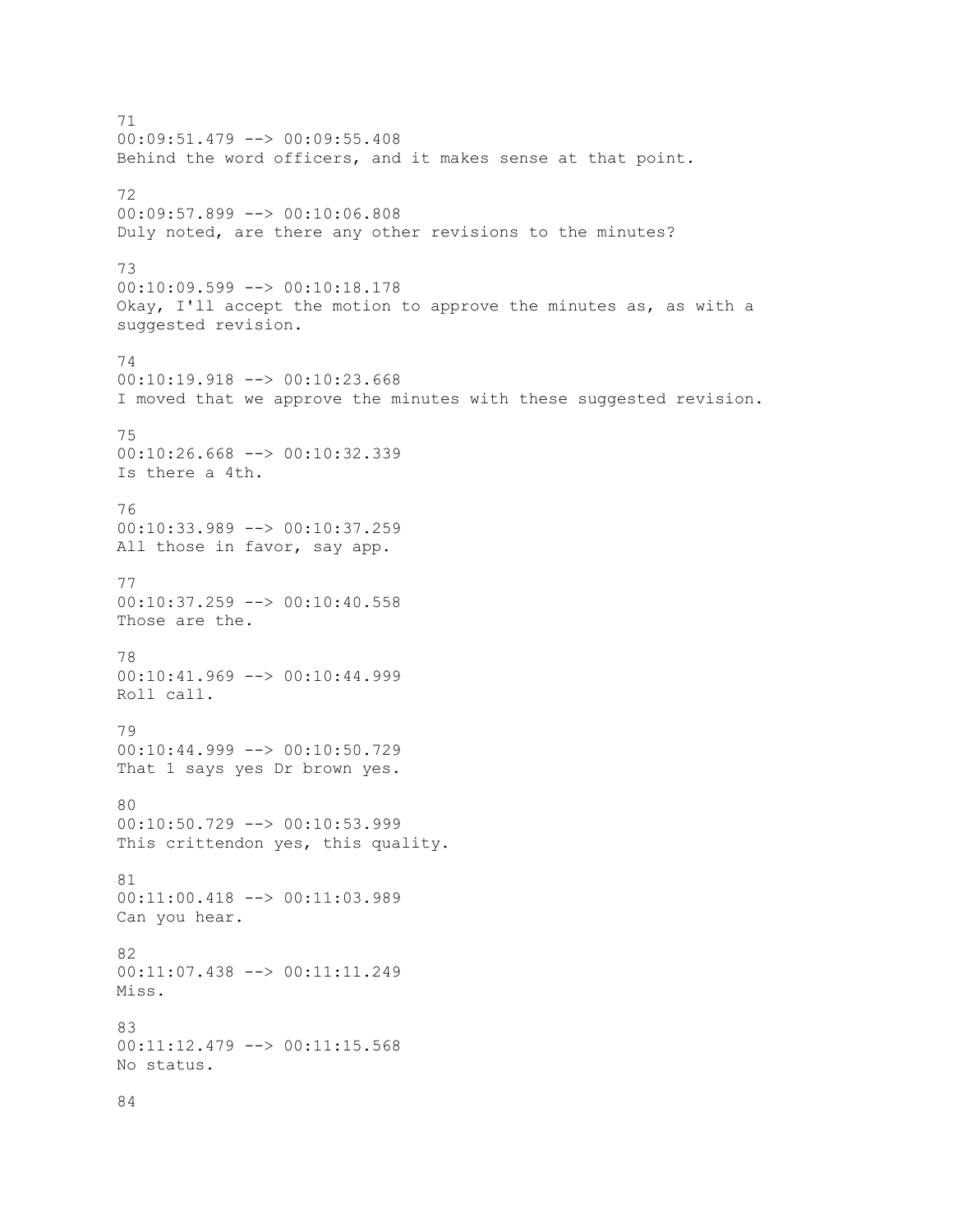00:11:15.568 --> 00:11:18.778 Mr, yes. 85 00:11:22.974 --> 00:11:32.423 Yes, we got and Mr. 86 00:11:35.033 --> 00:11:48.413 Yes, thank you. Thank you. Madam secretary at this time we'll have some remarks from Dr. I'll do that. 87 00:11:49.644 --> 00:12:02.783 Thank you. Thank you very much. Mr. director. I just have very, very brief from us, but I know that we've been giving an update weekly on and so, since we had you here, I wanted to give enough to give you a code and 19 update. 88 00:12:03.413 --> 00:12:08.874 You've already met Dr, read said was river and correlate. But he is actually Dr Colin. 89 00:12:09.894 --> 00:12:23.484 Associate provost and Department of division of academic affairs, and he has been leading our coven 19th. So those updates are really coming from him. So I've asked him to give him a very brief presentation on where we are right now related to. 90 00:12:24.328 --> 00:12:29.519 Thank you Mr. President. 91 00:12:29.519 --> 00:12:33.568 Wednesday advice director. 92 00:12:33.568 --> 00:12:42.538 He'll or the other members of the executive team, uh, just wanted to say, thank you. 1st, thank you. For all. You do to help us prepare the feature liters up tomorrow. 93 00:12:42.538 --> 00:12:46.739 What I'm going to do is give the quick update on where we are. 94 00:12:46.739 --> 00:12:51.989 We formed a covet 19 response team to make sure that we could.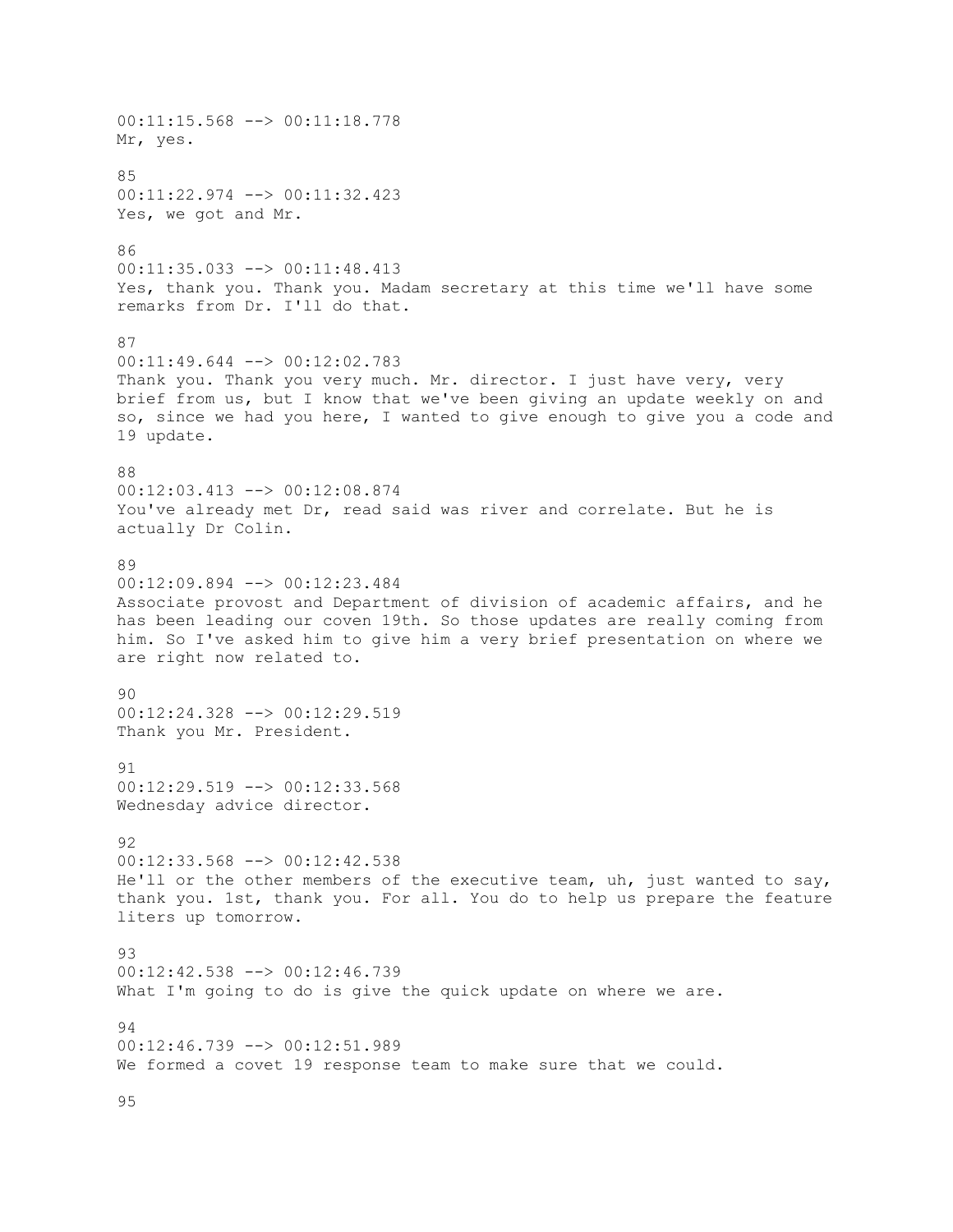00:12:51.989 --> 00:12:55.048 Be really responsive for the need. 96 00:12:55.048 --> 00:12:59.519 You notice that the committee membership is listed here it's made of of a diverse group. 97 00:12:59.519 --> 00:13:04.139 From the office to student affairs to the. 98 00:13:04.139 --> 00:13:08.578 Facilities to finance student, health center council and center.  $99$ 00:13:08.578 --> 00:13:12.869 Communications and to collegiate athletics. 100 00:13:12.869 --> 00:13:17.188 Human resources, police, department, residence, life. 101 00:13:17.188 --> 00:13:27.298 But it also expands beyond this includes our relationships with Virginia Department of health, and a relationship with both the private and public institutions in Virginia. 102 00:13:27.864 --> 00:13:31.403 Next slide now, 103 00:13:31.433 --> 00:13:33.714 I charge for our team was really simple, 104 00:13:33.744 --> 00:13:35.844 and it really highlights number 3, 105 00:13:35.844 --> 00:13:40.464 which is to provide recommendations to the President's executive committee to address major Coke, 106 00:13:40.464 --> 00:13:41.844 19 safety issues, 107 00:13:41.844 --> 00:13:49.344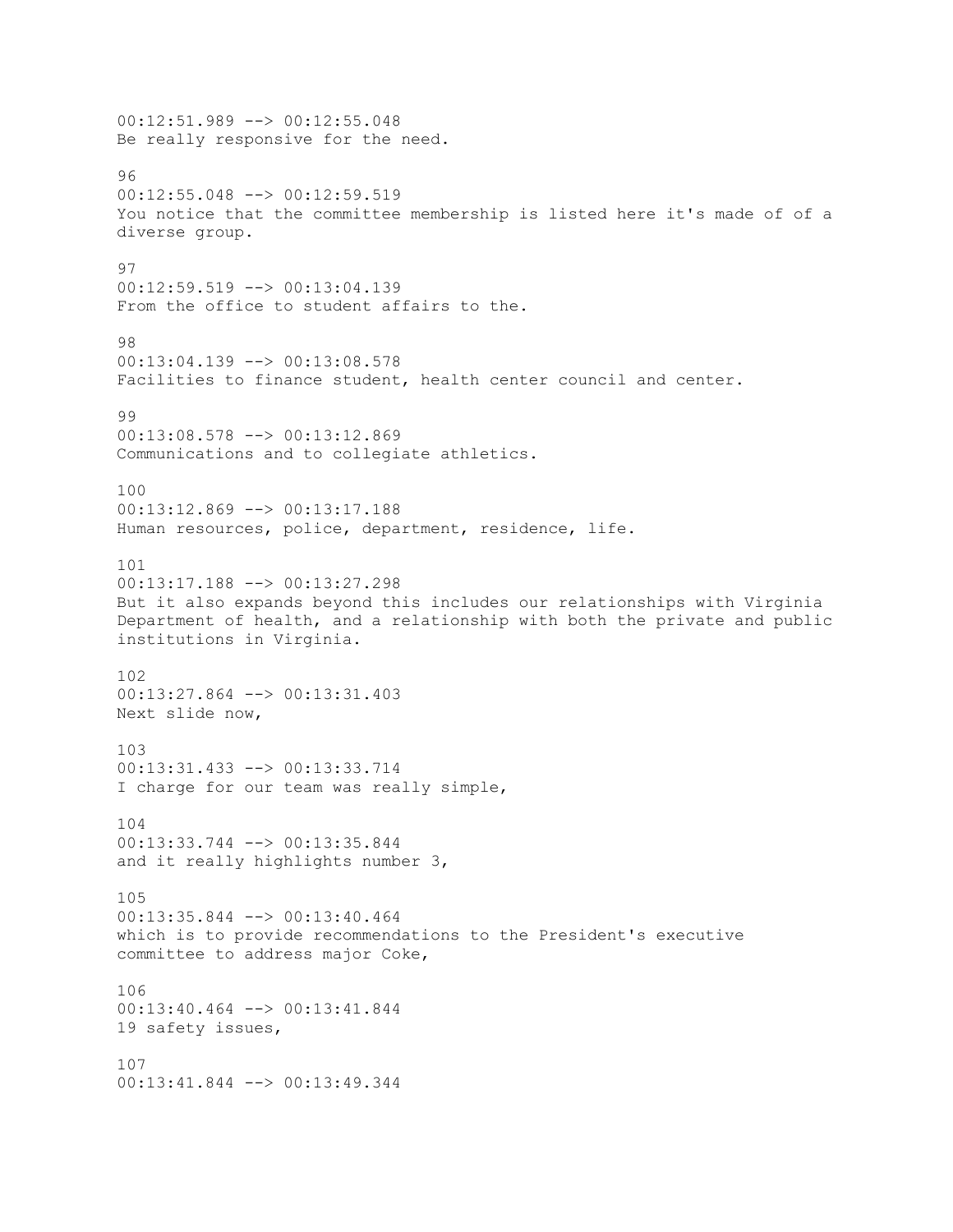and concerns also included coordinated on activities initiatives that could improve campus safety. 108 00:13:49.678 --> 00:13:54.149 Um, work as a team to review and refine establish policies and procedures. 109 00:13:54.149 --> 00:13:58.019 Provide weekly updates on corporate 19 projects and initiatives. 110 00:13:58.019 --> 00:14:04.259 And to monitor the university cobit 19 dashboard to make informed decisions about a campus community. 111 00:14:07.739 --> 00:14:22.528 Next slide. So, what was the origin of this? As you recall we had a Virginia State University spring for 2021 plan. This plan was approved by the state Council of higher education. 112 00:14:22.528 --> 00:14:30.479 And it, it met 4 major components, which were centered around and governance for requirements for universities to reopen. 113 00:14:30.479 --> 00:14:37.889 1, was of the campus, and as, you know, if you look at the figure on the right that was how we converted. 114 00:14:37.889 --> 00:14:47.009 Daniel's gymnasium where we did our corporate 19 Pre entry testing, we tested we ran about 22,700 tests in that net arena. 115 00:14:47.009 --> 00:14:55.438 It was just a seamless where it was a prime example of how we can work together to accomplish anything. 116 00:14:55.438 --> 00:15:00.418 It was, it was an excellent outcome. We accomplished it in about 15 days. 117 00:15:00.418 --> 00:15:11.274 And that was something that we had never done before as far as, like, cubic testing. So, that was a great testimony. If you look at the next step after the population, that campus, it was to monitor health conditions to detect infection.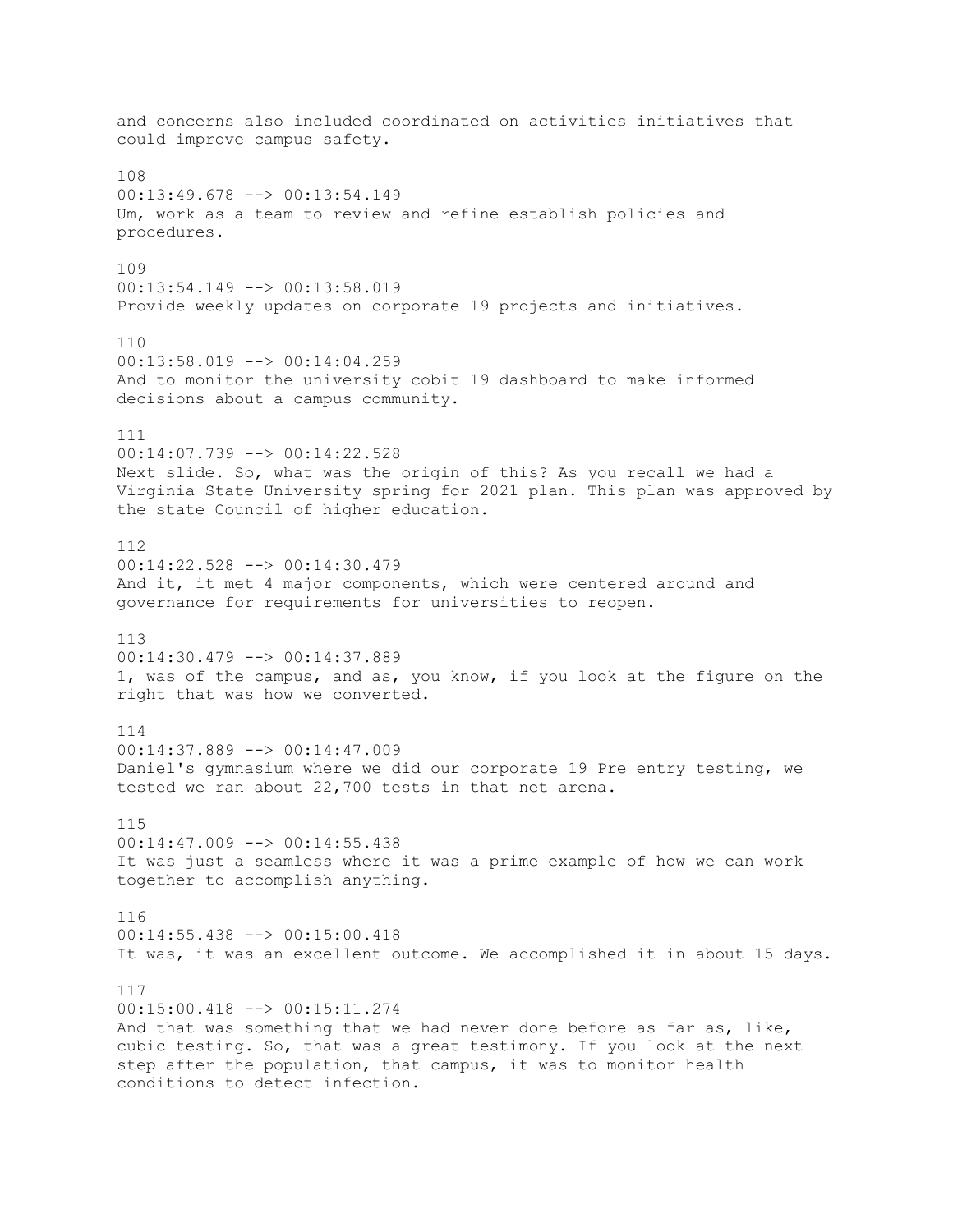118 00:15:11.724 --> 00:15:20.964 So 1 of the things that we did was, we converted our whiting hall and you see on the lower right? That's an image of a of a cobit analysis room. 119 00:15:21.298 --> 00:15:29.158 And so this is 1 of our data rooms that we have in writing hall and talk about monetary strategy was to do surveillance testing. 120 00:15:29.158 --> 00:15:35.099 And to have a set up where we could test both symptomatic and asymptomatic individually. 121 00:15:35.099 --> 00:15:47.009 So, we started with population and campus. We did our re, entry testing. We used Daniels, Jim converted into a testing site. We went to monitor and health conditions to detect infection, which we're doing out for our surveillance testing. 122  $00:15:47.009$  -->  $00:15:50.668$ And then we also had to focus on containment to prevent spread. 123 00:15:50.668 --> 00:15:55.769 When detected, and that's where we use our white and hall to do our quarantining and our isolation. 124 00:15:55.769 --> 00:16:04.408 And then the last thing we had to have just in case was strategies or triggers when it came to transition to remote services and instruction. 125 00:16:06.328 --> 00:16:12.418 Next slide and so what do our numbers look like? 126 00:16:12.418 --> 00:16:17.068 Right now we perform over 4,159. 127 00:16:17.068 --> 00:16:20.698 Over on a test positivity is about 1.2. 128 00:16:20.698 --> 00:16:23.818 On a current state rate is by 5.2. 129 00:16:23.818 --> 00:16:30.839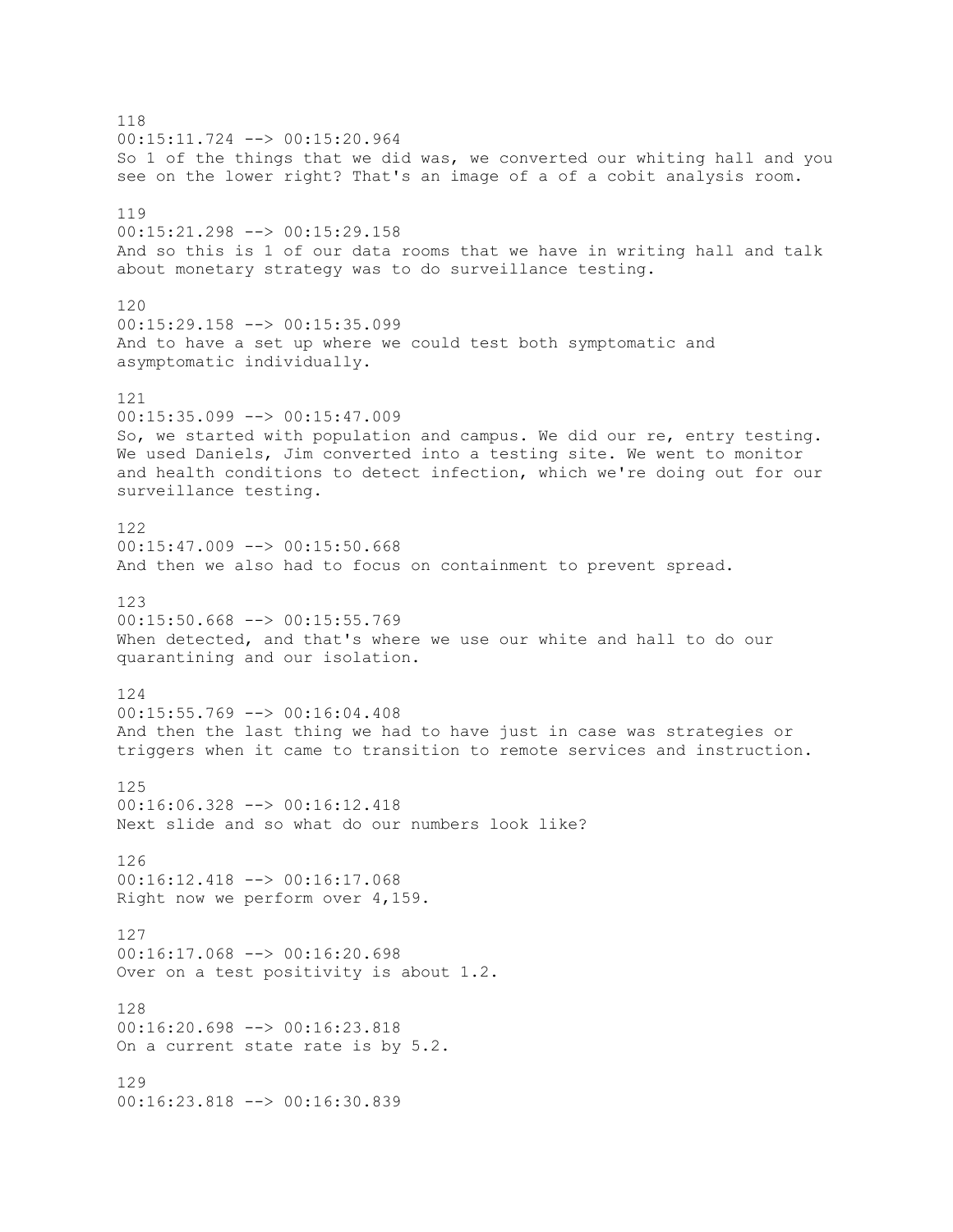In the last 7 days we've tested around 504 students resulting in a weekly positive rate of about 4.0. 130 00:16:30.839 --> 00:16:36.719 No, of course, that's higher than what we were and we've seen our trend in race also going on. 131 00:16:36.719 --> 00:16:42.298 Currently, we have about 53 positive cases since January 15. 132 00:16:42.298 --> 00:16:49.918 And we have about 33 active cases on campus. I think it's very important to note that according to the beginning Department of health. 133 00:16:49.918 --> 00:16:54.058 They are currently 4,870 current cases. 134 00:16:54.058 --> 00:17:00.839 At Virginia, colleges and universities, and so just to put it in perspective yes, we have 53 on our campus. 135 00:17:00.839 --> 00:17:06.358 We have seen our positivity rates, continued to go up, but increase at a decrease in rate. 136 00:17:06.358 --> 00:17:13.078 But in in perspective to whether the commonwealth is in generally about 4,870. 137 00:17:13.078 --> 00:17:20.699 Cases on university campus, miss Evans if you are managing the screen, if you can click on the dashboard real quick. 138 00:17:25.499 --> 00:17:28.798 Can you, can you go back to the dashboard and click on and open it up? 139 00:17:30.568 --> 00:17:33.568 The dashboard the image. 140 00:17:35.429 --> 00:17:39.388 Okay, that's okay. We'll go for it. 141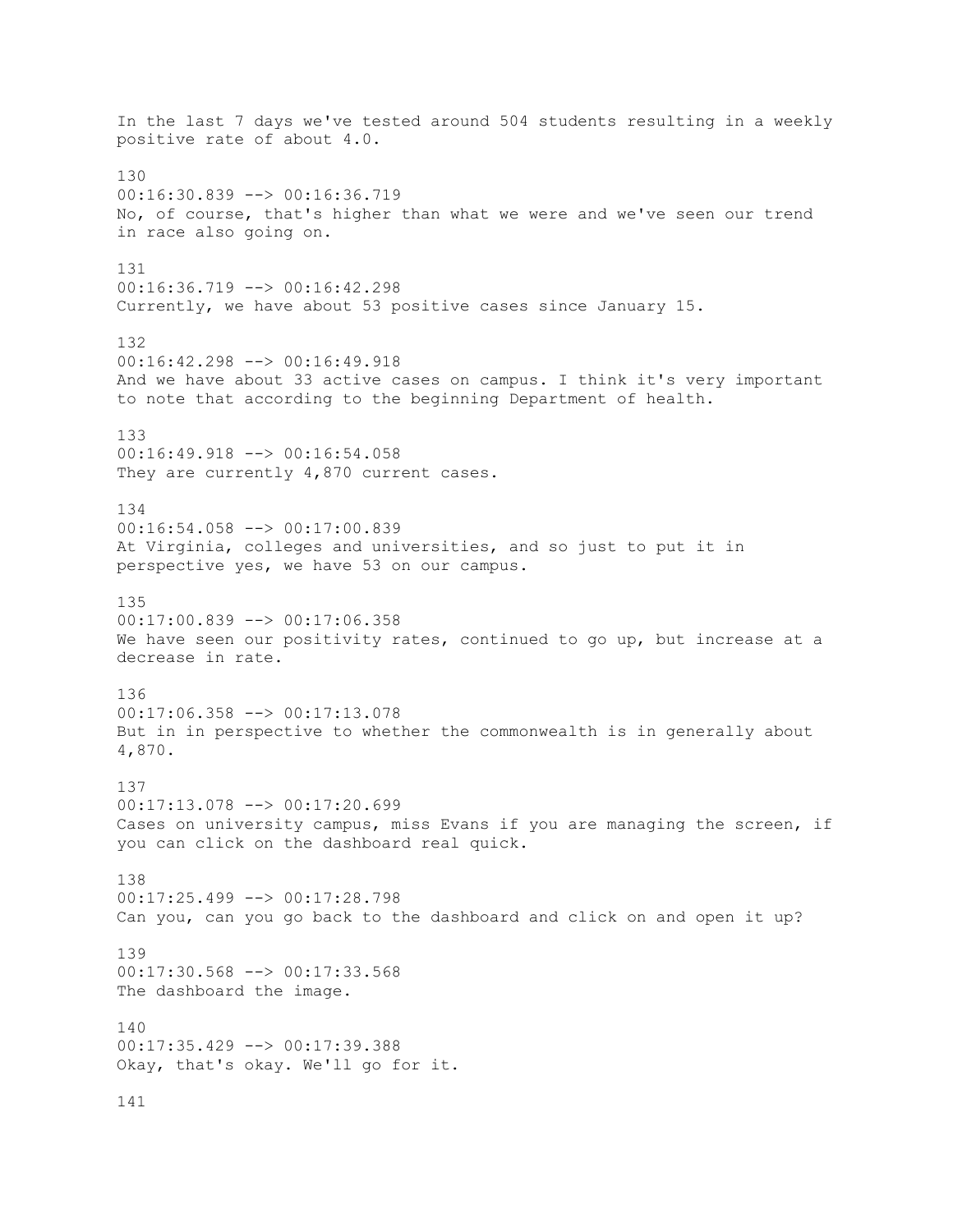00:17:39.388 --> 00:17:43.108 It's a hyperlink to the, to our dashboard, but. 142 00:17:43.108 --> 00:17:47.278 If you can't get it. That's okay. That's okay. 143 00:17:47.278 --> 00:17:55.199 We go to the next 1. I think I've given a summary of what it's going to dashboard right now. So I also wanted to give an example of what does this look like. 144  $00:17:55.199$  -->  $00:17:59.759$ So, how does this operate? And so this is a quick case study, just to give you an example. 145 00:17:59.759 --> 00:18:13.019 Of how we use our surveillance testing, a targeted testing we use isolation and quarantine and how it helps us to create an environment where we have containment a couple of weeks ago. We had 2 students who tested positive on a Tuesday. 146  $00:18:13.019$  -->  $00:18:22.229$ They were in symptomatic, but then they developed symptoms hours later as a part of our contact tracing protocol. We reached out via email phone calls. 147 00:18:22.229 --> 00:18:25.888 To start a testing and surveying the area in which they weigh in. 148 00:18:25.888 --> 00:18:32.969 So this occurred in 1 of our dorms doing the process we received calls from other students who reside in another quad. 149  $00:18:32.969$  -->  $00:18:41.429$ Which resulted in an additional tested in positive cases and so we targeted after we found out through our surveillance testing that we had. 150 00:18:41.429 --> 00:18:44.759 To incident, then we targeted those dorms. 151 00:18:44.759 --> 00:18:49.378 And by targeting those dorms that allowed us to find it, there were other individuals in those doors.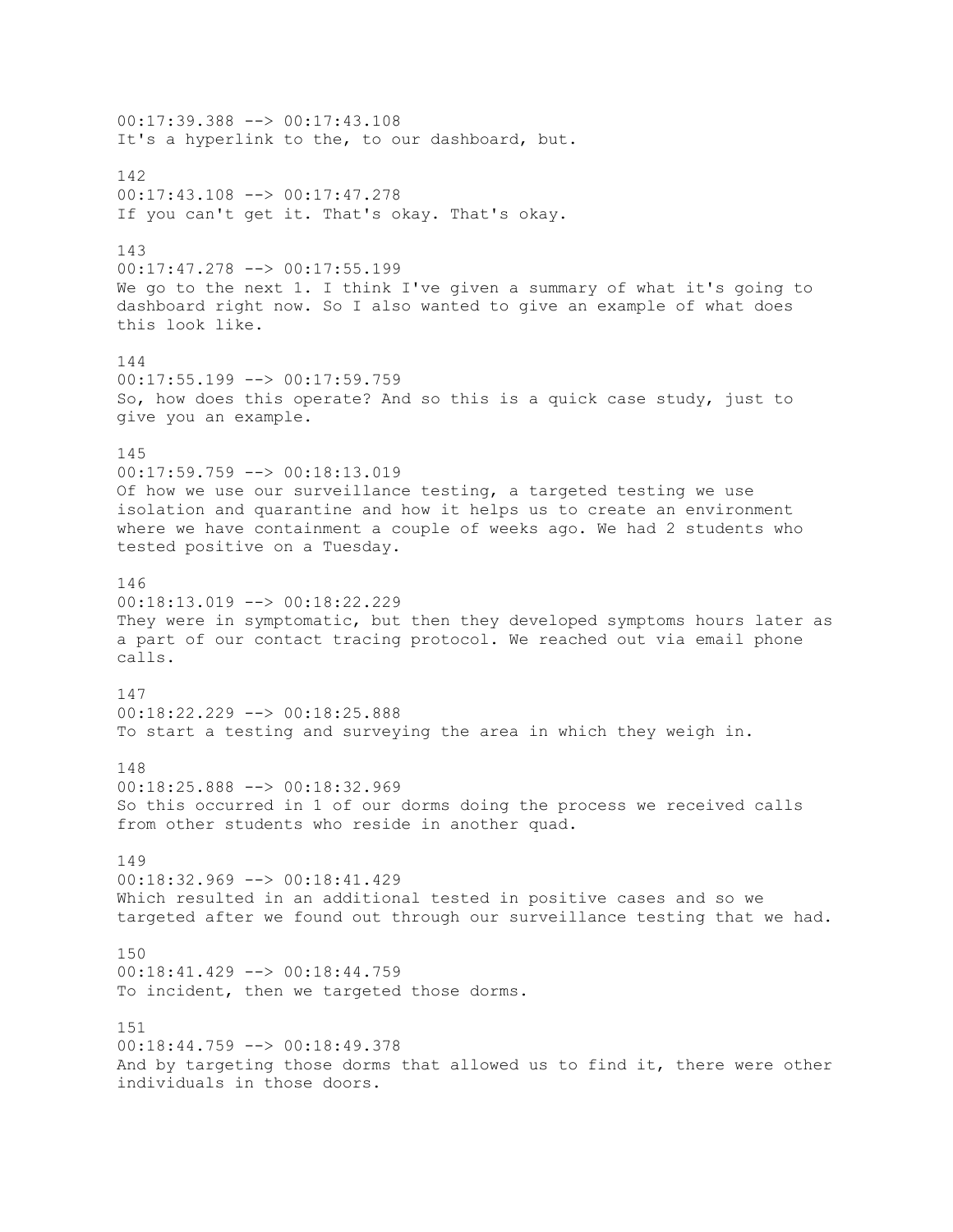152 00:18:49.378 --> 00:18:52.919 We isolated them. We quarantined them. 153 00:18:52.919 --> 00:19:01.108 Isolation meaning, if you were positive, you replace in what we call isolation. If you were close contact, you were placing quarantine. 154 00:19:01.108 --> 00:19:07.858 So this is a part of how we mitigate where we have incidents where we have cases. Now. 155 00:19:07.858 --> 00:19:14.909 The beauty of all of this, is that by using contact tracings, we were able to case to trace the cases. 156 00:19:14.909 --> 00:19:20.128 Back to an arts and crafts party, unauthorized arts and crafts party. 157 00:19:20.128 --> 00:19:25.949 That occurred in a dorm room, and from that door room, expand it out into a hallway. 158 00:19:25.949 --> 00:19:29.759 If from the hallway, expand it out into 1 of the common rooms. 159  $00:19:29.759$  -->  $00:19:34.828$ And so this is just an example of how we kind of operate. 160 00:19:34.828 --> 00:19:38.578 How we use both for this testing a targeted testing. 161 00:19:38.578 --> 00:19:42.808 How we use isolation and quarantine to help create containment. 162 00:19:43.888 --> 00:19:56.963 Next 1 of the things we always do is to make sure that we kind of understand where we are. 163 00:19:56.993 --> 00:19:59.753 And in the bigger picture with respect to our state.

164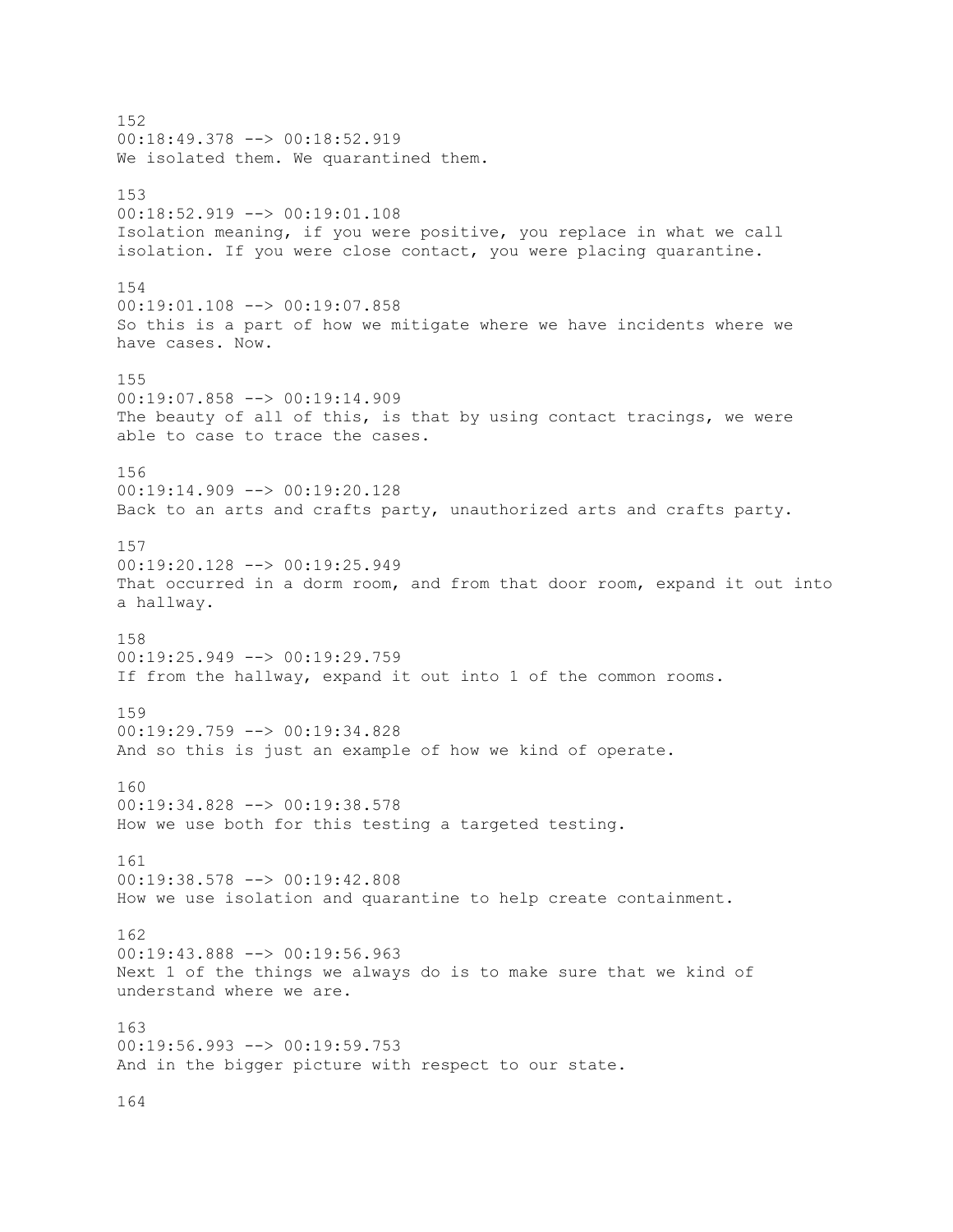00:20:00.058 --> 00:20:08.278 And as I said earlier, our state rate has gone down to about 5.4. as you recall, back in January, it was up to 16%. 165 00:20:08.278 --> 00:20:19.679 And so that's a major decline. We're very happy with that. It's important because we are part of the state. And but, and also, because as our students interact outside outside of the campus. 166 00:20:19.679 --> 00:20:31.528 These are the major risks that can occur with them, bringing things back to our campus with respect to new cases. The total right now is about 595,000. we had about. 167 00:20:31.528 --> 00:20:42.209 A little over 11, 100 new cases in the past week as you recall, this is still lower than where we were, because at our record peak, we wait 6,000 over 6,000 cases. 168 00:20:42.209 --> 00:20:51.898 Actually, per day, current hospitalizations are still over a 1000, but we don't see those large increases in daily numbers. 169 00:20:51.898 --> 00:21:00.568 And although every death is too many. We have, we are actually about 10,000 for the state. Now. We're only about 24. 170  $00:21:00.568$  -->  $00:21:08.219$ Uh, new, new depth 1 of the positive things. And if you look at the image on the left side, congratulate both. Mr. Harrison. 171 00:21:08.219 --> 00:21:22.919 And President, I've dula on Virginia state, being able to do his part to help the community by providing a resource so that we can help get many folks vaccinated. So that's actually the image that came from NBC news. 172 00:21:22.919 --> 00:21:26.398 Uh, of, uh, the 1st vaccination clinic that we had. 173 00:21:26.398 --> 00:21:30.538 What is important and not only does it help our community help us on campus. 174 00:21:30.538 --> 00:21:39.358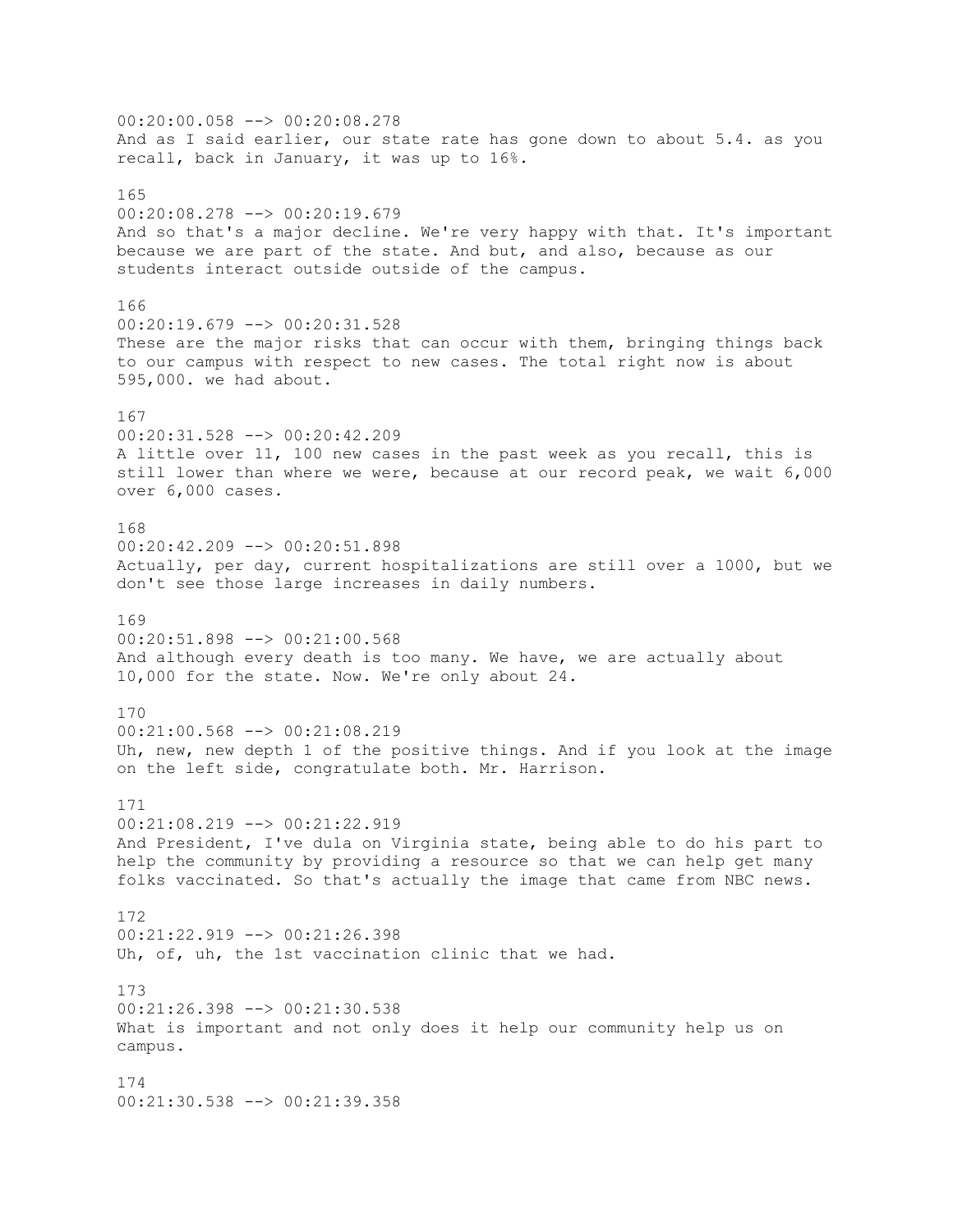But if you look at the last 2, when you look at the doses administrator across Virginia, you see that we had about 22.2Million, total doses. 175 00:21:39.358 --> 00:21:42.959 That we would do, and now about 53,000 per day. 176 00:21:42.959 --> 00:21:48.058 Uh, and we have actually it's been updated, we have over a 1Million fully vaccinated now. 177 00:21:48.058 --> 00:21:52.318 At least windows we think we have by 21% now. 178 00:21:52.854 --> 00:22:02.844 And then when you look at the doses distributed, because this is where some of those logistics come in, we've, at that point, we given 89.7% of our 1st doses have been given out and 78% of our 2nd doses. 179 00:22:02.844 --> 00:22:10.374 The good news is, we all know with the introduction of the Johnson and Johnson 1 is really increase to come on works ability to. 180 00:22:12.239 --> 00:22:17.848 To really have equity in the process and meet the needs of more of a citizens next slide. Please. 181 00:22:19.378 --> 00:22:28.378 So that was in a nutshell that I wanted to share actually wanted to also click on the dashboard. So you would see the great dashboard that we have. 182 00:22:28.378 --> 00:22:31.828 It was done in conjunction or with guidance from. 183 00:22:31.828 --> 00:22:36.298 Um, Mason, who has 1 of the best in the state. 184 00:22:36.298 --> 00:22:39.388 At this time, is there any questions I'll answer them? 185 00:22:39.388 --> 00:22:46.378 This is Charlie heel the vaccinations that are taking place.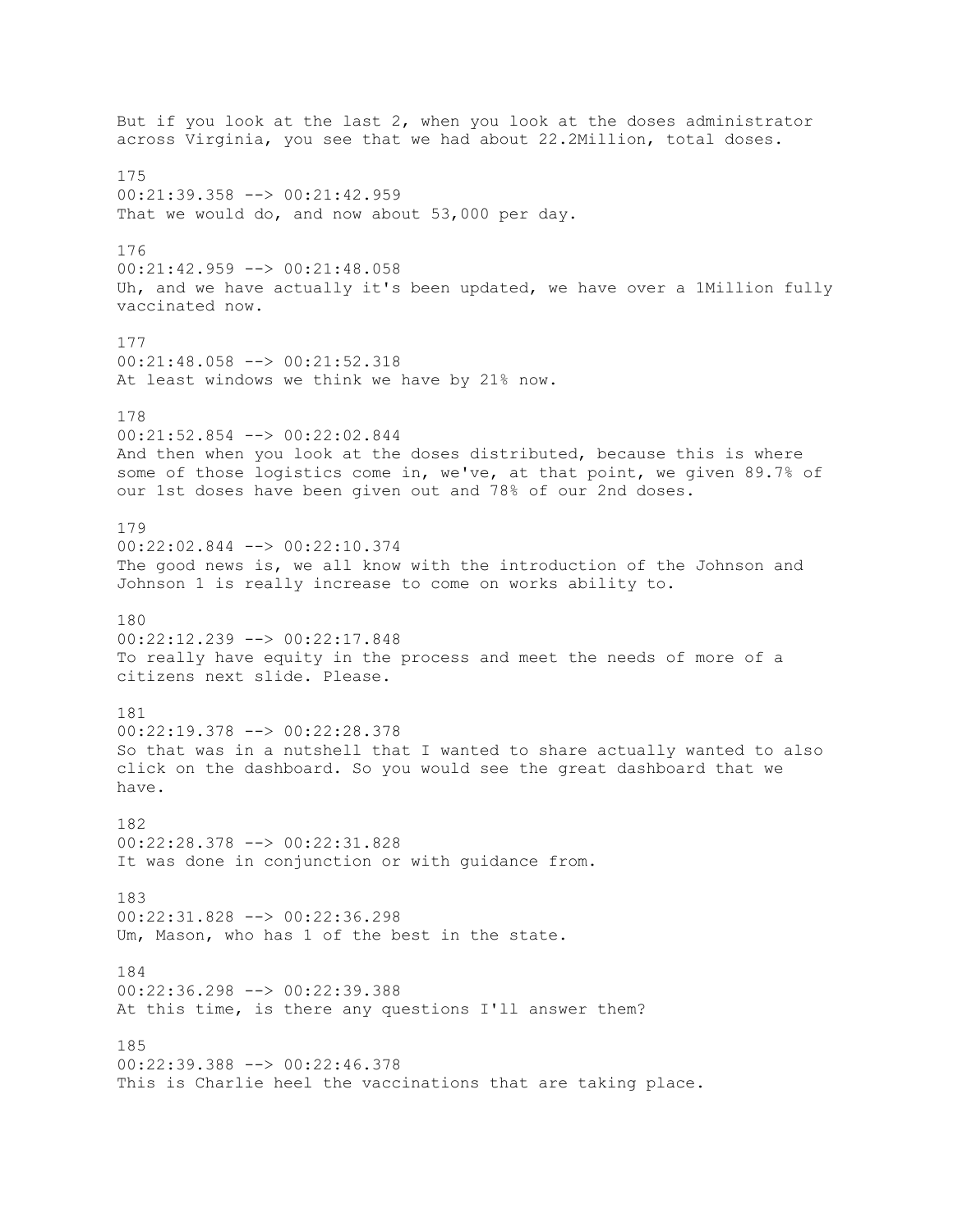186 00:22:46.378 --> 00:22:51.959 Uh, were they extended to faculty and staff and perhaps even students. 187 00:22:51.959 --> 00:23:05.338 I'll take that doctor. I went into that 1. Thank Thank you. Visitor hill. So with the vaccinations on campus, people have to register, of course, through the state. 188 00:23:05.338 --> 00:23:14.429 Uh, to be able to get vaccinated through our site, however, what happens at the end of the day for all of the partners that we've worked with, who work with for the health district. 189 00:23:14.429 --> 00:23:19.078 Last week and this week, and now this week we're working with the state to start on a 6 day a week. 190 00:23:19.078 --> 00:23:28.044 Clinic vaccination clinic that starts at 3000 doses and to 6,000 doses a day for our area but towards the end of the day, 191 00:23:28.044 --> 00:23:36.324 they traditionally have some vaccination slots open and so we've worked out a plan to be able to get our faculty and staff. 192 00:23:36.324 --> 00:23:42.384 Who are on campus and available at the end of the day to get vaccinated and that was part of the reason why we wanted to have. 193 00:23:43.378 --> 00:23:48.719 The site here at Virginia State University, because we felt that it would be an opportunity to. 194 00:23:48.719 --> 00:23:57.509 Getting our faculty and staff, but also getting our students ultimately. So we are working to plan to see if with those extra shots. If you will every day. 195 00:23:57.509 --> 00:24:00.929 Um, if we can continue to help the community and help getting the state. 196 00:24:00.929 --> 00:24:08.578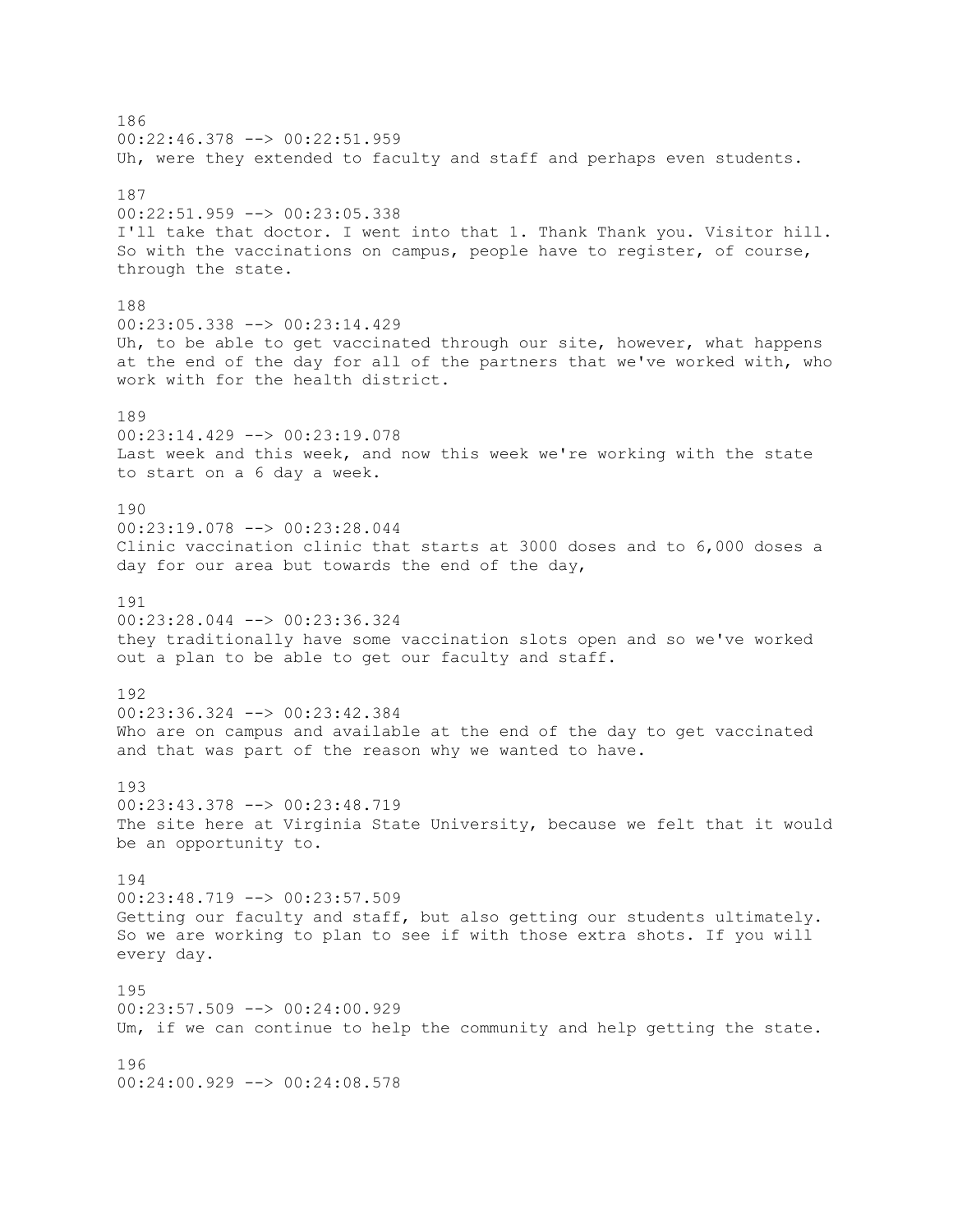I will tell you that, and it provided very positive communications about Virginia state and this new market. 197 00:24:08.578 --> 00:24:16.469 To have the universities plastered around with helping out with the vaccination process. So. 198 00:24:16.469 --> 00:24:25.858 A lot of positive things Thank you. Thank you. And again, not to Courtney said it, but I want to reiterate I want to give him a lot of credit to Mr. Harris. 199 00:24:25.858 --> 00:24:29.878 In conjunction, of course, with Mr. Burton and Dr Palm. 200 00:24:29.878 --> 00:24:42.659 Helping make this a reality I do believe, as I think you're pointing out this is 1 of the biggest successes that Virginia State University ever had in terms of our ability to really impact the community. So we're very proud of. 201  $00:24:45.598$  -->  $00:24:54.479$ With that, so that was Thank you very much Dr call. So we are managing through our coded 19 challenges. 202 00:24:54.479 --> 00:24:59.489 Are here on campus all campuses are, and I'm excited that the team is doing so great. 203 00:24:59.489 --> 00:25:06.868 I have a great question. Yes, sir I commend you for all the efforts that a universities undertaking. 204 00:25:06.868 --> 00:25:11.638 Um, both relative to the students and faculty, but also for the community. 205 00:25:11.638 --> 00:25:15.148 Initiative and I think it's great that we are doing. It is great. Visibility. 206 00:25:15.148 --> 00:25:19.769 But what I have to know, and many locations that when these.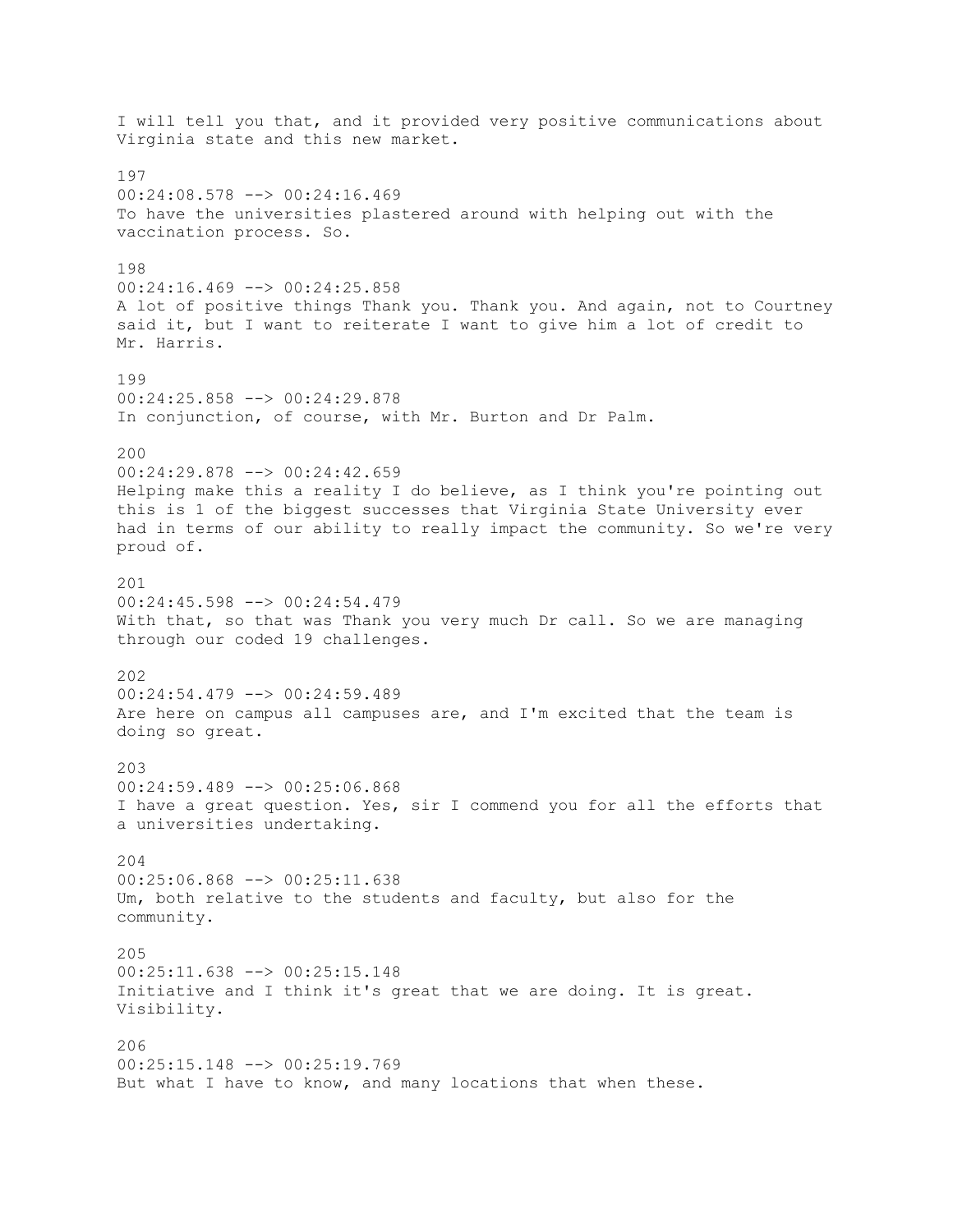207  $00:25:19.769$  -->  $00:25:26.489$ Vaccinations are held in the respected community, the African American community. It does not guarantee. 208 00:25:26.489 --> 00:25:36.898 Equity, in fact, many times there very, very few African Americans who are being fascinated. I live and breathe this every night into 10 o'clock. And I'm the 1 who also. 209 00:25:36.898 --> 00:25:39.929 Give those last doses, but those last doses. 210 00:25:39.929 --> 00:25:54.538 Should only be a few because if you calculate it, right it's only less than 10. but having said that is there any, do we know anything about the demographics of the people coming through Virginia state as the. 211 00:25:54.538 --> 00:25:57.868 Location, um, I, I guess it's kinda hard to. 212  $00:25:57.868$  -->  $00:26:05.368$ Title location to encouraging more a person, because you have to go through the state. But are there things that we can do? 213 00:26:05.368 --> 00:26:17.068 We get the word out to encourage people to do it because I think that's where the real impact is not simply having a location because patients, whether.  $214$ 00:26:17.068 --> 00:26:21.959 With the ash center, or centers in Southeast Asia and all over. 215 00:26:21.959 --> 00:26:28.409 Uh, the country that location itself does not trade something unless there are special initiatives. 216 00:26:28.409 --> 00:26:32.818 And Charlie, and I think it's probably been involved in some of those initiatives in communities where. 217 00:26:32.818 --> 00:26:37.348 Specifically, they have targeted a undisturbed population, so.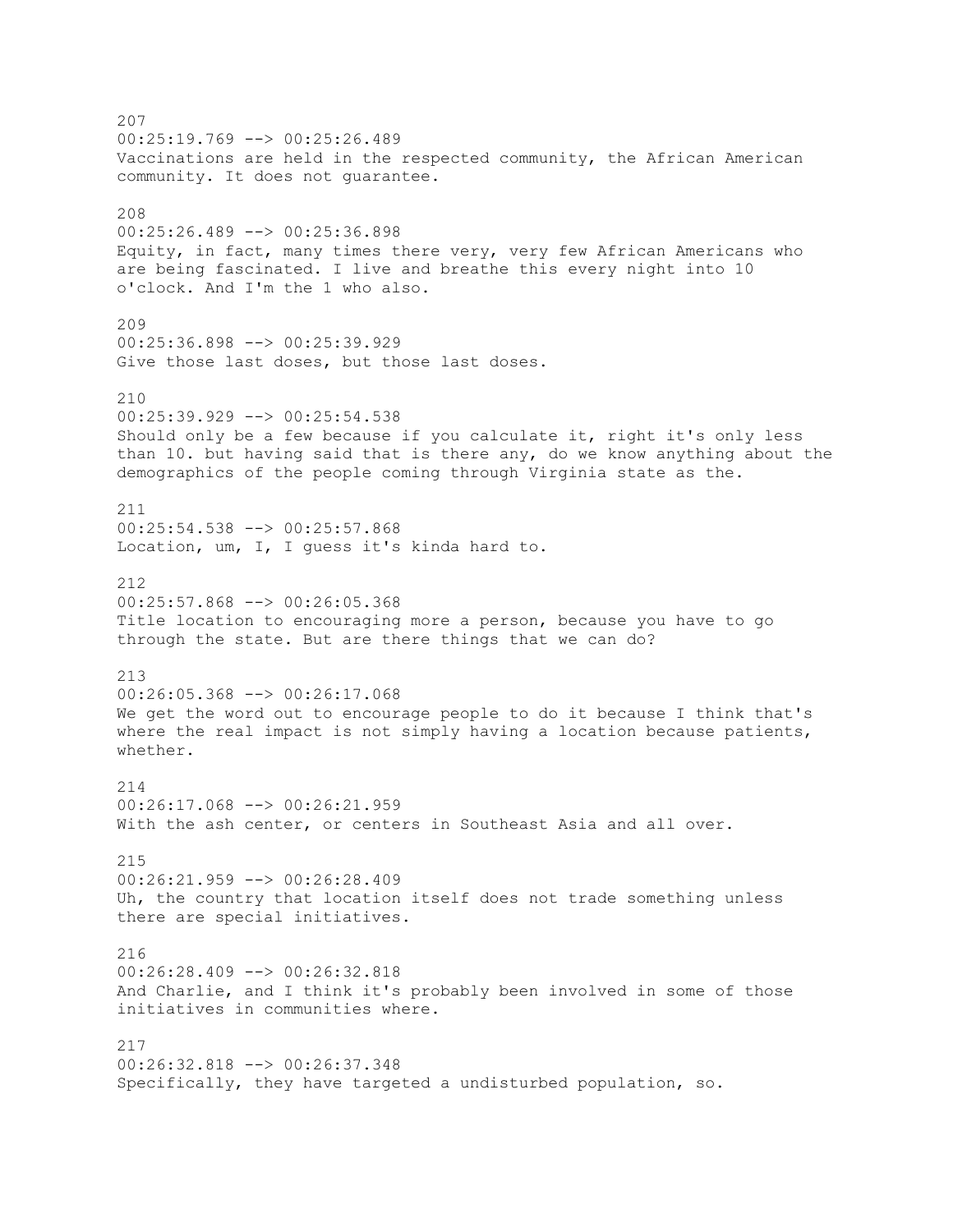218 00:26:37.348 --> 00:26:42.808 Is there something we can do to ensure that we have some of those special. 219 00:26:42.808 --> 00:26:46.679 Testing arrangements as well, as opposed to simply be in a safe. 220 00:26:46.679 --> 00:26:51.719 I know that's part of the conversation that is continuing between our public relations folks. 221  $00:26:51.719$   $\rightarrow$   $00:27:02.669$ And between DM, and to make sure that we can get the word out more. I know part of it, of course, was the partnership with Virginia state universe. The idea we have a level of community equity. 222 00:27:02.669 --> 00:27:08.878 Uh, but those conversations are kind of ongoing to make sure that we can do the best to to really mention that the community. 223 00:27:08.878 --> 00:27:12.989 In and around Virginia state. All right at the forefront I've been on. 224 00:27:12.989 --> 00:27:23.578 Right because right now, you know, they can't determine they can't go in and say, I want to go to Virginia state to have my destination. So it's really going to take a very active and proactive. 225 00:27:23.578 --> 00:27:31.798 Nobody to do that, thank you got to build on that point. We've had to aggressively say we want you to go to. 226 00:27:31.798 --> 00:27:38.278 Make an impact on 23607 zip code. That's that's how we've been able to. 227 00:27:38.278 --> 00:27:41.338 To address the issue that Mr Chris and his Ramsey.  $228$  $00:27:41.338$  -->  $00:27:44.669$ Thank you. Thank you, sir. 229 00:27:44.669 --> 00:27:53.249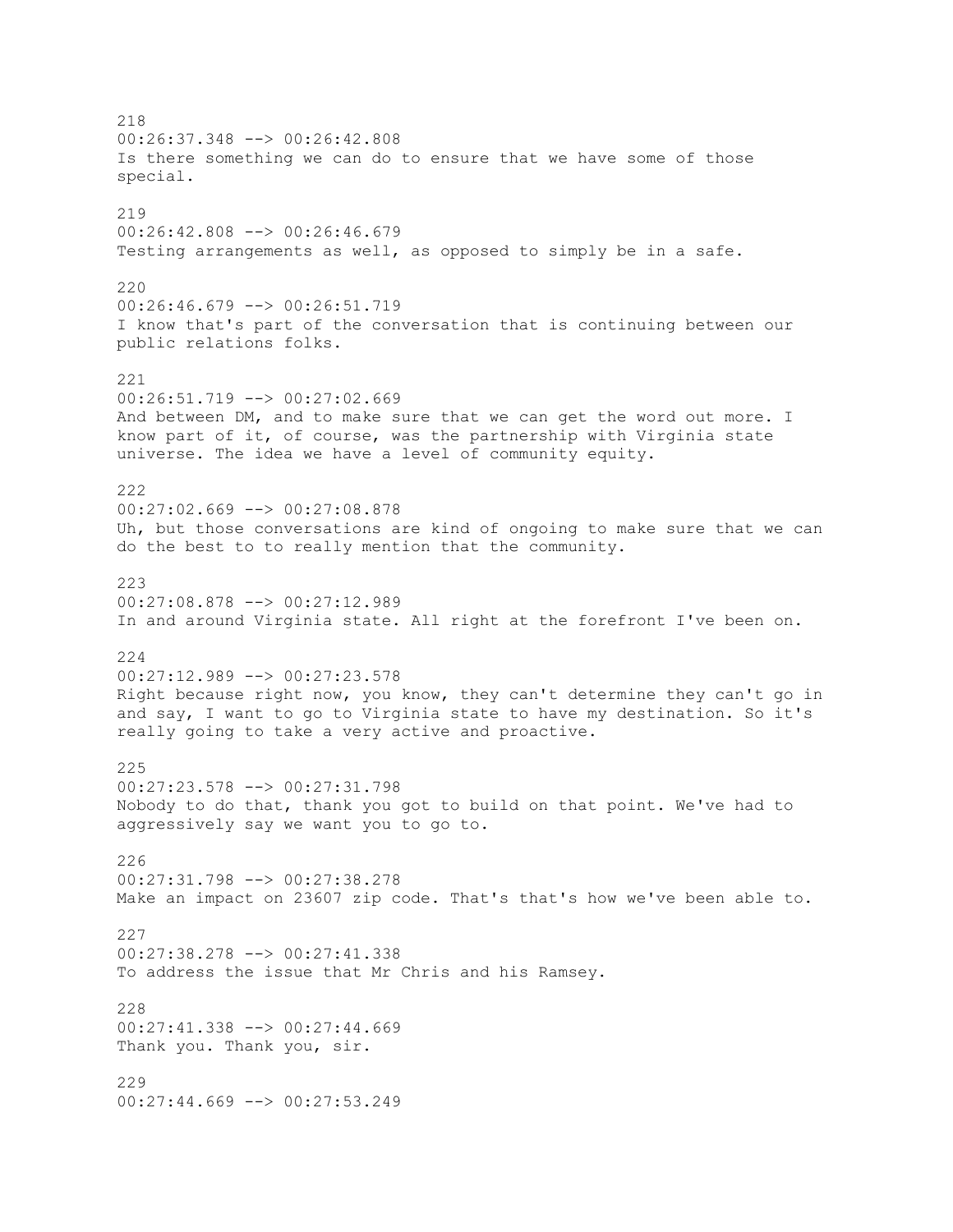Any any other questions for myself, or Dr, quote on quote 19 and then I got a couple more points and then I'm back. 230 00:27:53.249 --> 00:28:01.949 Okay, okay. The 2nd, there is there was a, a ruling from the general assembly. 231 00:28:01.949 --> 00:28:11.874 A bill that was passed that covers board of visitors, transparency. We are currently studying that bill to see all of the impacts on Virginia state. 232 00:28:11.874 --> 00:28:25.374 But to be honest, as we look at them, many of them, Virginia state is already practicing just to give you an idea. 1 of them says that at least twice a year that I remember the faculty Senate should address the board, which is something that we do at every meeting. 233 00:28:26.273 --> 00:28:28.794 And so there is an additional change about emails. 234 00:28:29.098 --> 00:28:37.739 And having emails be available to members of the constituency by and large. I believe that it will be. 235 00:28:37.739 --> 00:28:43.108 Uh, an update of our Web page, maybe moving some things around, but we're in constant. We had a conversation with. 236 00:28:43.108 --> 00:28:47.068 With Dr, red Dr red is working on making sure that. 237 00:28:47.068 --> 00:28:54.868 Then we can get that to you, so we'll get more full report to you at the next meeting but we fully expect it to really be. 238 00:28:54.868 --> 00:28:59.969 For the business of the board to be transacted in the way that the court has already been transaction. 239 00:28:59.969 --> 00:29:07.979 And the last, but certainly not least. I'd like to introduce to you you can bring the screen down so we can have the.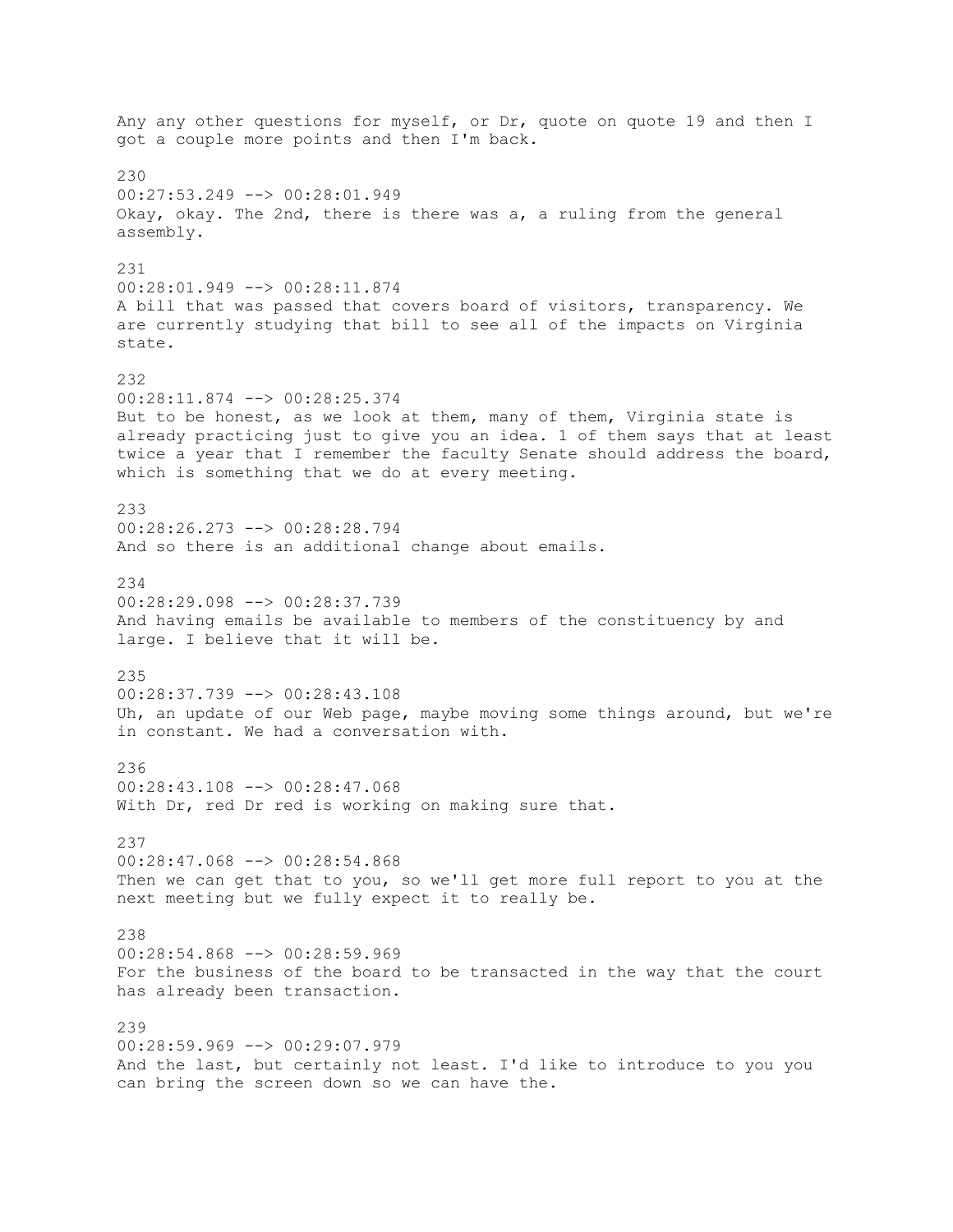240 00:29:07.979 --> 00:29:21.568 Uh, Travis, if you could take, I'll take the share screen down. I'd like to introduce to you a member of the MS Shari Kim Casey, who is the senior advisor to the president for institutional equity? 241 00:29:21.568 --> 00:29:27.864 Ethics and compliance she has a long title I think that's 2 comments and an ampersand officially in her title. 242  $00:29:28.223$  -->  $00:29:43.193$ She joins us from the office and so she has a legal background and we're excited to have her here to kind of join us with compliance issues. I would like to say, though, to make sure because she does have a legal background to make a point to say that. 243 00:29:43.193 --> 00:29:51.114 She is not. Our lawyer here at Virginia State University dead love is our lawyer doing a wonderful job and we, we love working with her. 244 00:29:51.804 --> 00:30:05.844 But we brought in Casey on board specifically to work with us to really ratchet up some of the things that we're doing around our compliance and ethics and title 9 and other things like that. So we're very happy to have her aboard. 245 00:30:05.844 --> 00:30:08.213 And I hope you can see here, I think she's probably waving. 246  $00:30:08.999$  -->  $00:30:14.669$ Welcome welcome. 247 00:30:14.669 --> 00:30:19.108 Good morning. It's nice to be here. 248 00:30:19.108 --> 00:30:27.328 And would that Mr printer I, um, I have concluded my remarks Thank you. 249 00:30:30.173 --> 00:30:45.114 With regards to Virginia state and its commitment to the community, and serving as a vaccination center for the region and the, and the good and positive publicity that comes with that. So thank you very much for your leadership.

250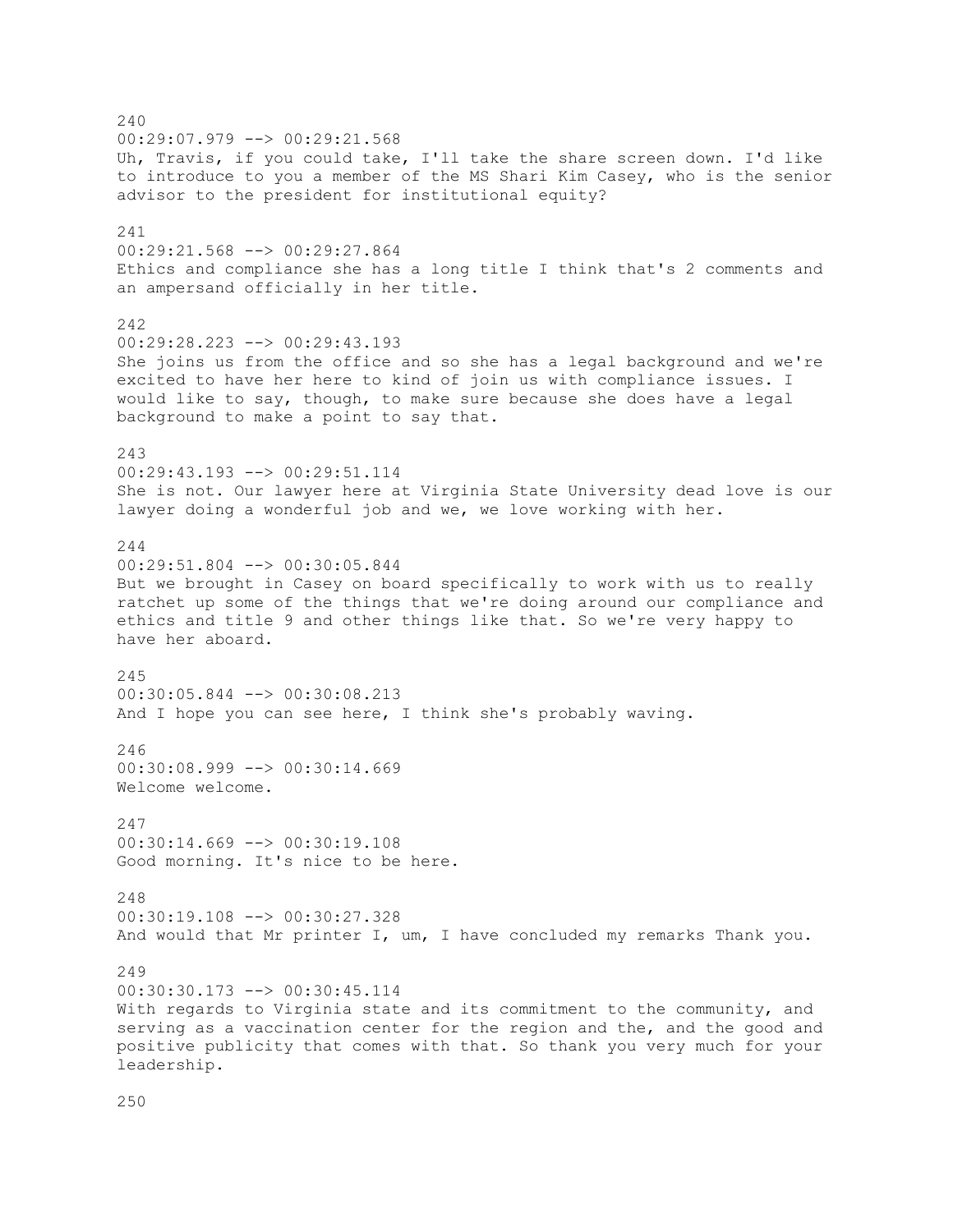00:30:45.114 --> 00:30:54.834 They're board members. You were provided the nominations process in diligence and do I won't go through the process. 251 00:30:55.193 --> 00:31:07.614 We are at the point where we have received nominations nominations, have been reviewed and and culminated through the vice rector. 252 00:31:08.034 --> 00:31:17.064 And so I will turn it over, turn this meeting over to vice rector, Charlie Hill for the nominations of the 28,212,203 board officers. Charlie. 253 00:31:30.088 --> 00:31:33.148 How the hell, I'm you, Charlie. 254 00:31:33.148 --> 00:31:36.628 Can you hear me. 255 00:31:37.044 --> 00:31:43.163 Yes okay. Thank you very much. I want to say to all that. 256 00:31:43.163 --> 00:31:47.814 This is a window into the future about the functioning of the board, 257 00:31:47.844 --> 00:32:02.574 and it was a delightful process to wade through all of the comments at the board members provided and director and I went through several reviews of each side and the recommendations 258 00:32:02.574 --> 00:32:03.144 etc. 259 00:32:03.144 --> 00:32:05.993 And so I'm excited to share the slate. 260 00:32:06.269 --> 00:32:18.538 And our guidelines required that a name is presented for each office. So, what I will do is read out the names and, and for each office. And at the end of that process. 261 00:32:18.538 --> 00:32:25.169 I will recommendation that we adopt a slate as presented.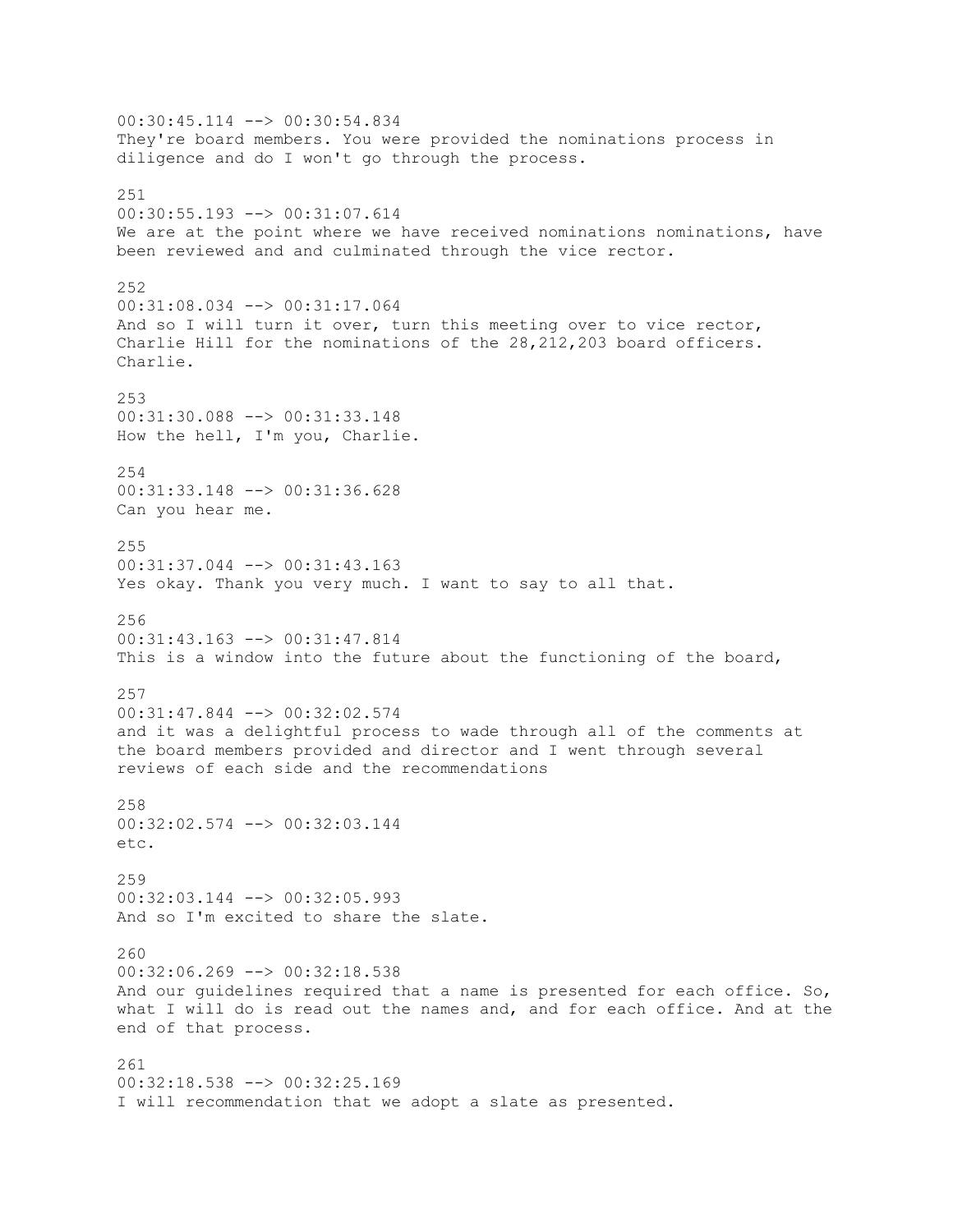262 00:32:25.169 --> 00:32:35.699 For the for the role of rector, the name J stag Myer is there Jay steak Meyer for vice rector Dr Valerie brown. 263 00:32:35.699 --> 00:32:42.028 For the secretary Dr Christine Darden, the chair of academic and student affairs. 264 00:32:42.028 --> 00:32:47.969 Pam Curry, chair of facilities, finance and audit. Gregory worry. 265 00:32:47.969 --> 00:32:51.808 Chair of institutional advancement Yvonne Gordon. 266 00:32:51.808 --> 00:32:56.189 Share of personnel and compensation and governance. 267 00:32:56.189 --> 00:33:02.189 Um, green sessions liaison for the real estate foundation. William Mary. 268 00:33:02.189 --> 00:33:04.223 And the liaison for you, 269 00:33:04.314 --> 00:33:05.903 Virginia State Foundation, 270 00:33:05.903 --> 00:33:06.354 Raul, 271 00:33:07.973 --> 00:33:09.294 we present this, 272 00:33:09.473 --> 00:33:18.144 we present this slate with the full confidence that we address concerns that were expressed individually. 273 00:33:18.442 --> 00:33:23.483 And and as a group, and was driven primarily about a comments that we receive.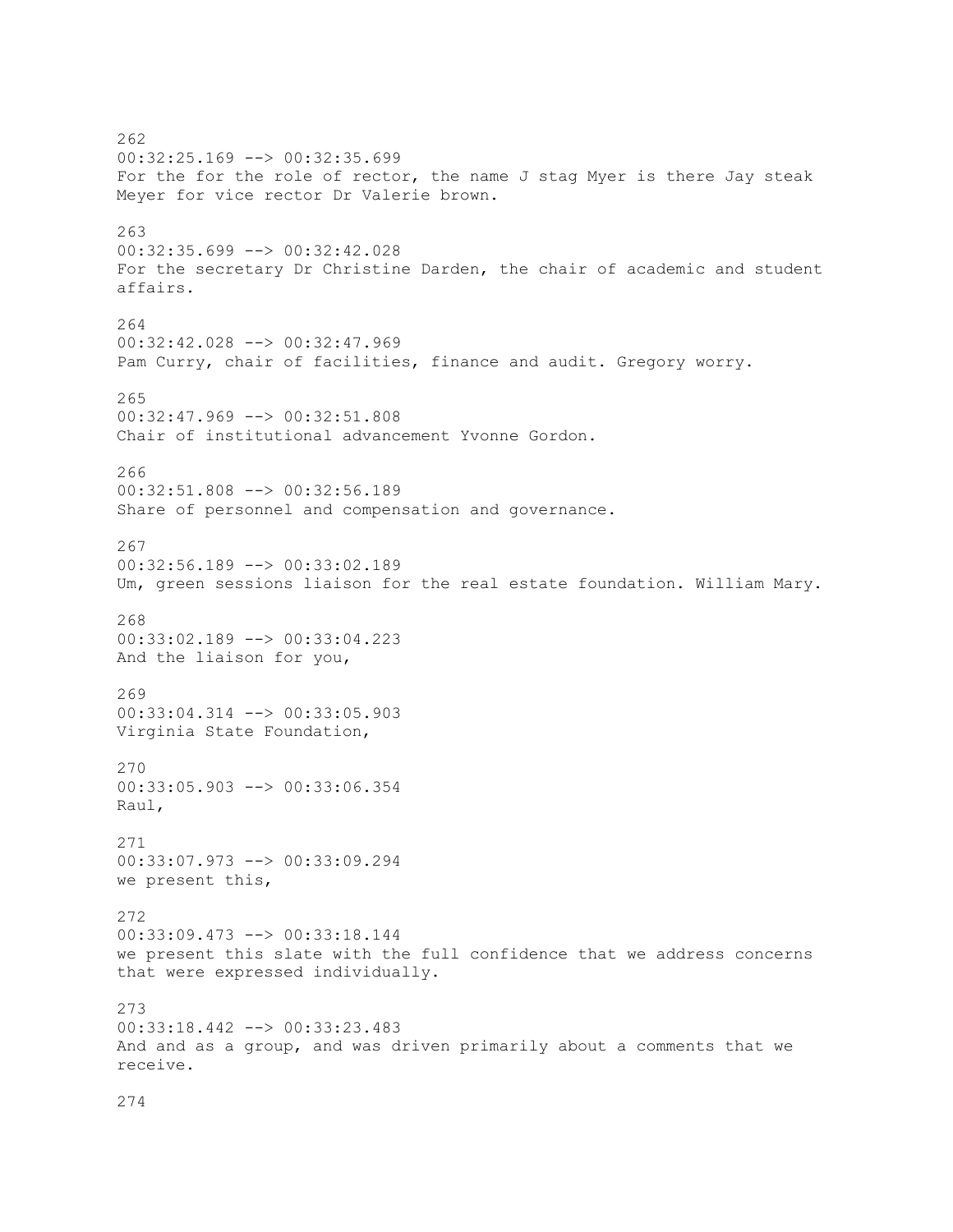00:33:23.788 --> 00:33:31.979 So, at this director, I recommend that we adopt the agenda as presented. 275 00:33:31.979 --> 00:33:35.578 All the slate as presented. Okay. 276 00:33:35.578 --> 00:33:42.419 Are they are there any questions or comments regarding the slate as presented. 277 00:33:44.338 --> 00:33:48.388 This is Mr. rector? Yes. 278 00:33:48.388 --> 00:33:55.888 Thank you I appreciate all the work that everyone has done on this. I did have a couple of. 279 00:33:55.888 --> 00:33:58.888 Thought then a question or 2. 280 00:33:59.844 --> 00:34:00.114 As, 281 00:34:00.114 --> 00:34:00.324 you know, 282 00:34:00.324 --> 00:34:04.134 last year I argued for continuity because of coded, 283 00:34:04.824 --> 00:34:13.043 and the need to continue with the existing slate of officers this year we have, 284 00:34:13.074 --> 00:34:16.224 I think we're not out of code yet and. 285 00:34:17.489 --> 00:34:20.878 Added to that, we will have a new rector. 286 00:34:20.878 --> 00:34:29.039 My preference would be to do what we did last year and allow members to continue. However.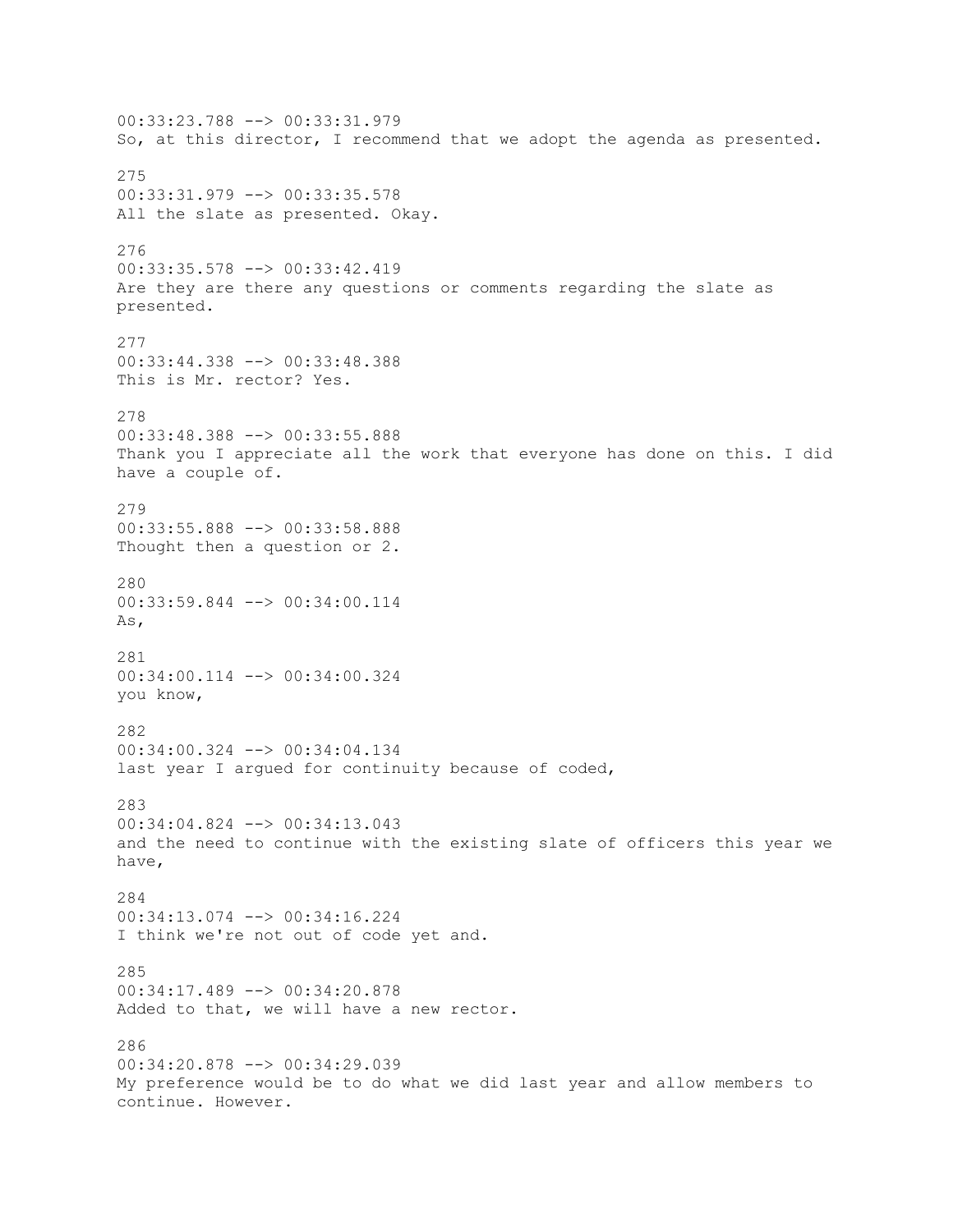287 00:34:29.039 --> 00:34:35.489 I have come to understand that the majority of the incumbents in. 288 00:34:35.489 --> 00:34:50.039 Current offices don't wish to continue and so I will not make that motion today, but I do think we are letting go of institutional knowledge. 289 00:34:50.039 --> 00:34:56.818 And a tremendous wealth of talent by not allowing members who have 1 more year. 290 00:34:56.818 --> 00:35:02.219 To continue that said. 291 00:35:02.219 --> 00:35:05.458 I understand and I would hope that. 292 00:35:05.458 --> 00:35:13.559 The new officers rely on and take advantage of the fact that they will have a year. 293 00:35:13.559 --> 00:35:18.329 To get some assistance from their predecessors. 294  $00:35:18.329$  -->  $00:35:28.798$ So, that's it for Pam pontificating and I apologize but felt like I needed to say that, because I do believe we're losing some wonderful talent. 295 00:35:28.798 --> 00:35:42.748 Mr. hill I wanted to ask you. There were time. There was a time for 2 of the offices. Can you sort of help me understand how the decision was made? 296 00:35:42.748 --> 00:35:48.688 On the offices where there were ties.  $297$ 00:35:49.768 --> 00:35:52.889 Oh, that's a very easy question to answer. 298 00:35:52.889 --> 00:35:56.548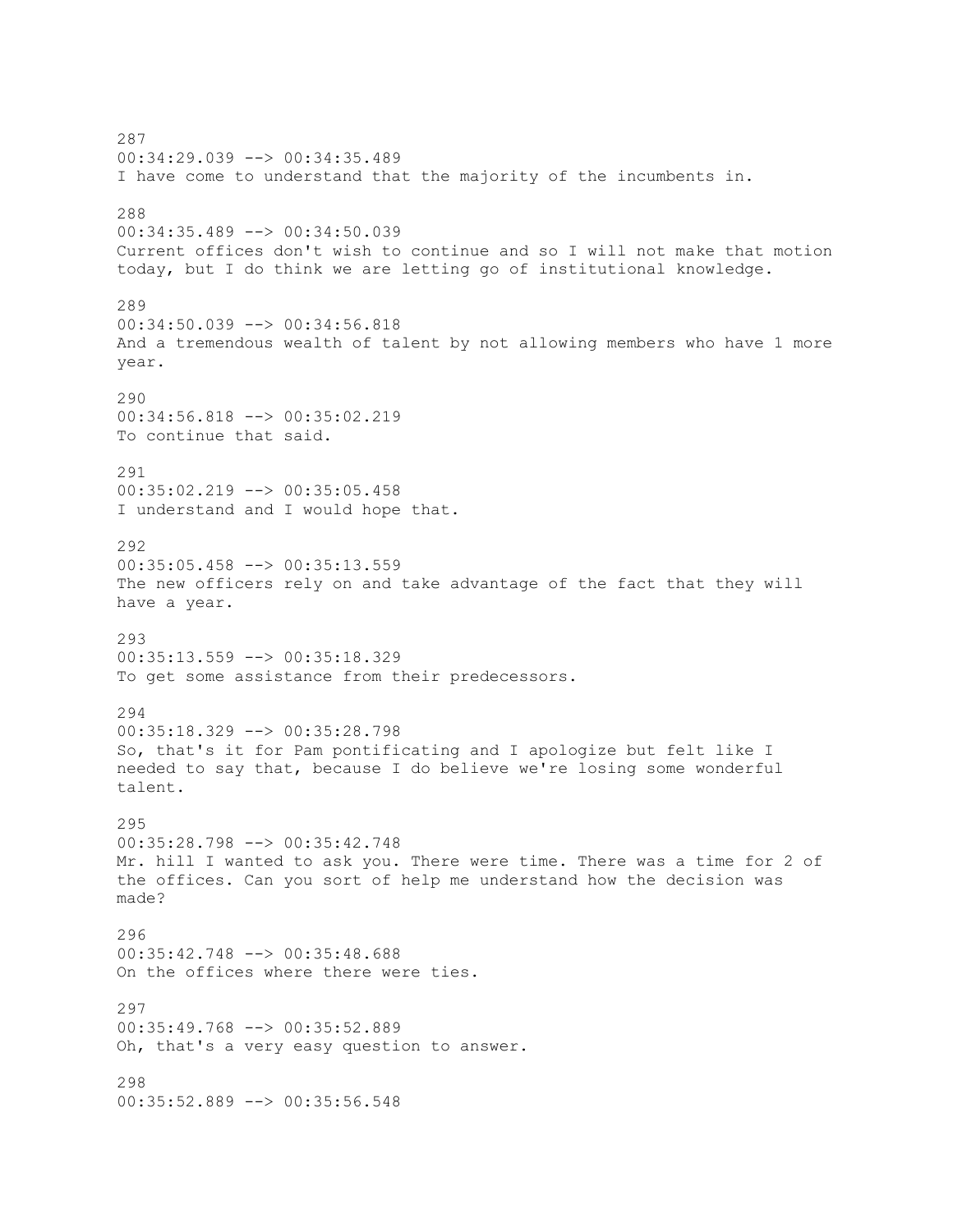Uh, having been around for 7, 7 years. 299 00:35:56.548 --> 00:36:07.079 Uh, I took a look at what I view as the needs of the university and the talent and in the cases where there was a tie. 300 00:36:07.079 --> 00:36:16.289 Uh, I made the selection of what I thought was the person best prepared to work with us going into the future. 301 00:36:16.289 --> 00:36:23.818 So, it's a, it's a reflection of my knowledge of the, all individuals my knowledge of the circumstances and issues. 302 00:36:23.818 --> 00:36:33.119 That the board is likely to face and primarily my concern about fiduciary responsibility. So that was essentially my call. 303 00:36:36.659 --> 00:36:50.458 I also wanted to I wanted to ask you, it seemed like abstain would have taken several of the. But do you have any insight into the folks who abstained and why they abstain. 304 00:36:50.458 --> 00:37:03.329 I don't recall having seen that kind of reaction in previous elections. Well, we had that reaction, but it was a little differently last year where people simply left it blank. 305 00:37:03.329 --> 00:37:17.039 So, it's not new it trouble me last year and I think the results from last year's election may have been different but I don't know that. So audit it represents here is. 306 00:37:17.039 --> 00:37:22.559 Uh, the right that people have to say, I don't have an opinion that I wish to share. 307 00:37:22.559 --> 00:37:30.778 I, I'm with you, I have a concern about it because I think it would have been helpful in places where there was a tie. 308 00:37:30.778 --> 00:37:43.193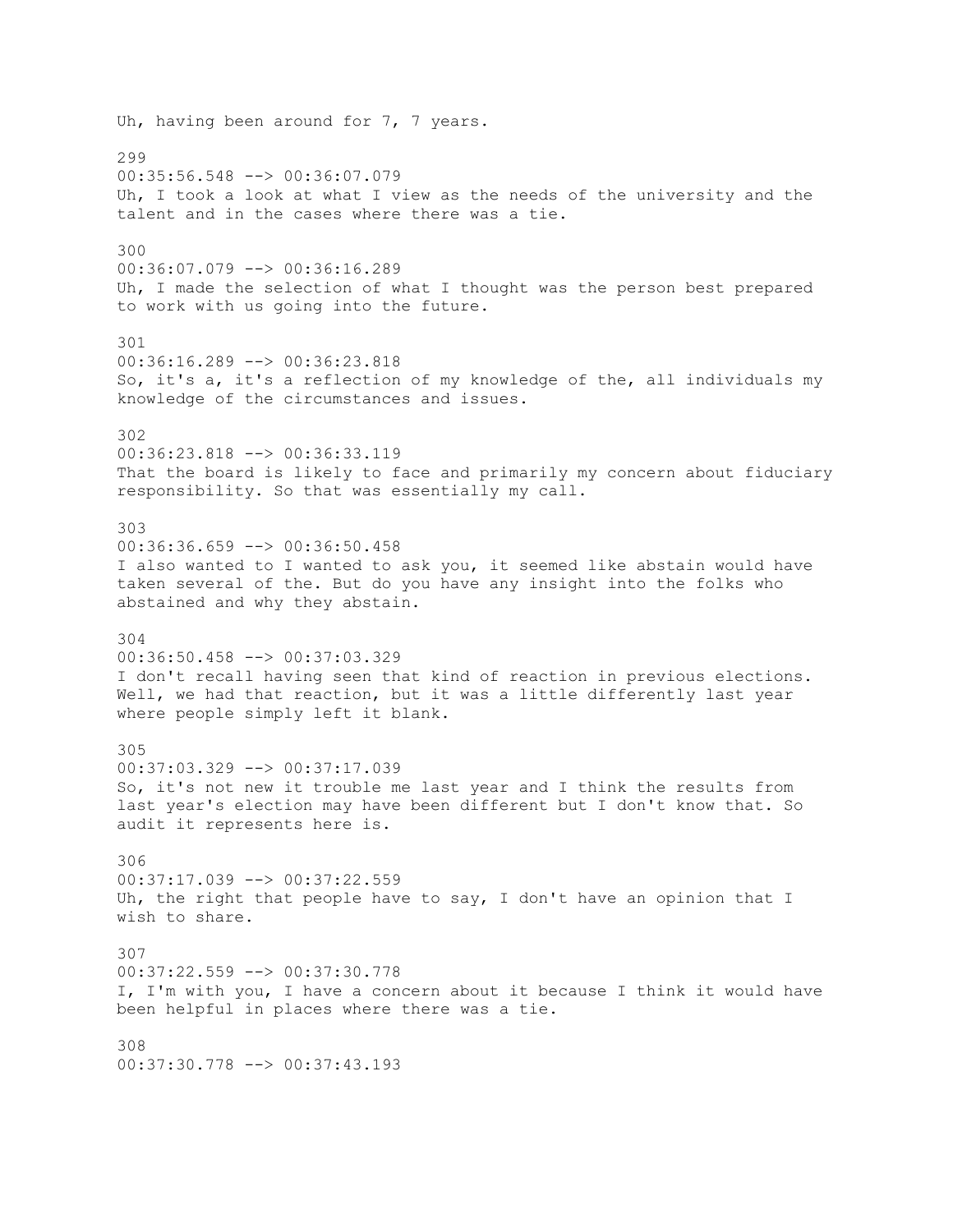Uh, yes, uh, I don't know and, uh, 1 interesting exercise would be to have ask those people who who abstain, but I don't think that that would be productive at this stage. 309 00:37:43.284 --> 00:37:46.134 So it may be that in future. 310 00:37:46.438 --> 00:37:53.309 That we ask our people not to abstain, but that's that's a conversation for a different time. 311 00:37:53.309 --> 00:37:58.858 Thank you and and I get that. 312 00:37:58.858 --> 00:38:10.349 There's it makes it difficult. You don't want people who really truly have no preference and, or don't feel like they have enough knowledge to make an informed decision. 313 00:38:10.349 --> 00:38:14.820 To about the same token you like to see people that's a difficult 1 to. 314 00:38:14.820 --> 00:38:19.139 Think about perhaps we can think about it this coming year. 315 00:38:19.139 --> 00:38:23.579 Your point well taken I I understand and I agree with that. 316 00:38:23.579 --> 00:38:27.059 Oh, may I ask a question. 317 00:38:27.059 --> 00:38:30.329 It's true. Yes. Mr. 318 00:38:30.329 --> 00:38:35.400 So, thank you Mr. for explaining how you addressed. 319 00:38:35.400 --> 00:38:39.090 Those situations where there was a pie. 320 00:38:39.090 --> 00:38:43.320 My question is whether.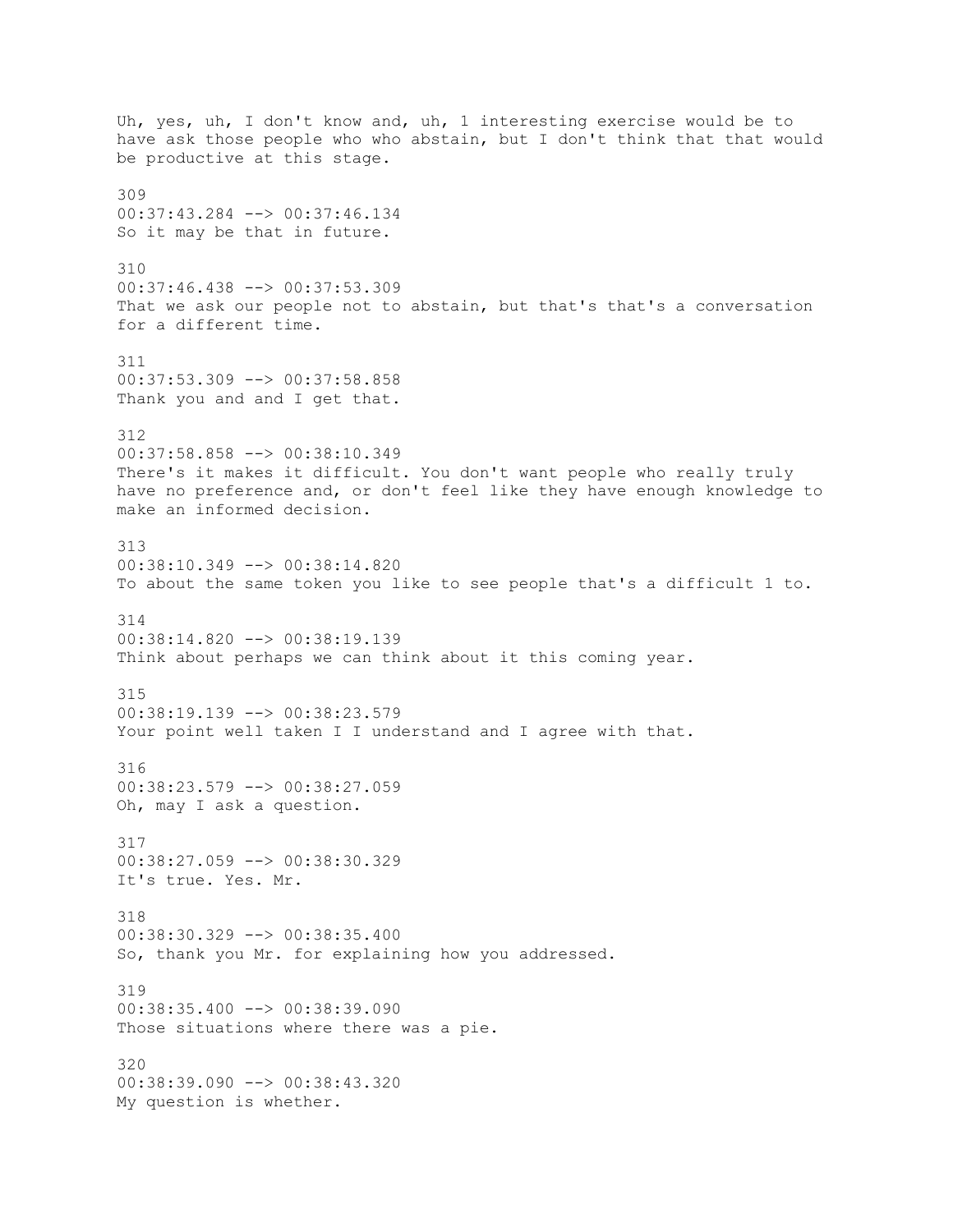321 00:38:43.320 --> 00:38:51.090 There is a stated practice or policy in this regard and I assume that. 322 00:38:51.090 --> 00:38:57.690 We don't have 1, but my question is, is this the pass practice where. 323 00:38:57.690 --> 00:39:03.840 A decision is made based on an individual's. 324 00:39:03.840 --> 00:39:07.260 Best, uh. 325 00:39:07.260 --> 00:39:16.469 Estimate of the interests of the board and the institution. Is there not a opportunity to either. 326 00:39:16.469 --> 00:39:21.809 Have another round or. 327 00:39:21.809 --> 00:39:29.369 Or are a wider a discretion amongst the executive committee. I'm just curious. 328 00:39:29.369 --> 00:39:33.570 For the underlying basis for that decision Thank you, sir. 329 00:39:33.570 --> 00:39:42.690 Thank you. I welcome that question of past practice. I can't speak to. I can only speak to last year when I was in the role of having to. 330  $00:39:42.690$  -->  $00:39:49.440$ Uh, put this together, and I had so many blank spaces, and I went back several times to try to figure out. 331 00:39:49.440 --> 00:39:58.019 Or get answers as to who left the blank spaces, or who put the blank spaces in there. I was not successful in getting that to surface. 332 00:39:58.434 --> 00:40:10.644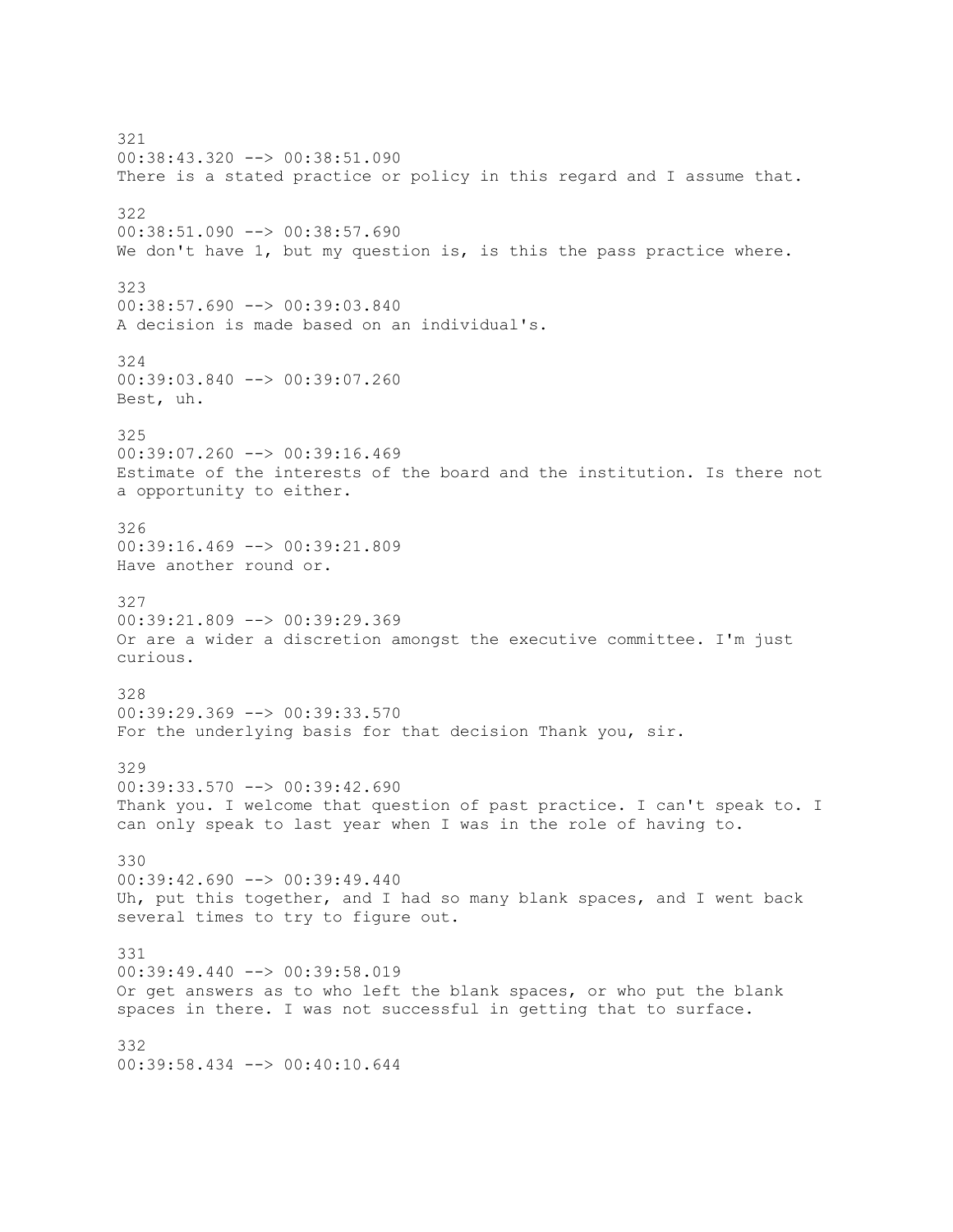This year, when I saw them thinking that it would be a repeat of last year, absent any policy act, absent any guideline that the board put in place. 333 00:40:11.454 --> 00:40:17.784 Then I decided, well, I forgot if I'm going to get either brains are the abstain reference. 334 00:40:17.784 --> 00:40:18.025 Then, 335 00:40:18.025 --> 00:40:22.494 what I would do is look at all of the cases, 336 00:40:22.494 --> 00:40:24.144 within all of the talent, 337 00:40:24.414 --> 00:40:25.855 and make a decision, 338 00:40:26.125 --> 00:40:26.905 I think, 339 00:40:26.905 --> 00:40:30.083 your point of going forward with the next election, 340 00:40:30.534 --> 00:40:33.775 if we want to tie this down tighter, 341 00:40:33.954 --> 00:40:40.224 then it wouldn't be appropriate in future for the board to have some guidelines as to what to do next. 342 00:40:41.579 --> 00:40:45.210 Mister hill Thank you, sir. I would encourage. 343 00:40:45.210 --> 00:40:49.170 The executive committee to take that recommendation. 344  $00:40:49.170$   $\longrightarrow$  00:40:58.590 As a future practice, at least, to expand it to the executive committee.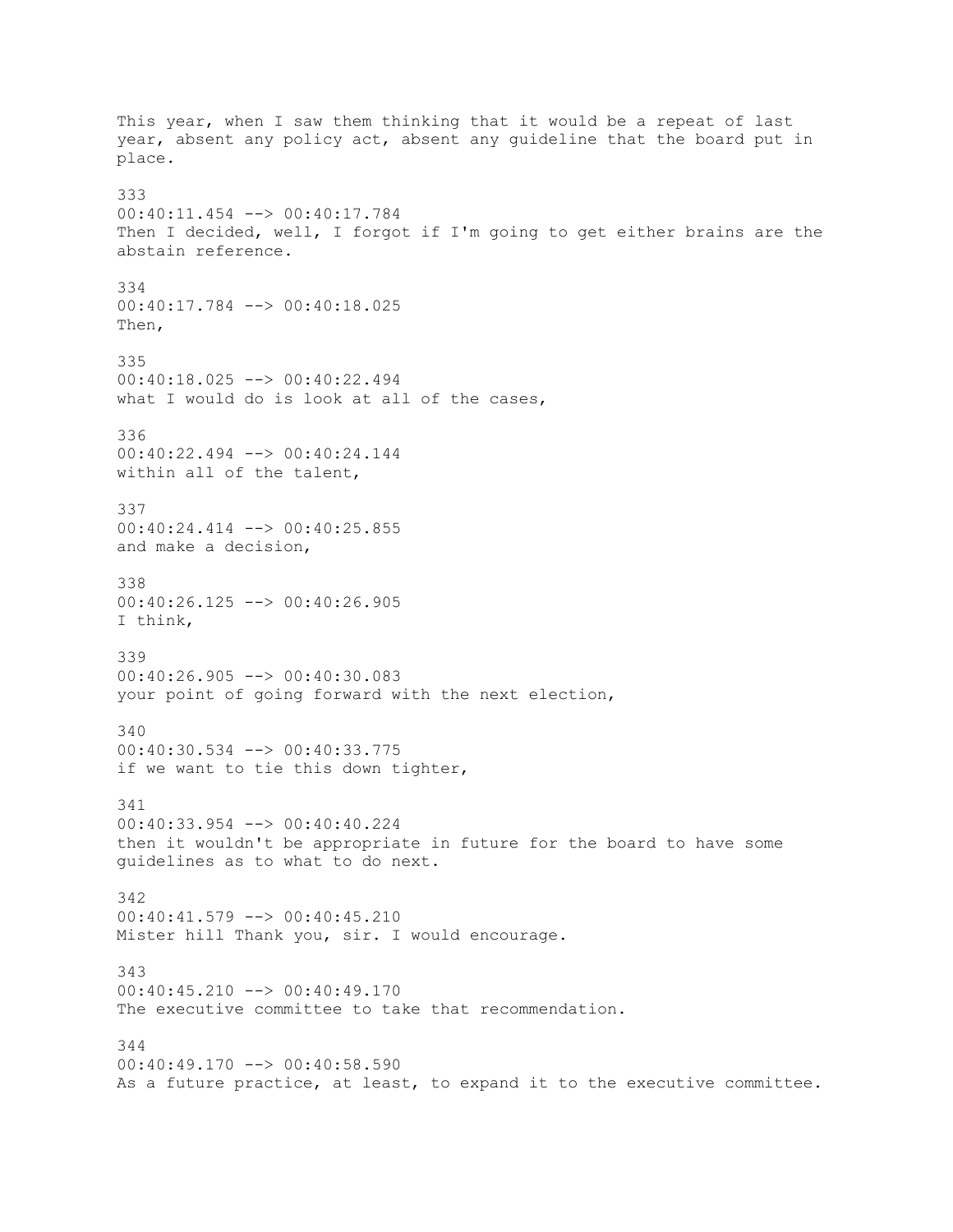345  $00:40:58.590$  -->  $00:41:02.460$ Or, depending on the level of. 346 00:41:03.954 --> 00:41:17.514 absentations of another round, but yes, sir I think that would be in the best interest of the institution. Thank you. Thank you. I would hope that the fully reflect. 347 00:41:17.760 --> 00:41:25.019 Uh, the spirit of, um, MS curly's and, uh, uh. 348 00:41:25.019 --> 00:41:32.610 Suggestions MS. Mr. Herrera. Um, I would I will share that the, this. 349 00:41:32.784 --> 00:41:47.784 This forum is the executive committee's opportunity to engage and to review and even critique what has been what has been presented. 350 00:41:48.204 --> 00:41:51.894 Uh, this is a slate that they, the vice rector. 351 00:41:52.199 --> 00:41:58.530 As pulled together, um, and it's it, it's it's from the nominations. 352 00:41:58.530 --> 00:42:04.320 Of the board, so, uh, this is our opportunity to to kind of perfect. 353 00:42:04.320 --> 00:42:07.739 The, the slate as we as we will. 354 00:42:09.059 --> 00:42:16.710 So Mr. this is Dr brown. So if I'm hearing you correctly now is the opportunity if we want it to explore. 355 00:42:16.710 --> 00:42:25.530 Um, where there were ties, we can have that conversation. Now is that what I'm hearing? Yes. Yes. That's that's why we're here to have the discussion. 356 00:42:29.369 --> 00:42:32.789 Could we hear which positions had ties?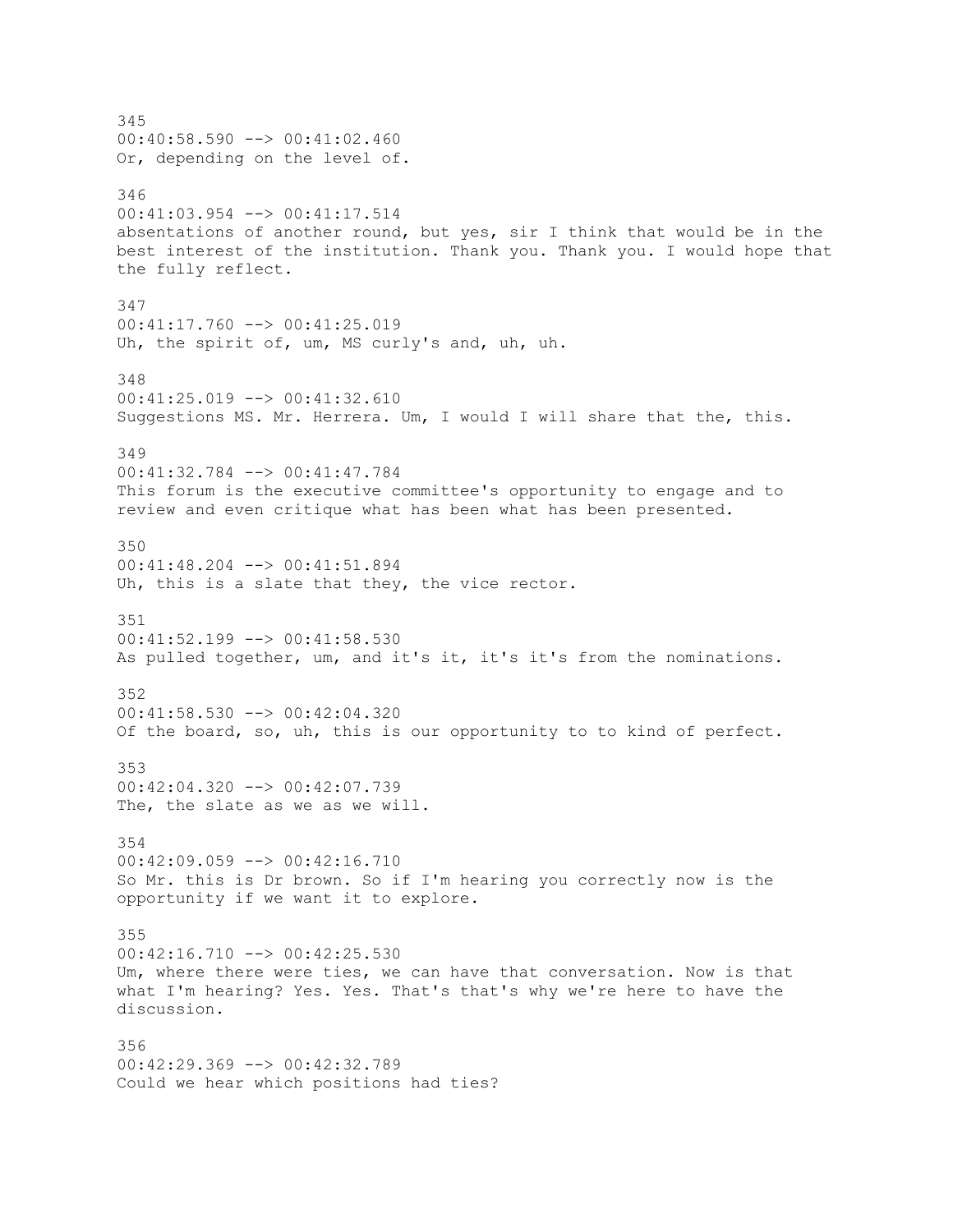357  $00:42:35.159$  -->  $00:42:42.690$ I will pull out my my folder. 358 00:42:42.690 --> 00:42:48.210 Hello. 359 00:42:53.460 --> 00:43:01.980 The finance position. 360 00:43:07.349 --> 00:43:15.269 And is it can we hear the names of the 2 that were tied or 3 of the positions as well? 361 00:43:15.269 --> 00:43:20.579 Of course, and of course, you had this information before the meeting so I would. 362 00:43:21.775 --> 00:43:36.025 Okay, I guess the hours we missed in that I apologize. I that I understand that. I think that if I had known, we were going in this direction, I would have been prepared to do that. 363 00:43:36.025 --> 00:43:39.264 So, but I'm prepared now. 364  $00:43:39.750$  -->  $00:43:45.119$ We had some close counts with rector. 365 00:43:46.344 --> 00:43:56.125 We had close counts with with the Finance Committee and everything else was, was a blow out big abstain. 366 00:43:56.155 --> 00:44:06.864 The assumptions were and the real estate foundation, and the nomination sort of foundation. However, they did not adversely impact the conclusion. 367 00:44:07.199 --> 00:44:11.369 So, what I would, what I would ask is. 368 00:44:11.369 --> 00:44:15.900 What is it that we specifically want to.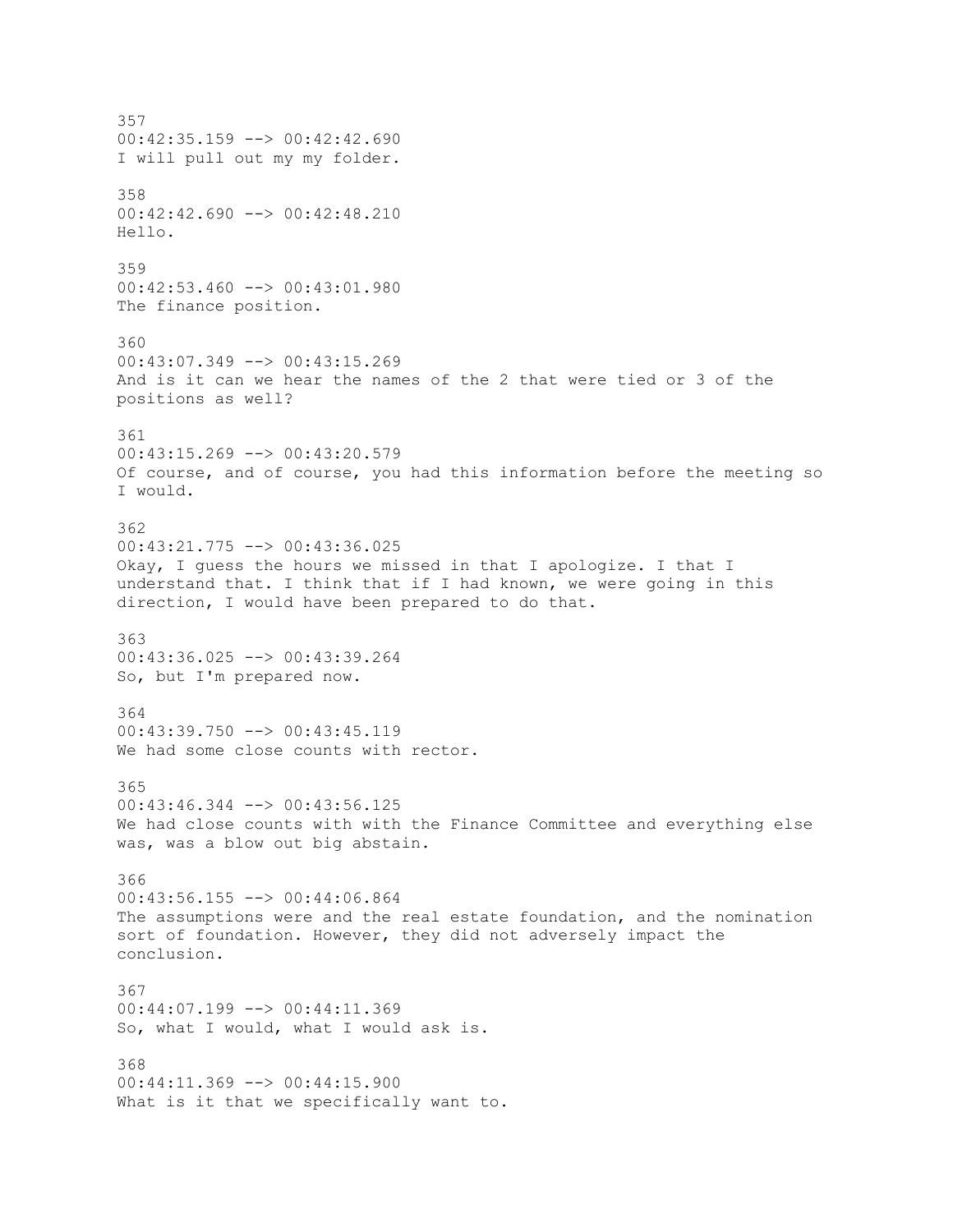369 00:44:15.900 --> 00:44:29.340 A key by taking this look I know the record. This is the right opportunity to to resolve and refine. 370 00:44:29.340 --> 00:44:40.824 But I wonder if that's really true with the folk who abstain, who are not physically admitting to that sentence, if it's to do it that way. 371 00:44:40.824 --> 00:44:48.445 So, let me let me ask those of you who have those questions. Let's be more specific as to what your concern is. 372 00:44:49.889 --> 00:44:55.230 Mr. 373 00:44:55.230 --> 00:44:59.489 Pam, and I just. 374 00:44:59.489 --> 00:45:03.809 You know, of course, I put together a spreadsheet looking at everything and seeing. 375 00:45:03.809 --> 00:45:08.460 You know, where we had ties, and we had an absolute time between. 376 00:45:08.460 --> 00:45:22.289 Mr. and Dr brown for rector, and we had an absolute time between Mr worthy and Mr Meyer for finance facilities and administration. Right? 377 00:45:22.289 --> 00:45:33.300 And so my questions earlier about your, the decision process to break those ties, if you will. 378 00:45:33.300 --> 00:45:40.559 Is while I have absolute complete and total of. 379 00:45:40.559 --> 00:45:44.309 Respect and admiration for Mr. 380 00:45:45.144 --> 00:45:57.235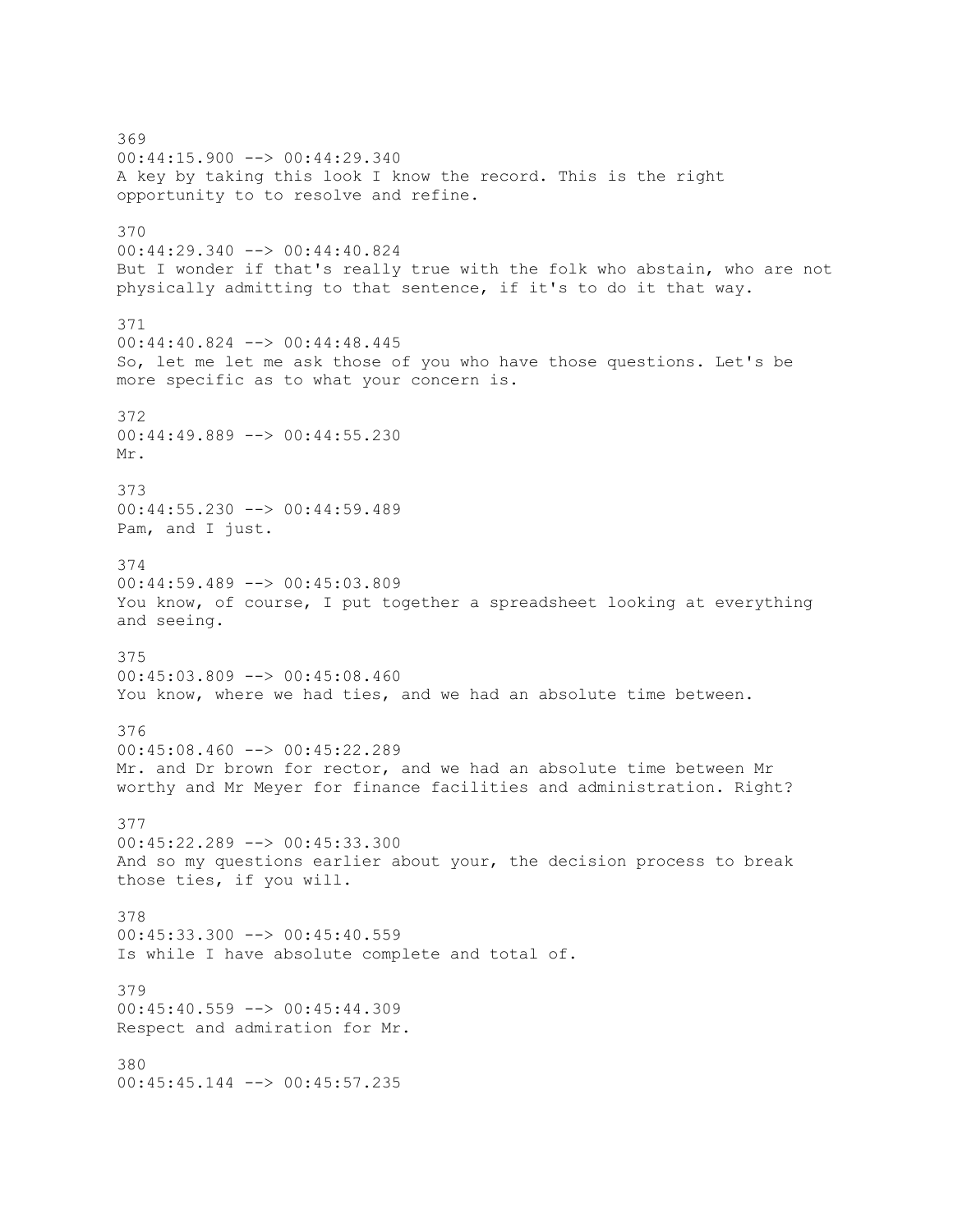I think that Dr, brown in the case of the rector may have a little more pertinent experience at this point, having served this chair of finance facilities and administration. 381 00:45:57.565 --> 00:46:02.724 And I think that Mr stag might be a wonderful finance facilities and administration. 382 00:46:03.030 --> 00:46:08.280 Chair, so I, I probably would have. 383 00:46:08.280 --> 00:46:13.860 I I don't know the proper way to do this, but I would. 384 00:46:14.969 --> 00:46:21.840 Be willing to offer an alternate slate of officers for the executive committee to recommend to the full board. 385  $00:46:23.309$  -->  $00:46:29.099$ Making those changes and then once you change that, then a couple of other things need to change. 386 00:46:29.099 --> 00:46:33.929 That may not work. 387 00:46:33.929 --> 00:46:39.449 Mr. are you going to speak? Yes, sir. Yeah. Mr. hill. It was simply to. 388 00:46:39.449 --> 00:46:42.570 Respond to your question as to. 389 00:46:42.570 --> 00:46:54.630 The interest and proceeding down this road, and it's simply if the opportunity there and I, I, I am not a member of the executive committee. I understand that. 390 00:46:54.630 --> 00:47:05.280 But having spoken earlier and asking that there be some standard or guidance in the future, my interest was simply to. 391 00:47:05.280 --> 00:47:08.460 Ensure that.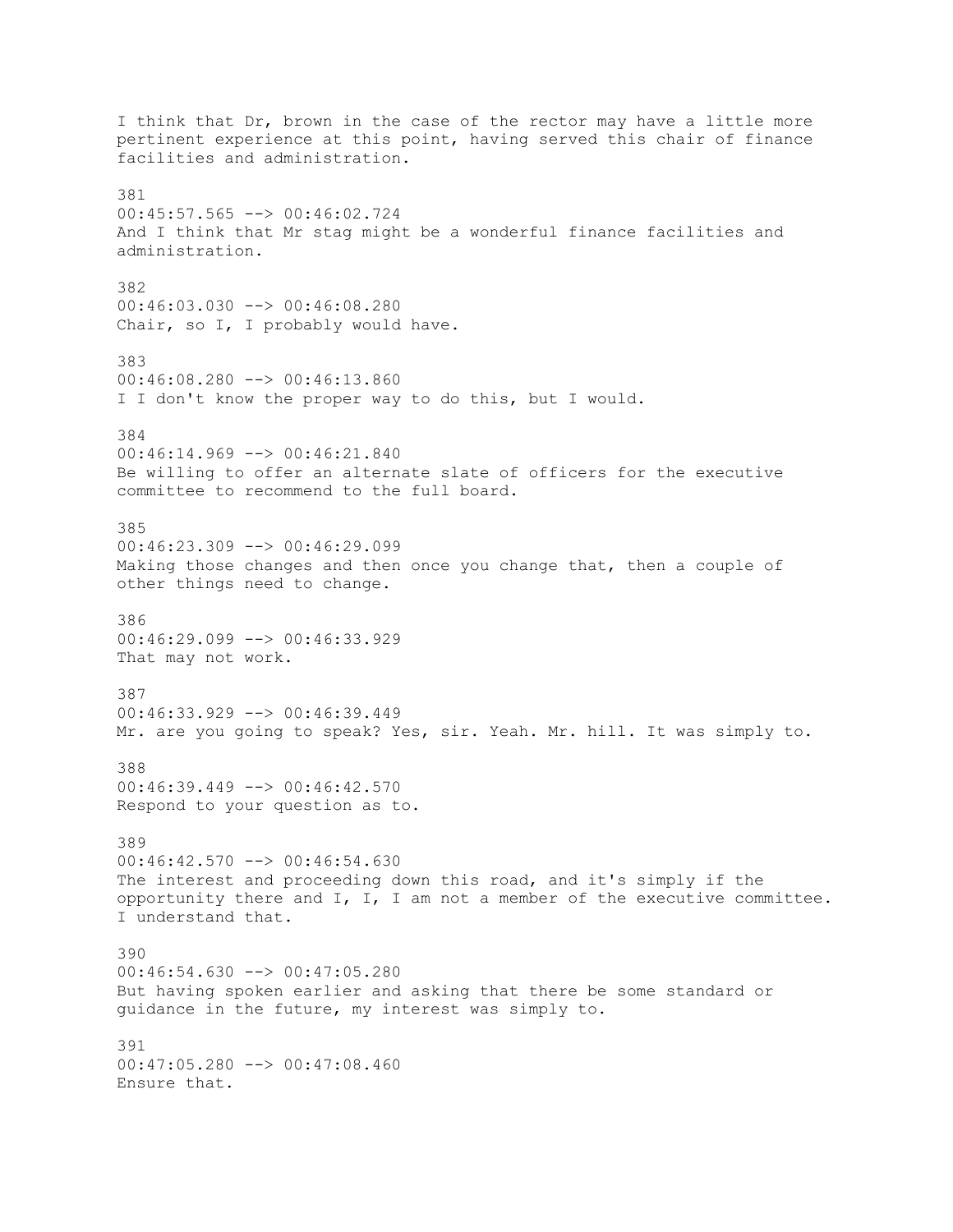392  $00:47:08.460$  -->  $00:47:12.659$ The the final decision on a slate and nomination. 393 00:47:12.659 --> 00:47:15.840 Reflects a broader perspective. 394 00:47:15.840 --> 00:47:23.460 An insight and simply 1 distinguished, esteemed and seized position. 395 00:47:23.460 --> 00:47:38.039 That's all I'm just thinking of the future for precedent and I are totally on that. I appreciate that. I think what we, what we want to do is any adjustments. 396 00:47:38.039 --> 00:47:44.250 May be more appropriate the next time around. I think that. 397  $00:47:44.250$  -->  $00:47:49.469$ Uh, we need to be serious about whatever guidelines that we put in place. 398 00:47:49.469 --> 00:48:01.829 After we made the changes last year, and we said we won't do this again under the circumstances. But of course, we always know that the board can do whatever it wants to do. The real question is. 399  $00:48:01.829$  -->  $00:48:13.650$ Are these changes, or the desire of the board always in the best interest of the University so I think we're, we're drifting away from what's the best interest of the University. 400 00:48:13.650 --> 00:48:22.434 If we start tampering with the nominations that were put forth by director and device rector, 401 00:48:23.454 --> 00:48:28.914 to both of whom have had quite a bit of experience in a couple of these roles, 402 00:48:29.184 --> 00:48:30.295 and has seen, 403 00:48:30.324 --> 00:48:33.175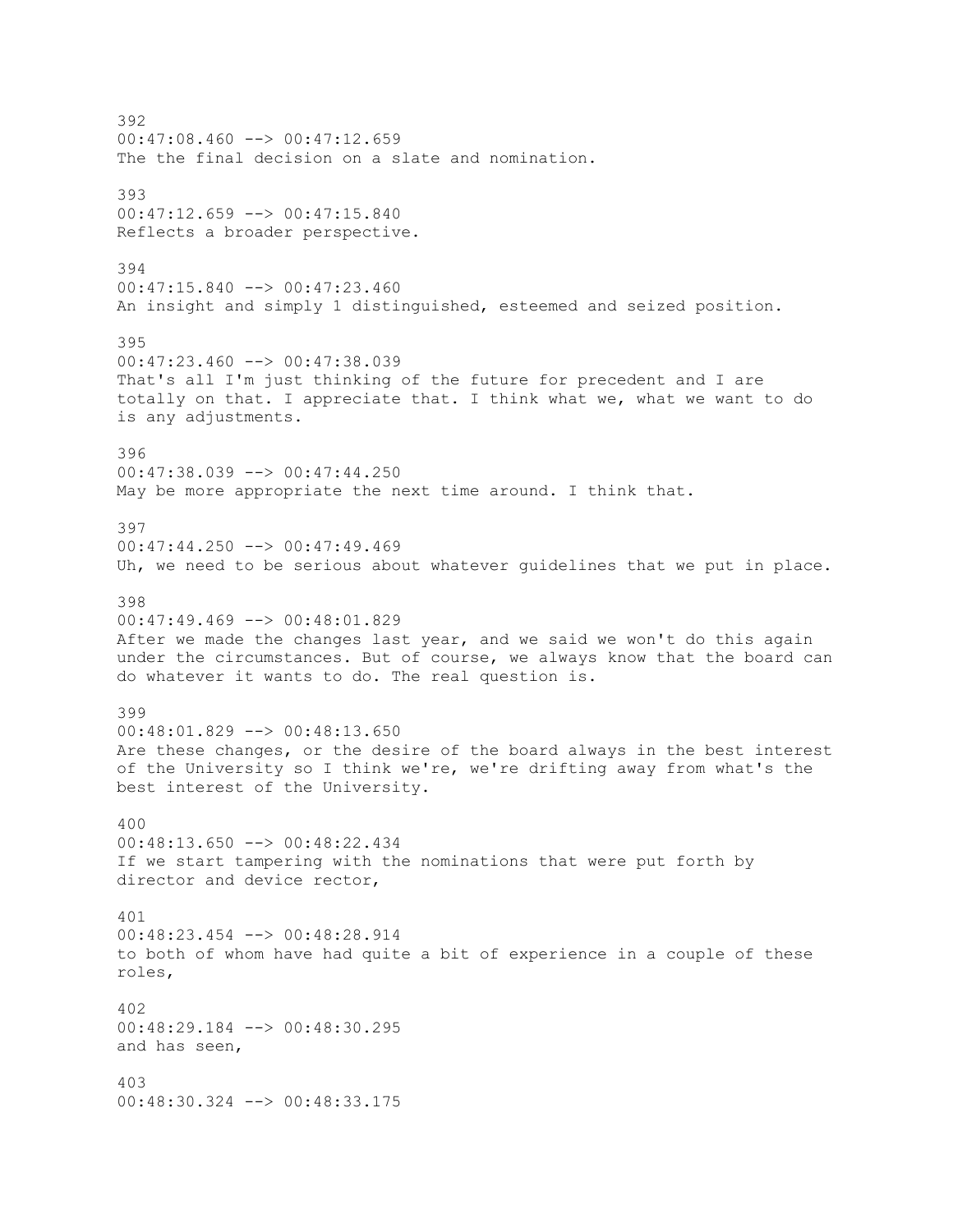and haven't had had a chance to work with, 404 00:48:33.534 --> 00:48:34.525 uh, 405 00:48:34.554 --> 00:48:36.445 many of the folk who are on the board. 406 00:48:36.840 --> 00:48:44.039 But the book at this point, as the record has indicated, can tweak this, but I do think it's a dangerous. 407 00:48:44.039 --> 00:48:55.230 Step at this point, I think all tweaking and those kinds of things should be done for subsequent. So make nominations and not in this particular session. 408 00:48:55.230 --> 00:48:59.789 Mr. Vice roster Thank you for that explanation. 409 00:48:59.789 --> 00:49:04.289 Um, however I take the rectors. 410 00:49:04.289 --> 00:49:10.769 Point that, uh, that's for discussion amongst the executive committee and would support the. 411  $00:49:10.769$  -->  $00:49:21.840$ The prior suggestion, and if it involves tweaking, then, you know, Soviet, uh. 412 00:49:22.860 --> 00:49:26.969 I would so thank you, sir. Thank you. Thank you. 413 00:49:29.094 --> 00:49:44.034 The reason this is Dr brown the reason why I jumped in obviously is because of director's comments as well. And when you Mr Hill said that you I thought, and I may have misheard you I thought you said you unilaterally. 414  $00:49:44.065$  -->  $00:49:55.735$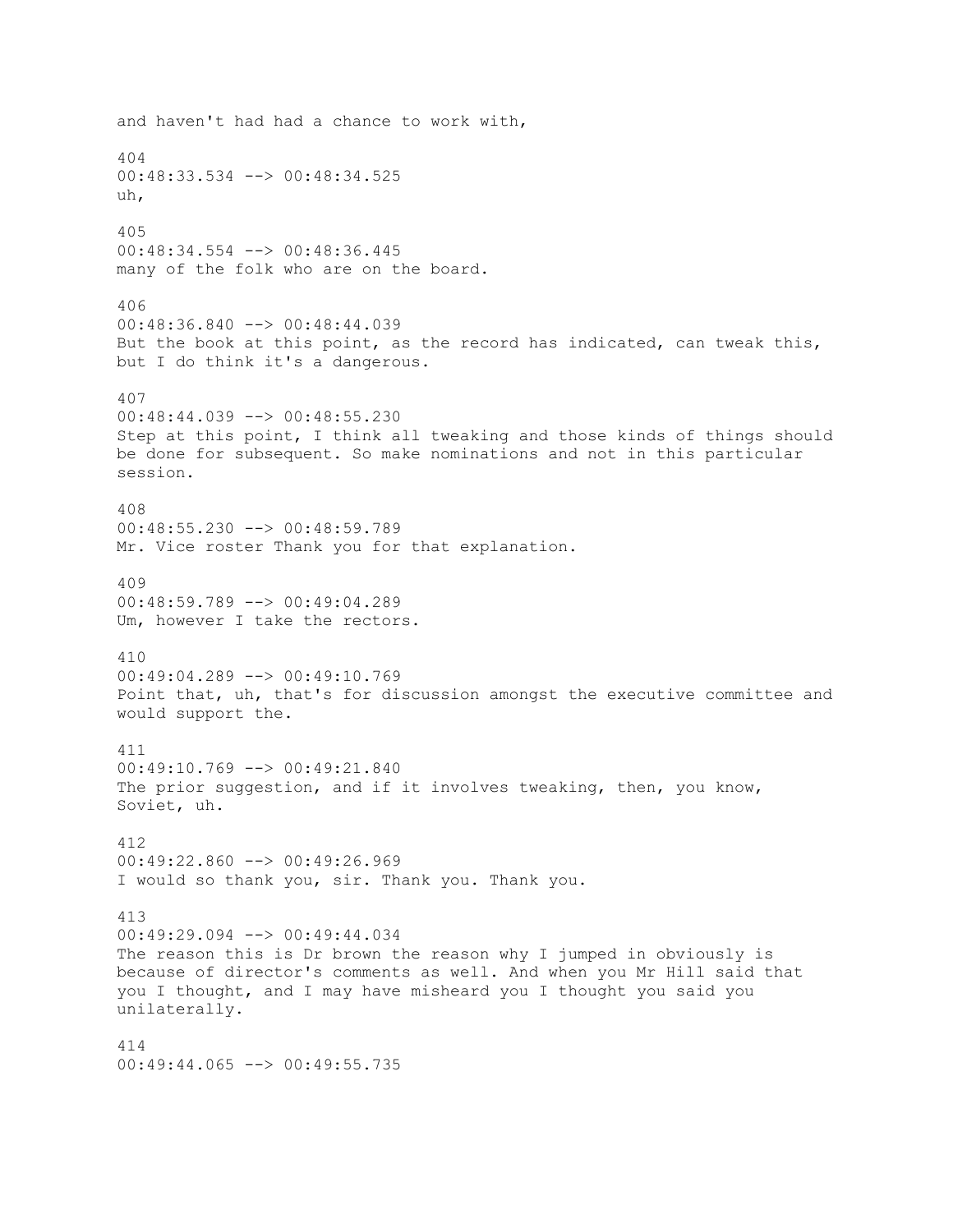I made the decision about the tie breaker. And so I agree with Herrera that if it's a tie that I think it would have been appropriate for the committee. 415 00:49:56.070 --> 00:50:10.344 To make that decision since that's the point of this committee right now is to have that discussion. So to say that is inappropriate. I don't know if I agree with that. Especially if we're leaning toward making a policy in the future. 416 00:50:10.344 --> 00:50:11.454 So, it lends itself. 417 00:50:11.454 --> 00:50:25.375 Right now that there is no policy, which means that we're not a president or doing anything that's contrary to our authority and ability as an executive board to have that conversation at this meeting. 418 00:50:26.215 --> 00:50:39.684 I would offer that also in my comments or adoptive director, and I have 2 passers looking at these slots and looking at the exact same data. 419 00:50:42.235 --> 00:50:48.414 Our conclusion was before it came to, you. 420 00:50:48.750 --> 00:51:02.070 So, if the issue is hanging on other night, we did not want me to make the decision that have to also consider. Did you not want to at the end device record to make a decision. 421 00:51:02.070 --> 00:51:03.175 That too, 422  $00:51:03.804$   $\rightarrow$   $00:51:07.465$ but but let's be clear about this director, 423 00:51:07.855 --> 00:51:17.724 and I worked very closely together and those the slate as presented was what he agreed to and that included all of the placement. 424 00:51:17.994 --> 00:51:19.914 All of the names that you see in the slides.

425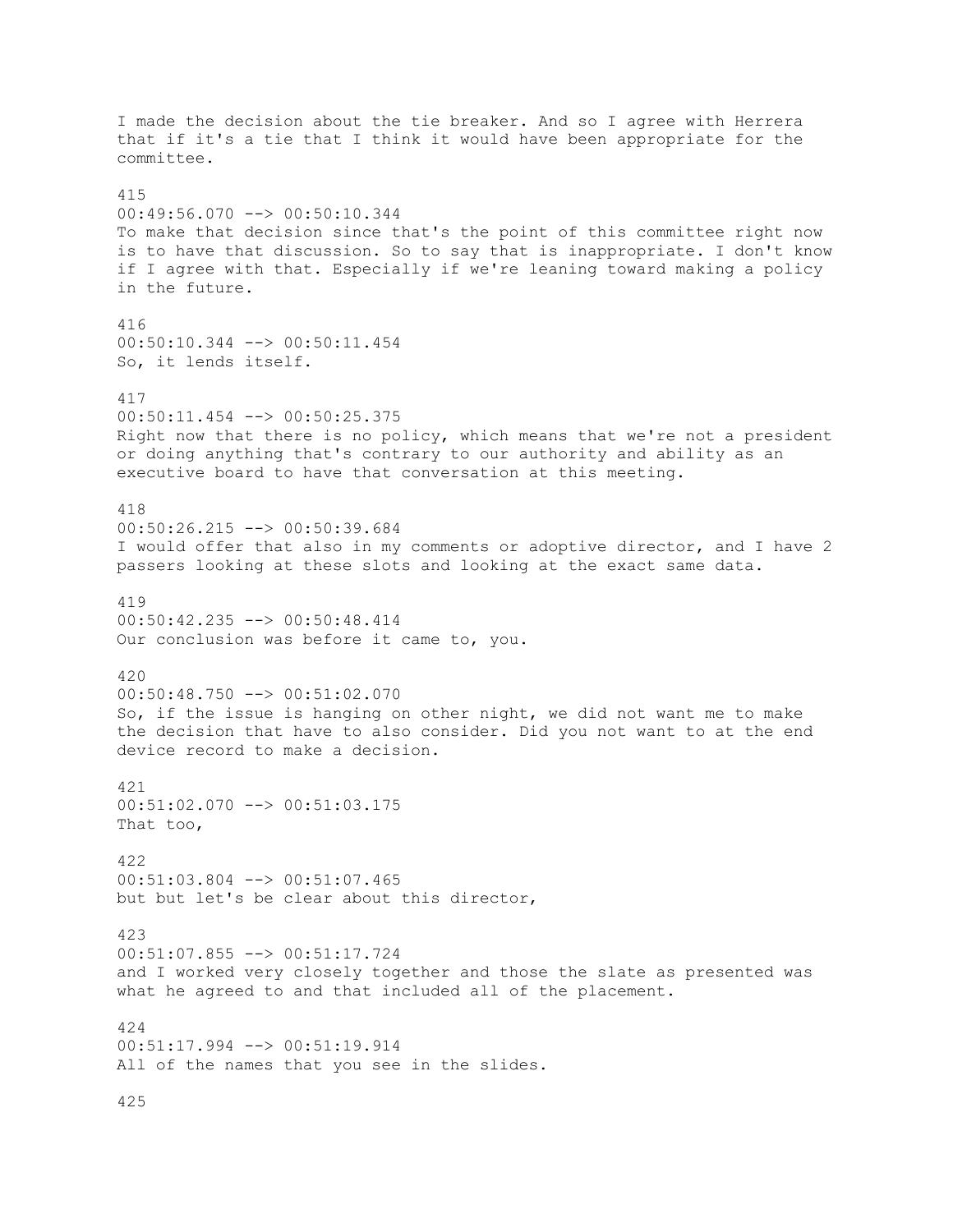00:51:20.219 --> 00:51:25.554 Looking at the exact same data and so let me let me share. That. 426 00:51:25.585 --> 00:51:40.375 That that is correct that the vice rector shared the slate with me, and that this is the slate that was agreed to be presented to the executive committee for consideration. 427 00:51:40.735 --> 00:51:47.965 Correct. That's what I would ask what happens the executive committee gets to exact, it's. 428 00:51:48.329 --> 00:51:52.050 Opinion about this late and so we'll continue. 429 00:51:54.570 --> 00:51:57.929 So so, Mr rector, if I may. 430 00:51:59.190 --> 00:52:02.429 I think it's shared of, uh. 431 00:52:03.570 --> 00:52:07.139 That has dominated this board. 432 00:52:07.139 --> 00:52:12.659 And in the interest of precedent, setting in the future. 433  $00:52:12.659$  -->  $00:52:16.469$ I would kindly humbly suggest that. 434 00:52:16.469 --> 00:52:26.820 The executive committee visit this issue today if there's a proposal by a executive committee member. 435  $00:52:26.820$  -->  $00:52:36.360$ Prefer a alternative nomination slate that week that you consider that. 436 00:52:36.360 --> 00:52:43.349 That be the basis for the future of. 437 00:52:43.349 --> 00:52:46.920 The executive committee that.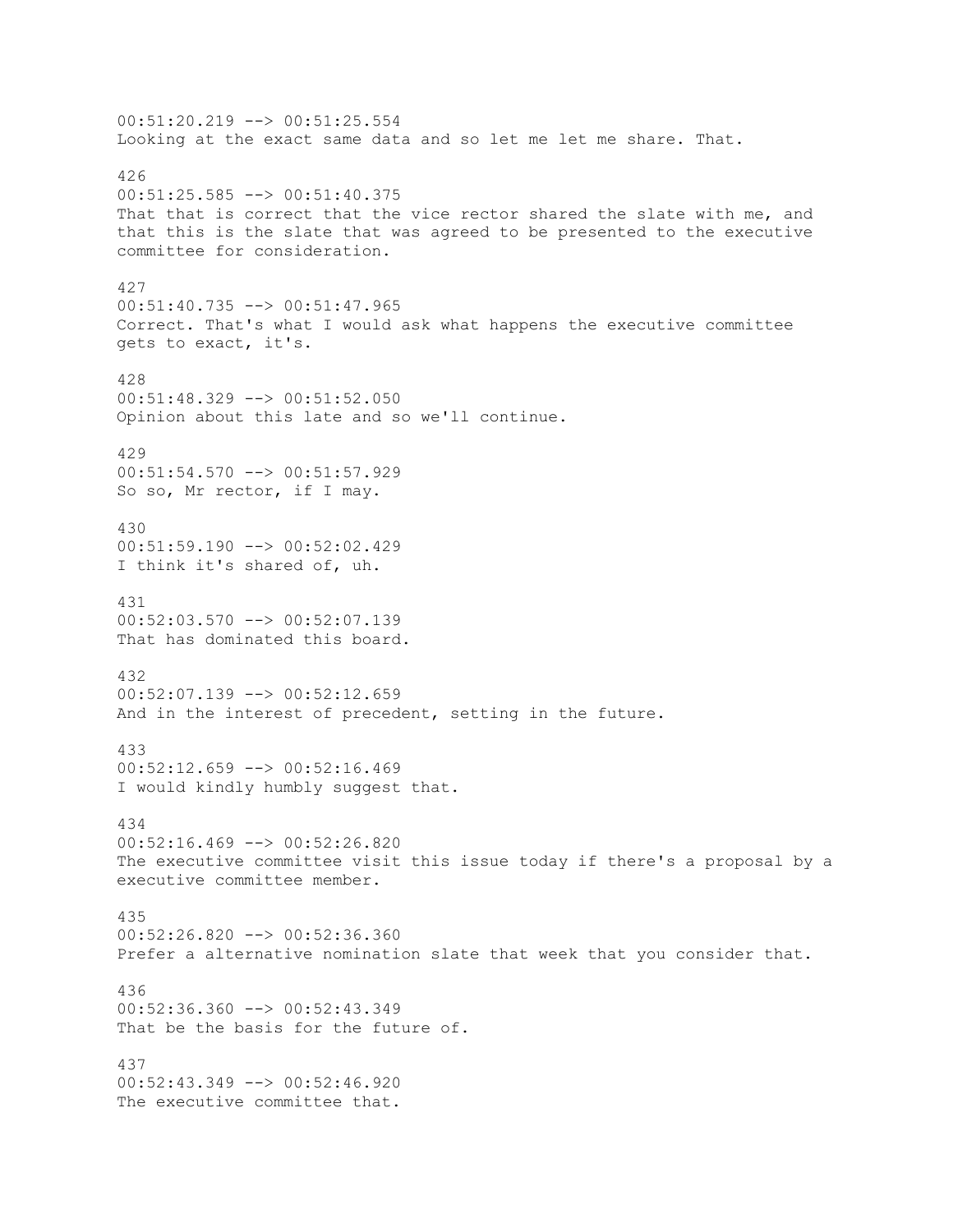438 00:52:47.184 --> 00:52:54.204 Decision making expanded beyond the end of life backwards to include the members of the executive committee, 439 00:52:54.204 --> 00:52:56.755 which I think is, 440 00:52:57.114 --> 00:52:57.625 in fact, 441 00:52:59.664 --> 00:53:06.114 1 of the purpose themselves to the executive committee to the chairs of the leadership together to make a call. 442 00:53:06.960 --> 00:53:10.769 Thank you, sir Thank you. 443 00:53:10.769 --> 00:53:18.690 Yes. Mr. Mr sir. Yes, I appreciate your conversation that is taking place here. And I think it's a conversation now it needs to be taken. 444 00:53:18.690 --> 00:53:25.739 But it's what the executive committee with the full board has in light of what we've done in the past. I mean. 445 00:53:25.739 --> 00:53:40.590 I don't like to see things change in the middle of the road when things don't go the way we like it. And this, this is the appearance that many of the board members himself in the past that if something doesn't go the way. 446 00:53:40.590 --> 00:53:46.110 Some of us like it, then we changed the rules and we changed the rules too much in the middle of the game. 447 00:53:46.110 --> 00:53:58.380 If we're going to change it, so let's change it before we submit nominations. So that membership will know that the visitors will know that when they are. 448 00:53:58.380 --> 00:54:12.539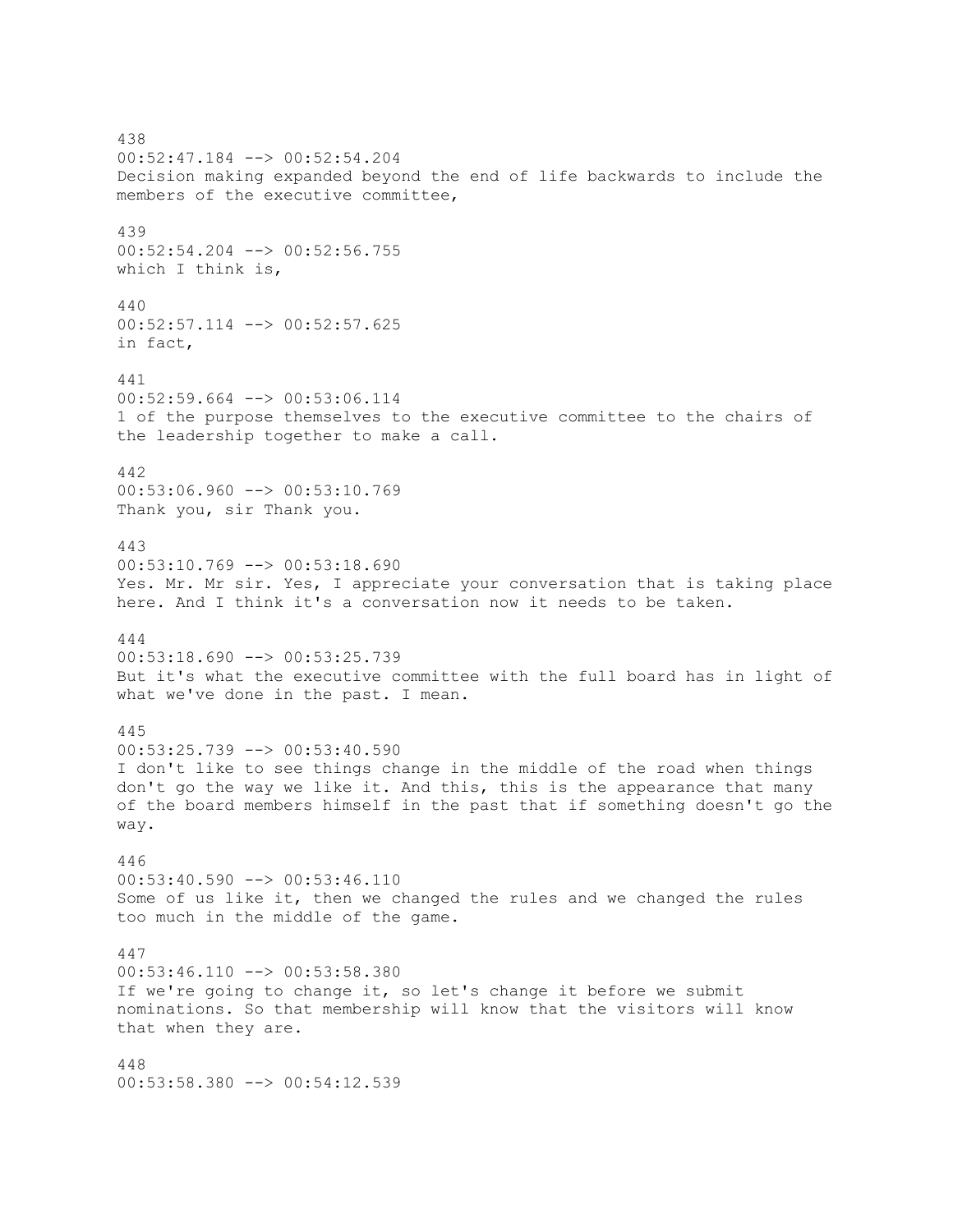Submitting and this is the way it's going to be handled, we can't keep tweaking and changing things to set our own desires. And that's the and I will be honest with you that's the appearance that it gives. Not only. 449 00:54:12.539 --> 00:54:18.030 Admitted visitors, but many others what's in the university community? 450 00:54:18.030 --> 00:54:21.510 I think it's time for us to think about the optics. 451 00:54:21.510 --> 00:54:25.920 And the appearance of ethics to others who are looking at us. 452 00:54:25.920 --> 00:54:30.480 Mr. 453  $00:54:30.480$  -->  $00:54:36.269$ And he'll whoever this is Dr. brown yes. Dr brown. 454 00:54:36.269 --> 00:54:42.300 I appreciate everybody's comments and I hope my comments were not taken out of context. 455 00:54:43.074 --> 00:54:57.054 Because I, unless I heard everybody incorrectly, we're not changing anything. I mean, and maybe I'm misunderstanding something the way I understand the process work. 456 00:54:58.860 --> 00:55:04.349 Is that the rector and the, the slate. 457  $00:55:04.349$  -->  $00:55:16.315$ If the executive committee does not have the opportunity to voice their opinion at this point and we're supposed to just blindly accept what has been presented. 458 00:55:16.795 --> 00:55:19.704 There is no need for this meeting. 459 00:55:20.039 --> 00:55:29.070 So, to me, I don't think we're changing anything if anything we're changing that process now to say.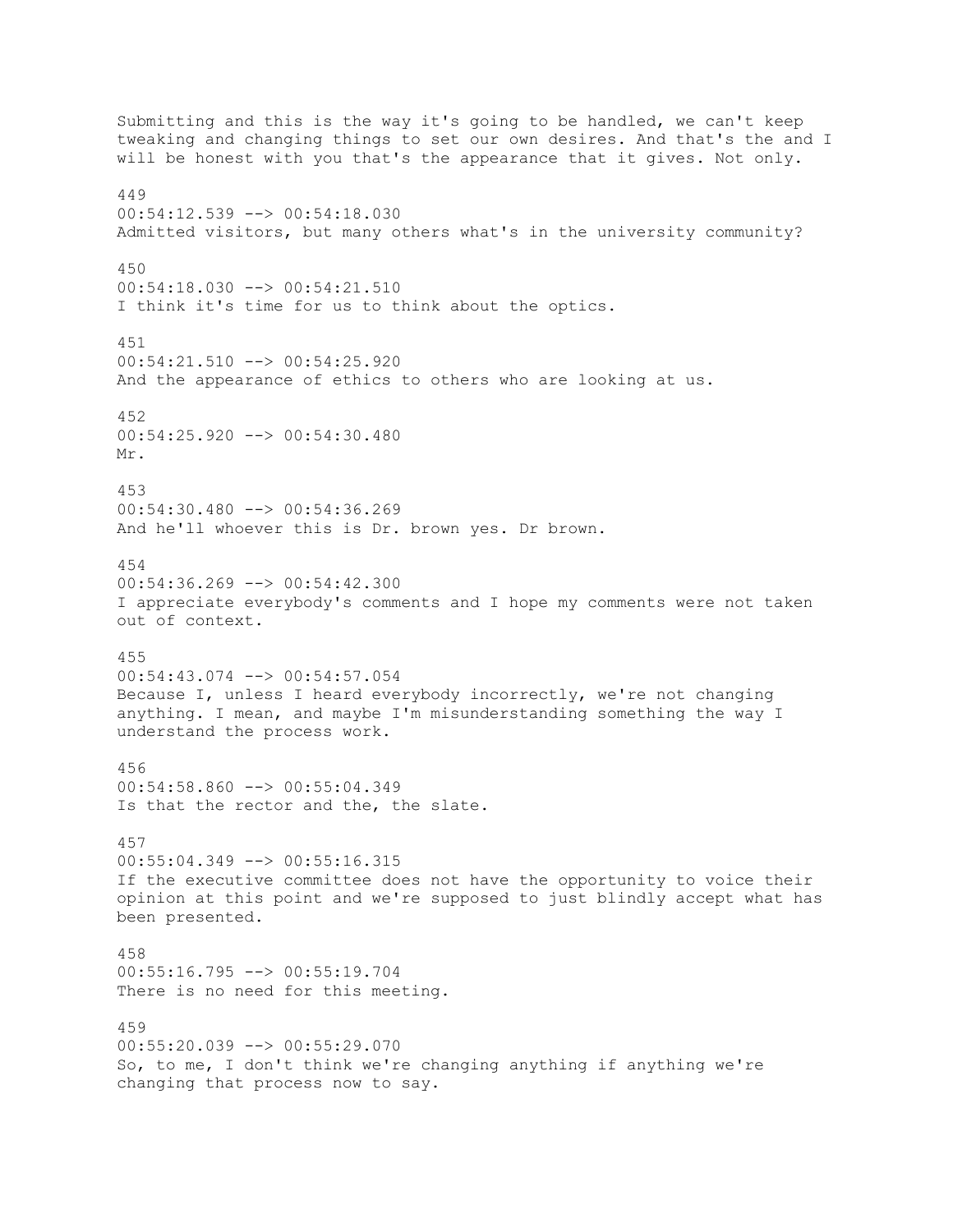460  $00:55:29.070$   $\longrightarrow$  00:55:40.284 That we cannot comment or make adjustments to the slate as it has been presented by the rector and device. Rector am I clear? 461 00:55:40.284 --> 00:55:49.554 I mean, I follow what I'm saying to me, if if what you present, go straight to the board, there is no need for this meeting. What is the purpose of this meeting? 462 00:55:50.010 --> 00:56:03.025 If we can't have that discussion, and it is open for a conversation, and I am not in disagreement. I mean, obviously there's vice record. 463 00:56:03.144 --> 00:56:17.184 I mean, you know, so I'm definitely not 1. that's just trying to say something did not go the right way. But what I heard was there were ties, and the answer was, and I made the decision, which lead to another conversation. 464 00:56:17.184 --> 00:56:28.434 And then also miscarry has made her position known. So, to me, this is the point of this executive committee meeting. And I really don't want us to. 465 00:56:28.860 --> 00:56:32.280 Go down the road that we're trying to do something or. 466 00:56:32.280 --> 00:56:35.489 Make a change. 467  $00:56:35.489$  -->  $00:56:40.440$ To something that is not a change, I think, when it goes to the full board. 468  $00:56:40.440$  -->  $00:56:45.179$ It's our recommendation that the executive committee has done. 469 00:56:45.179 --> 00:56:55.829 What we are doing right now, which is what we do an all committee meetings, we have a healthy conversation, and we come out as a unified committee. 470 00:56:55.829 --> 00:57:01.800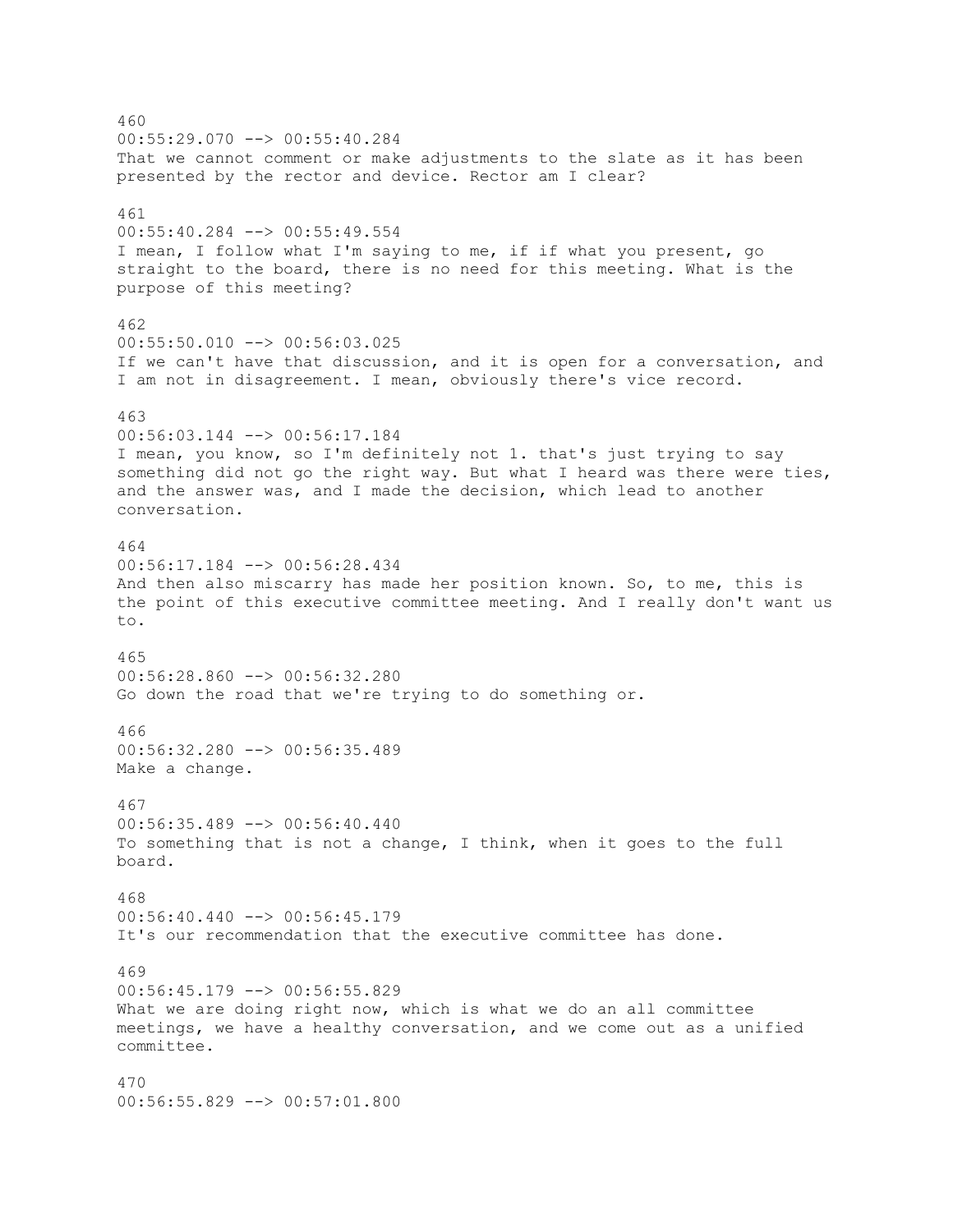Having agreed on whatever it is, we've agreed to changes at all and then the board. 471  $00:57:01.800$  -->  $00:57:05.670$ Always has the right and they will have the final say. 472  $00:57:05.670$  -->  $00:57:15.570$ To once again, nominate from the floor, anything that they disagree with what we are presenting. So, if to me is nothing, but a multi level. 473 00:57:15.570 --> 00:57:20.849 Way to ensure that everybody's voices heard and that. 474 00:57:20.849 --> 00:57:24.570 A conversation is had other than. 475  $00:57:24.570$  -->  $00:57:28.110$ And I who made a decision on. 476 00:57:28.110 --> 00:57:35.760 On a time, but I don't I did not hear a change in any way shape form or fashion. 477  $00:57:35.760$  -->  $00:57:42.690$ Thank you. Dr. brown Mr. rector. Miscarry yes. 478  $00:57:42.690$  -->  $00:57:50.880$ And if I can make clear, I said it was breaking my heart not to make the request to suspend the bylaws and allow. 479 00:57:50.880 --> 00:58:01.500 1 or more of our current office holders to remain, I am not going to make that motion. I was not prepared to change from where we are. 480  $00:58:01.500$  -->  $00:58:13.289$ Okay, thank you. Thank you for the clarification. Yeah, I was just discussing my thoughts on the slate of officers and thought that this was the time. 481 00:58:13.289 --> 00:58:24.599 And it was within our norm to discuss thanks to this quickly, then. Yes, please.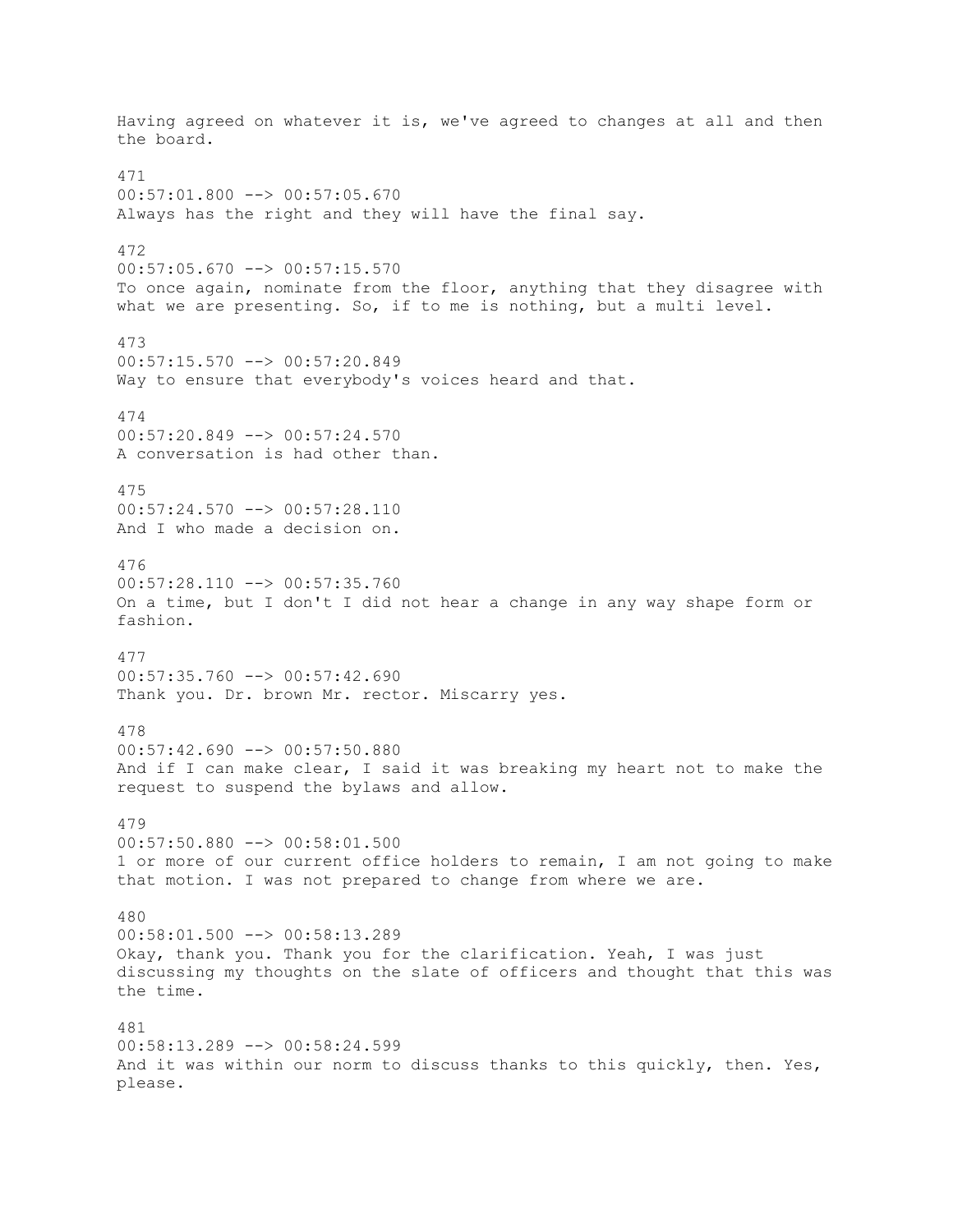482  $00:58:24.599$  -->  $00:58:34.469$ I agree with Mr. it's not come to this point each time. 483 00:58:34.469 --> 00:58:40.349 That is necessary to make the slate of nominations. 484 00:58:40.764 --> 00:58:50.635 We have tweets, we have changes, but we don't have anything really sick. We say we're going to perform in a particular way and oftentimes we don't. 485 00:58:50.905 --> 00:58:55.974 And the other thing that I would like to say about all this is I do think that. 486 00:58:57.329 --> 00:59:01.289 The executive committee. 487 00:59:01.289 --> 00:59:04.829 Should in this conversation. 488 00:59:04.829 --> 00:59:16.320 And maybe even beyond this conversation, but come to some clear conclusions about how we want to handle the process this time around and in the future. 489 00:59:18.269 --> 00:59:22.349 Thank you. Mr. Mr. 490 00:59:22.349 --> 00:59:25.559 Director. 491 00:59:25.559 --> 00:59:29.369 Well, I'm not familiar with. 492 00:59:29.369 --> 00:59:33.480 The practice of this folder in my. 493 00:59:33.480 --> 00:59:36.599 Brief tenor to voice.

494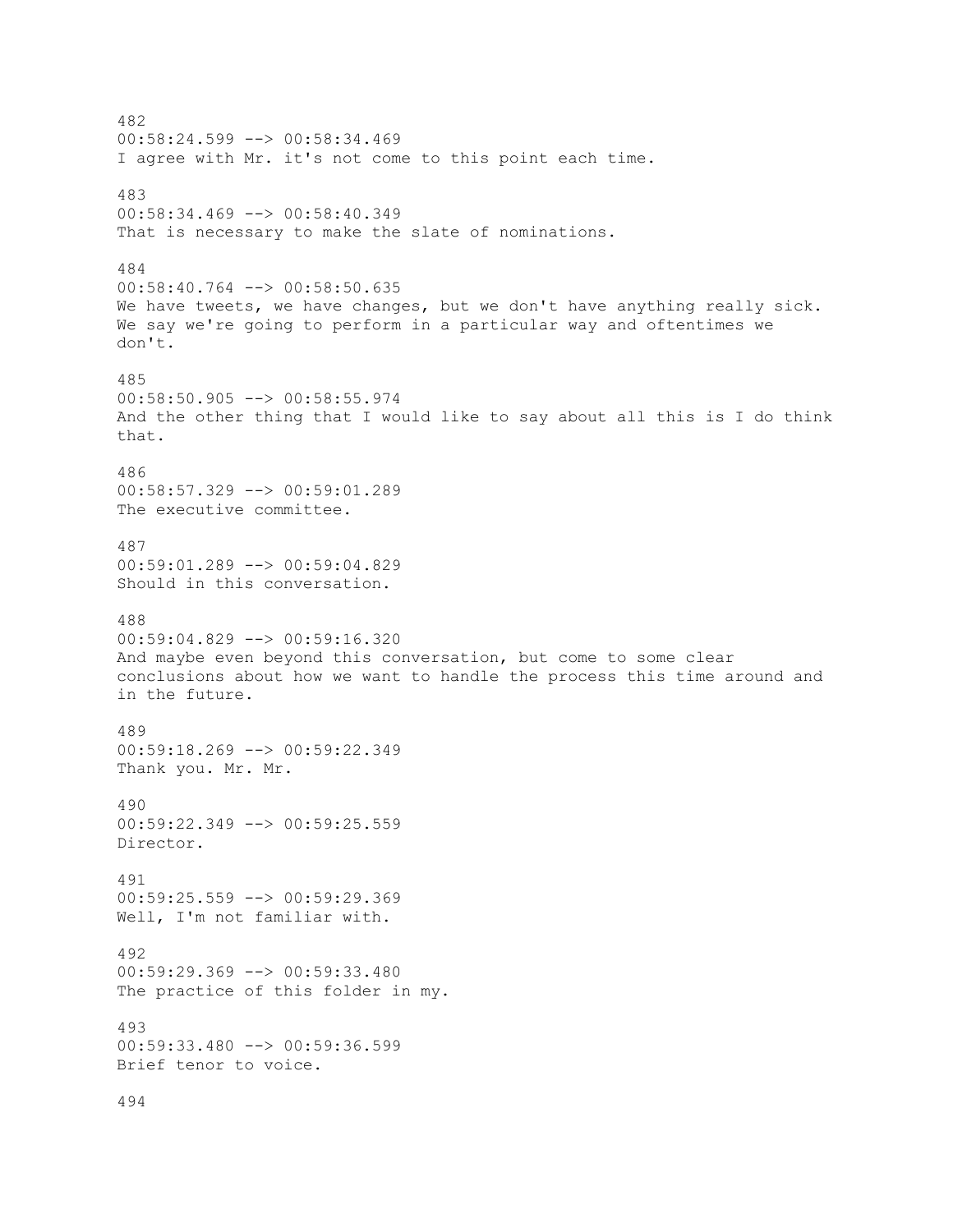00:59:36.599 --> 00:59:43.949 Opposition or seek change when something is not in their interest that. 495 00:59:43.949 --> 00:59:47.400 My comments, uh, then, and now. 496  $00:59:47.400$   $\longrightarrow$   $01:00:01.800$ I have nothing to do with individuals. I'm not going back to re voting again. My comment was simply to ask what was the process, and it was. 497  $01:00:01.800$  -->  $01:00:04.949$ Said that it was between director and the vice factor. 498  $01:00:04.949$  -->  $01:00:12.570$ And my comment was simply as a governance issue to suggest that that decision be made by the executive committee. 499 01:00:12.570 --> 01:00:20.880 And the suggestion that that is due to an issue as to candidates in particular is fallacious. 500  $01:00:20.880$   $\longrightarrow$   $01:00:33.449$ Secondly, there's no change here. We don't have a practice, and if it's been a an informal practice, my suggestion at the outset was, let's establish a practice. 501  $01:00:33.449$  -->  $01:00:38.849$ Not a policy, not a rule, not a change in the bylaws. Let's establish a practice. 502  $01:00:38.849$   $\longrightarrow$   $01:00:44.639$ And not having 1 to suggest that we do it in this next. 503 01:00:44.639 --> 01:00:48.389 Round in the next election, I think, is. 504  $01:00:48.389$  -->  $01:00:53.460$ Misguided, I think this is the opportunity for this executive committee. 505 01:00:53.460 --> 01:01:03.719 To take toll and to comment, because in my case, I dislike or want to change of any individual. It's simply to establish.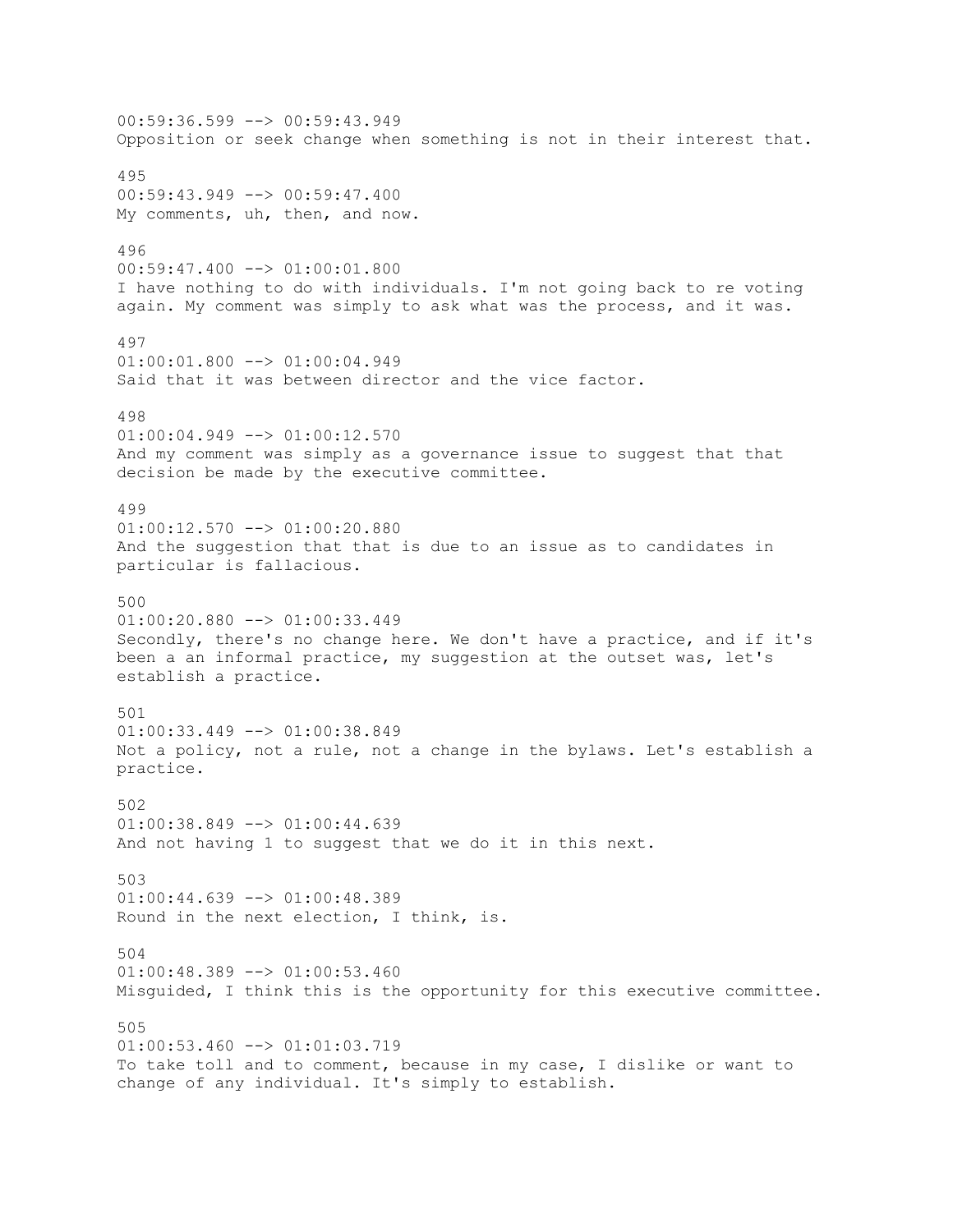506  $01:01:03.719$  -->  $01:01:07.050$ The precedent today, I think it sound. 507  $01:01:07.050$  -->  $01:01:10.800$ And, thirdly, and finally, I don't. 508 01:01:10.800 --> 01:01:14.639 You know, mind that a board on which I said. 509  $01:01:14.639$  -->  $01:01:17.849$ Has a vigorous discussion. 510 01:01:17.849 --> 01:01:21.869 On an issue that is not established and that goes to the heart. 511  $01:01:21.869$  -->  $01:01:25.980$ And soul of the, the governance and the best interest of the institution, which is. 512  $01:01:25.980$  -->  $01:01:36.000$ Voting for and nominating the board. So optics aside, I think it's healthy that we have this conversation and encourage it. Thank you, sir. 513  $01:01:36.000$  -->  $01:01:41.400$ All right, thank you. Thank you. Mr. um, I. 514  $01:01:41.400$  -->  $01:01:45.000$ Mr. hill you have? No, I go. 515  $01:01:45.000$  -->  $01:01:51.179$ Okay, so the, the process is outlined in our bylaws. 516 01:01:51.179 --> 01:01:56.579 And it is the, the duty of the vice rector to develop the slate. 517  $01:01:56.579$  -->  $01:02:01.679$ There is a, the device rector shared the link. 518  $01:02:01.679$  -->  $01:02:08.250$ With me, and then the slate was delivered to.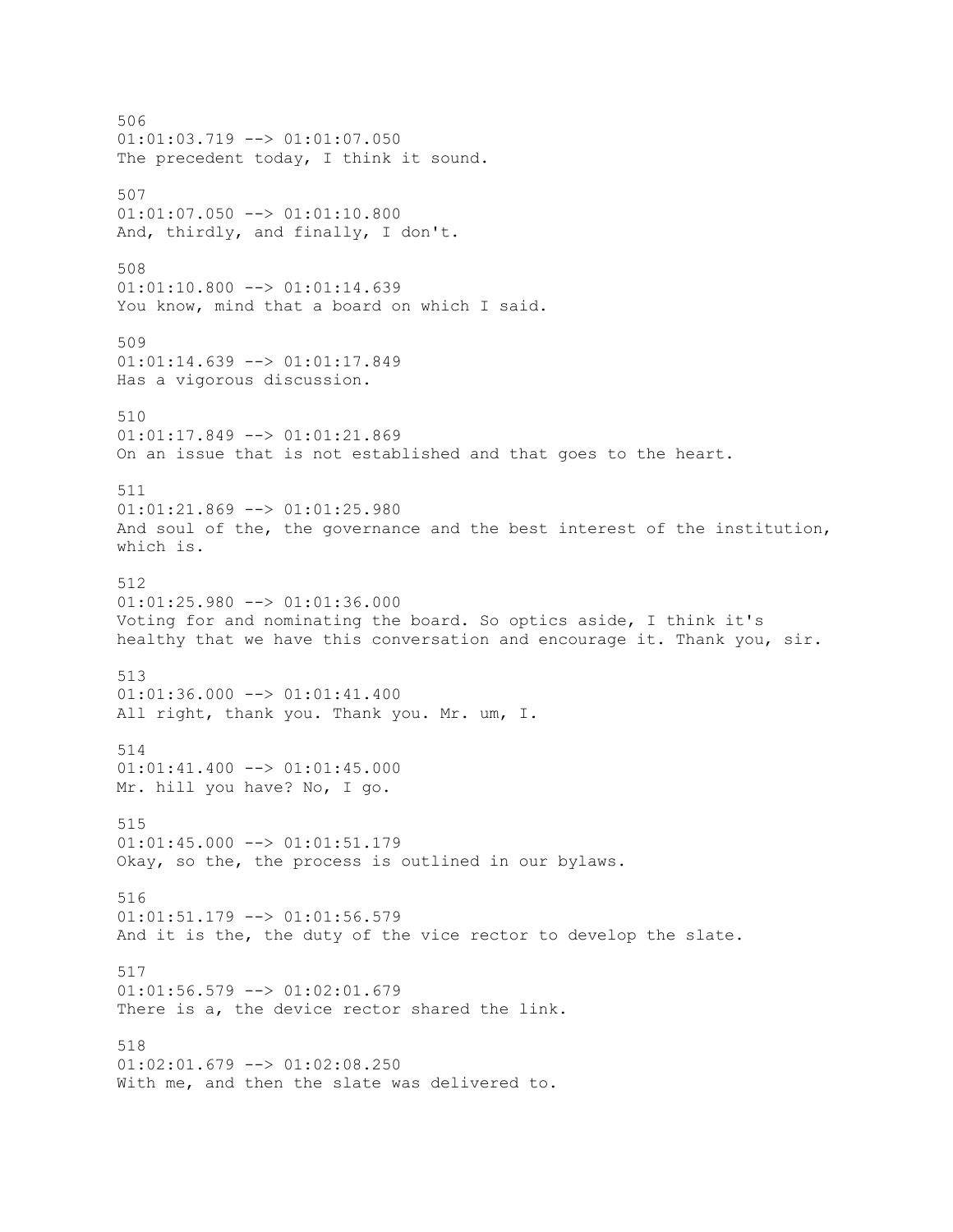519  $01:02:08.250$  -->  $01:02:13.559$ The board the process is outlined. 520  $01:02:13.559$  -->  $01:02:17.099$ And in that process. 521 01:02:17.099 --> 01:02:20.219 Whatever we come up with today. 522  $01:02:20.219$  -->  $01:02:23.849$ That it will be the slate that will be. 523 01:02:23.849 --> 01:02:28.769 That will be submitted to. 524 01:02:28.769 --> 01:02:32.309 Our 1st position. 525 01:02:32.309 --> 01:02:40.079 So, even the slate is not a concrete slate once it's set there still another opportunity. 526 01:02:40.079 --> 01:02:45.000 And that is the process. 527  $01:02:45.000$  -->  $01:02:51.119$ And so I don't we're not prepared to develop a new process today. 528  $01:02:51.119$  -->  $01:02:54.989$ We have before us a slate. 529 01:02:55.644 --> 01:02:59.275 That we have comments about that, 530 01:02:59.695 --> 01:03:12.054 my question to those who had questions about the comments are have your questions been satisfied or do you have more questions about the slate as presented. 531 01:03:16.679 --> 01:03:21.210 This is yes.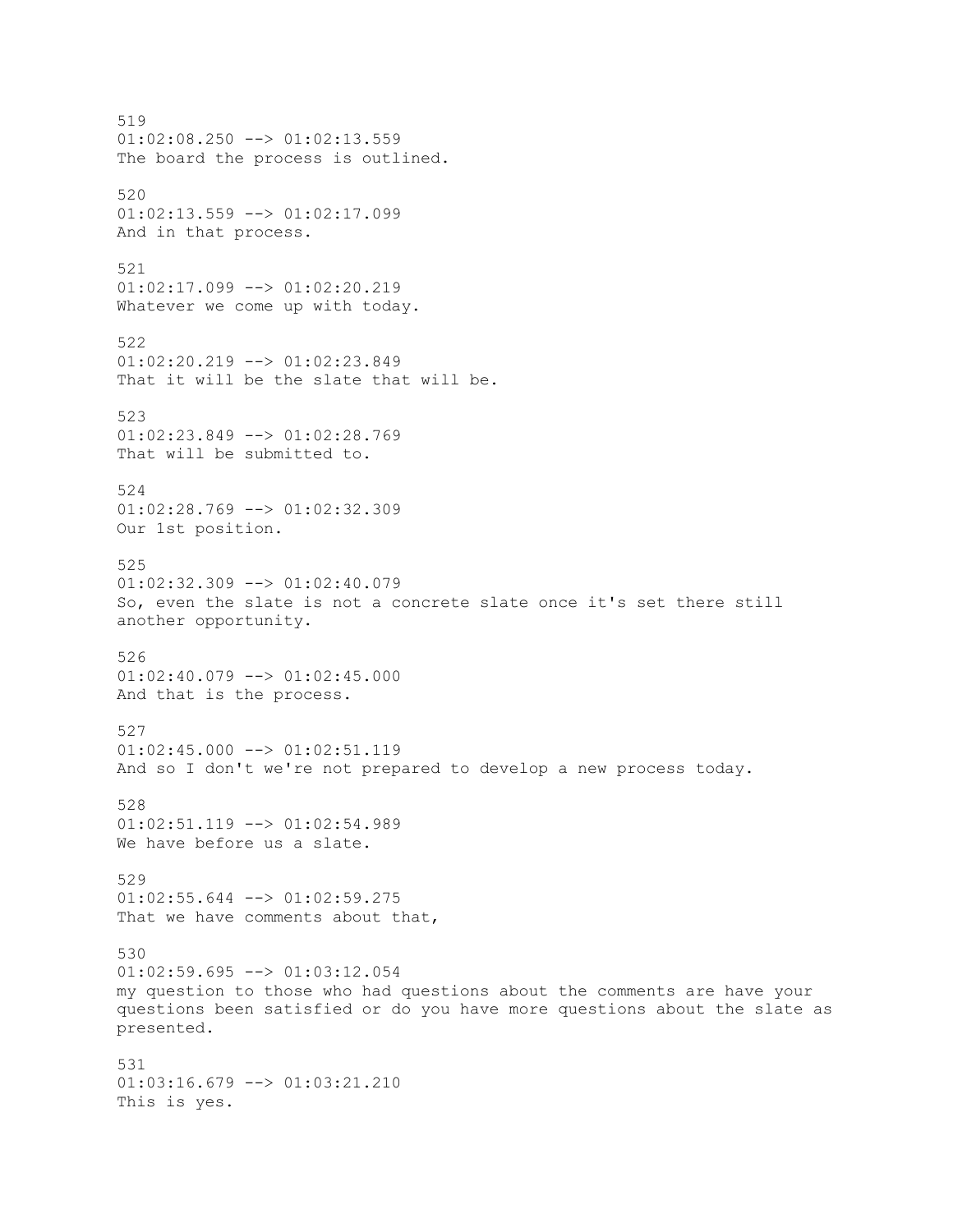532 01:03:21.210 --> 01:03:30.630 Mr. I wouldn't like target. Mr. uh, Charlie, he'll be allow 1 chance at being directed before he, the courts. 533 01:03:30.630 --> 01:03:43.079 I wanted to make that consideration. I know it's not the way we've only done it because that you were asked to serve as a director 1 of the year. 534  $01:03:43.079$  -->  $01:03:47.400$ It took his opportunity a way to be able to serve indirect to position. 535  $01:03:47.400$  -->  $01:03:55.079$ Mr Hill has done a great deal for the university for students, et cetera and then a. 536  $01:03:55.079$  -->  $01:04:06.179$ Major voice for the positive Mr. Virginia State University and I wanted that to be considered. However, my nomination said that, but. 537  $01:04:07.559$  -->  $01:04:11.550$ I would prefer if we do that, if we could so the rest of my, my call on this. 538  $01:04:16.590$  -->  $01:04:27.030$ Okay, and they had any additional comment with regards to Mr. 539 01:04:27.030 --> 01:04:37.349 Okay. 540 01:04:37.349 --> 01:04:40.679 Mr yes. Mr. 541 01:04:40.679 --> 01:04:45.030 Just just 111 other thought. 542 01:04:46.110 --> 01:04:51.210 In well, thanks. 543  $01:04:51.210$  -->  $01:04:55.110$ Okay.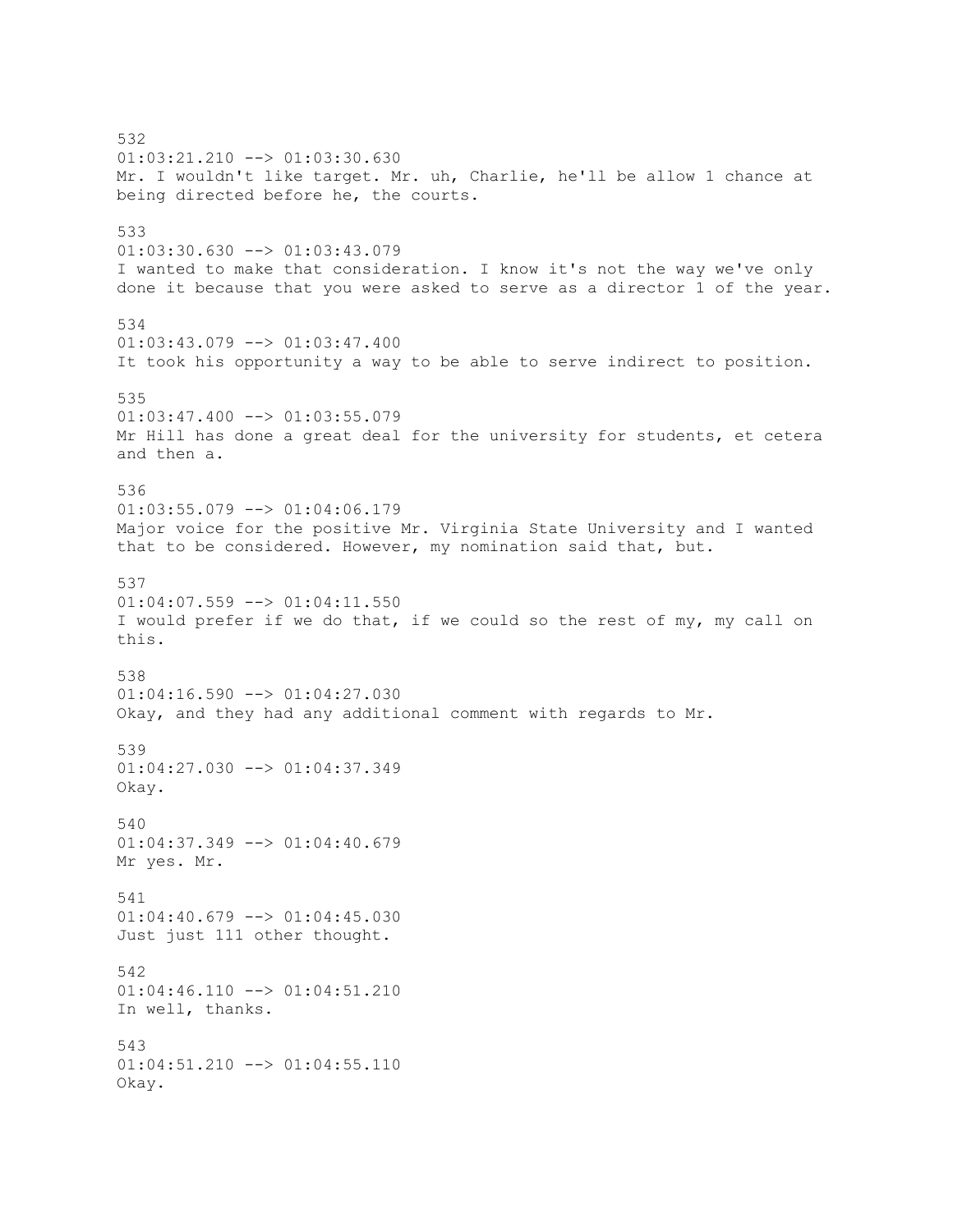544  $01:04:55.110$  -->  $01:04:58.199$ All right. 545  $01:04:58.199$  -->  $01:05:05.489$ Well, we have a we have a for us a slate. 546 01:05:05.489 --> 01:05:09.329 That has been submitted for consideration by the executive committee. 547  $01:05:09.329$  -->  $01:05:16.050$ I think at this time I'll accept the motion on the slate as submitted. 548 01:05:18.239 --> 01:05:23.880 This director, this is Charlie hill. I move that. We accept it as submitted. 549 01:05:23.880 --> 01:05:27.570 Is there a 2nd. 550  $01:05:36.090$  -->  $01:05:43.409$ Is there a 2nd. 551  $01:05:43.409$  -->  $01:05:46.769$ None. 552  $01:05:46.769$  -->  $01:05:52.050$ Slate I'm sorry, I have my hand up. I thought I was muted. My 2nd. 553  $01:05:52.050$  -->  $01:06:06.355$ Okay, that's why I have my hand up. I'm sorry? All right. Thank you very much. It's been properly moved and seconded that. We accept this late as draft. Ready for the question. 554  $01:06:07.260$  -->  $01:06:12.750$ Oh, the favor say, aye aye. 555  $01:06:12.750$  -->  $01:06:18.059$ Those that are posed. 556 01:06:23.429 --> 01:06:30.329 Motion carries wait again roll call please.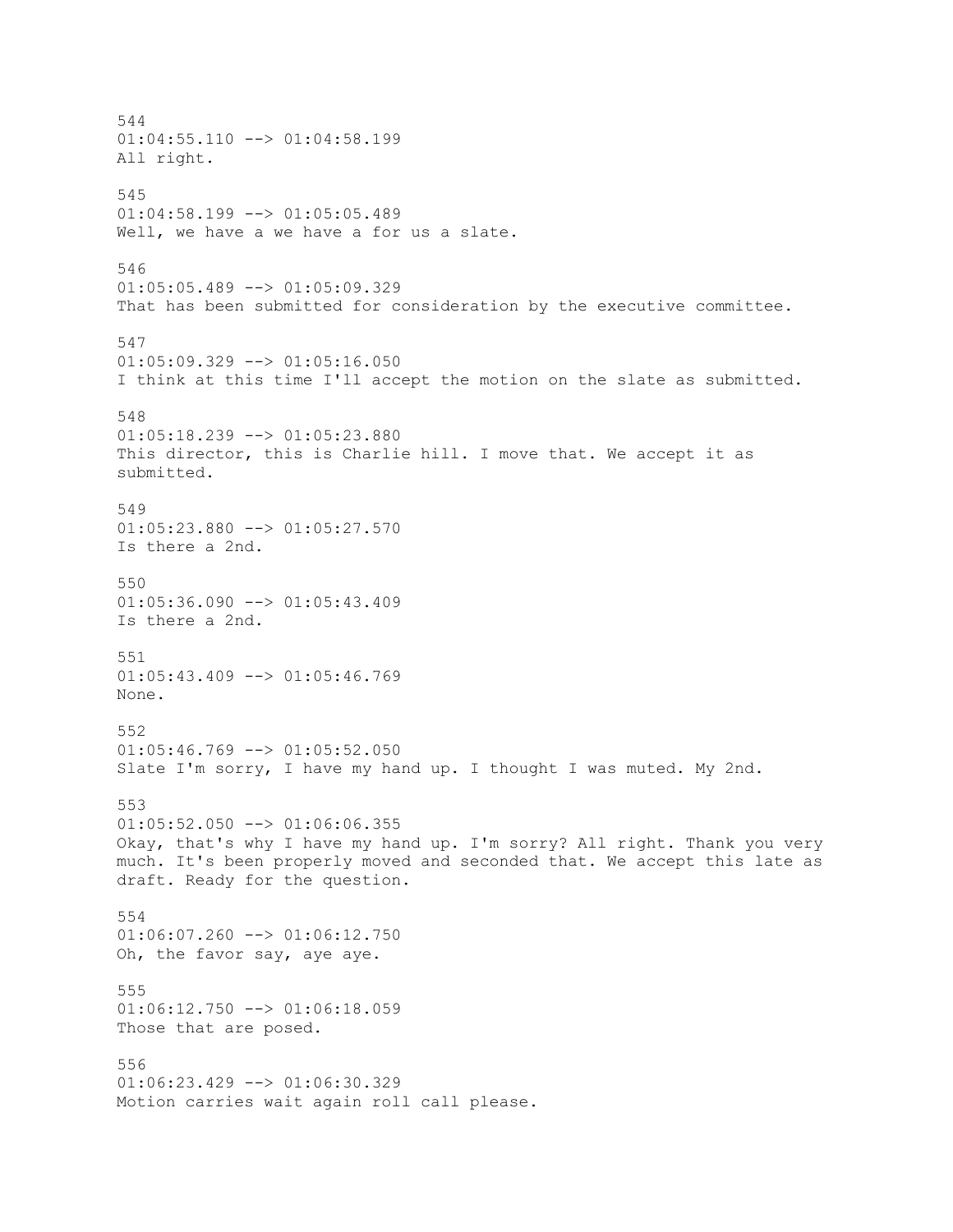557 01:06:30.329 --> 01:06:37.980 Could you have just a 2nd please, I guess I've got feedback. Yes, we can hold. 558 01:07:00.894 --> 01:07:05.304 All right I'm ready rector Wednesday. 559  $01:07:06.000$  -->  $01:07:10.019$ Yes, Dr, no. 560 01:07:11.909 --> 01:07:16.769 Miss crittendon no miss Clara. 561  $01:07:16.769$  -->  $01:07:20.880$ No, no. 562 01:07:20.880 --> 01:07:24.809 Yeah. 563 01:07:26.550 --> 01:07:29.610 Mr, yes. 564 01:07:29.610 --> 01:07:32.880 Mister assassins no. 565  $01:07:36.900$  -->  $01:07:41.369$ Thank you motion fails. 566 01:07:45.150 --> 01:07:49.289 Okay, so. 567 01:07:57.420 --> 01:08:03.449 Slate development process. 568 01:08:04.829 --> 01:08:09.210 Where I'm getting some feedback or something is going on. 569 01:08:09.210 --> 01:08:12.869 Here.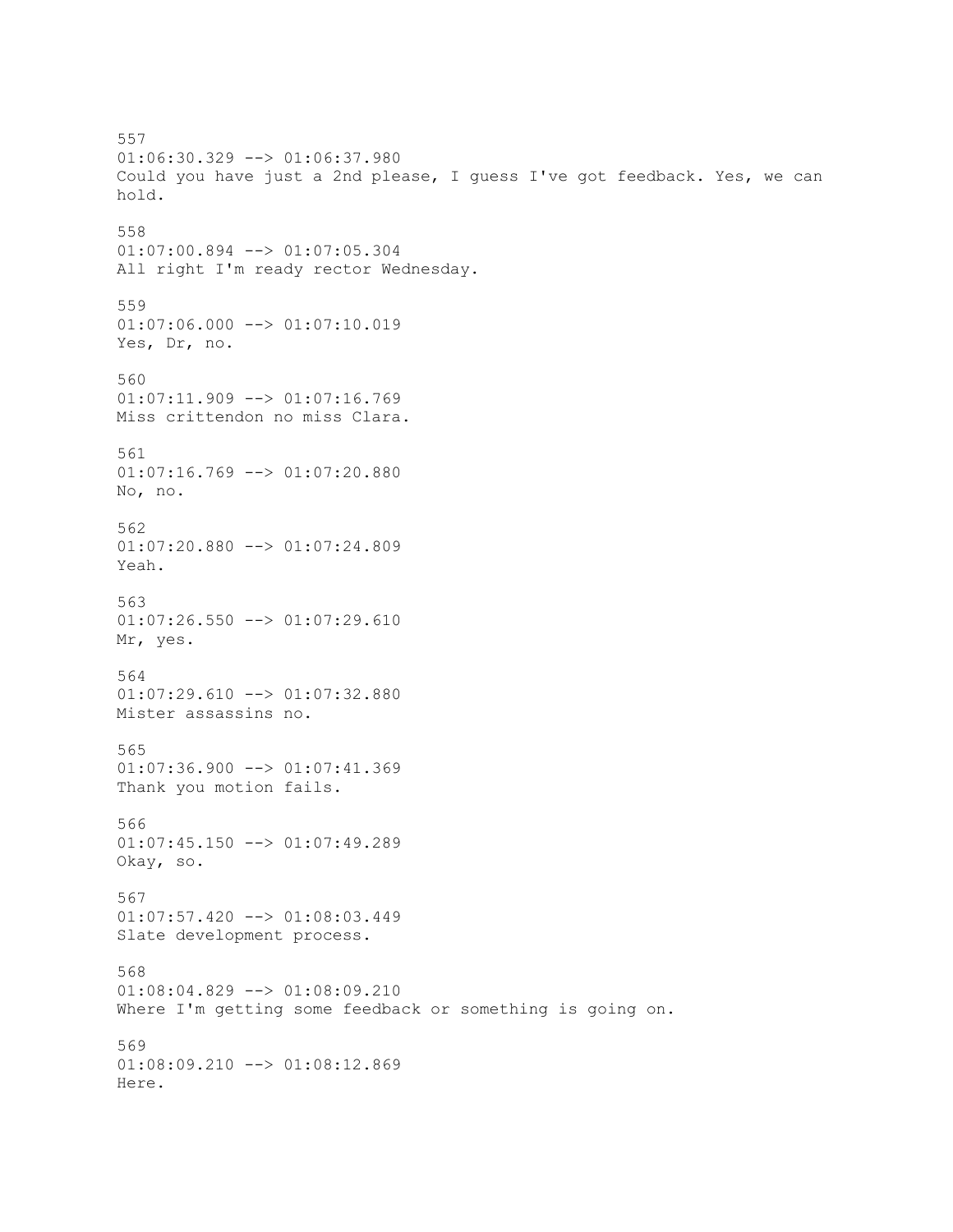570 01:08:12.869 --> 01:08:16.800 Okay. 571  $01:08:16.800$  -->  $01:08:22.529$ Can we can you hear me? Yeah now I can got it. 572 01:08:22.529 --> 01:08:30.869 So, for the physician of rector, there's a tie between James Meyer and Valerie brown. 573 01:08:30.869 --> 01:08:37.079 The slate presented is that wasn't was Jay stag Meyer. 574 01:08:37.079 --> 01:08:42.899 Valerie Brown will be the replacement. 575 01:08:42.899 --> 01:08:46.020 Or vice rector. 576  $01:08:47.369$  -->  $01:08:54.659$ Valerie Brown was the got the greatest nominations. 577  $01:08:54.659$  -->  $01:08:57.899$ Vice to the 2nd. 578 01:08:57.899 --> 01:09:01.439 Nominations the 2nd, most. 579 01:09:01.439 --> 01:09:09.210 Nominations went to Mr. Glenn systems. So per the nominations. 580 01:09:09.210 --> 01:09:12.479 Talk to Darren and. 581 01:09:14.189 --> 01:09:23.010 Receive the 3 nominations and was nominated as secretary. 582 01:09:23.010 --> 01:09:28.380 Academic and student affair acting student affairs would be Pam Curry.

583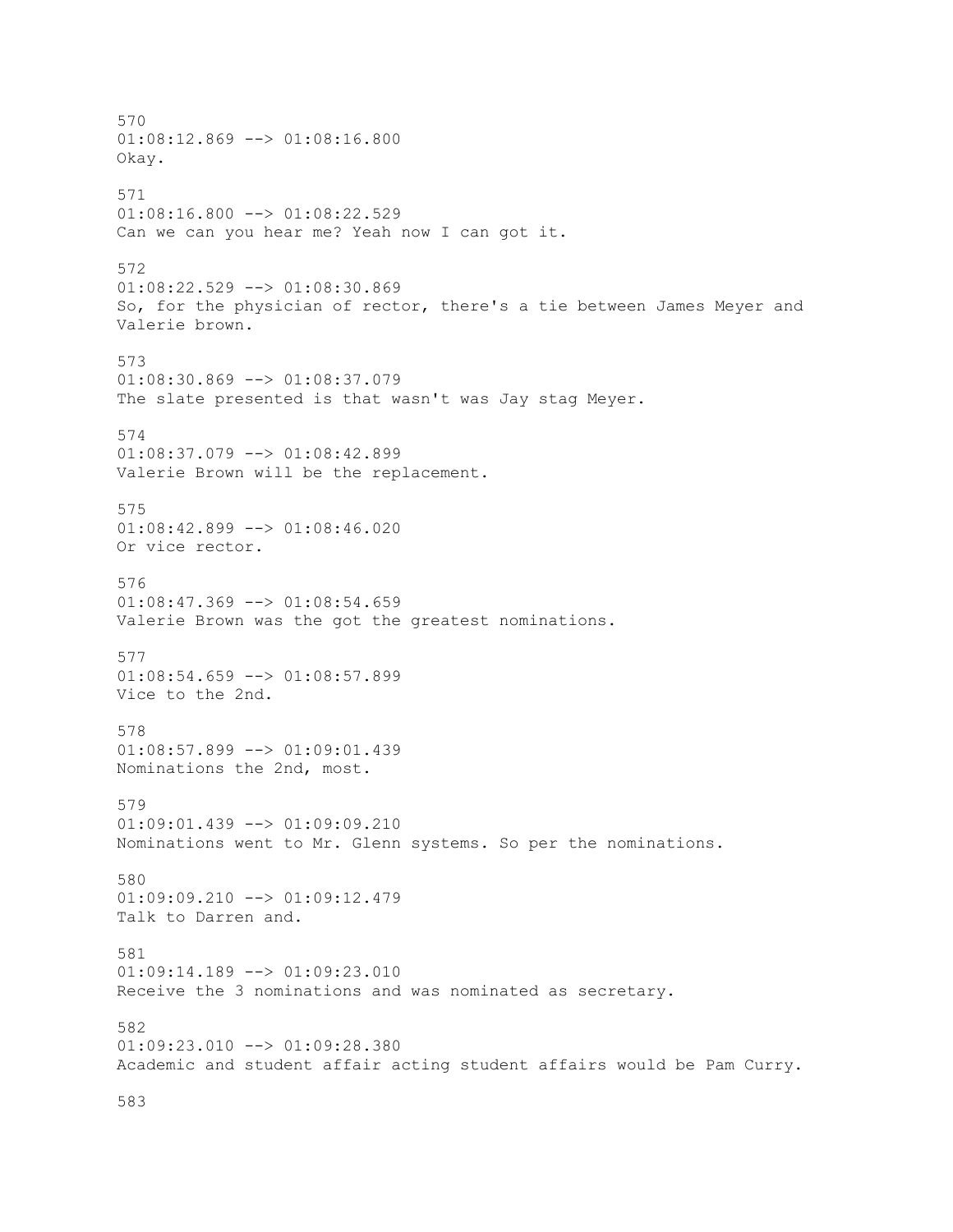01:09:28.380 --> 01:09:33.630 Nomination for. 584  $01:09:33.630$  -->  $01:09:38.819$ Institutional advancement would be miss Gordon. 585 01:09:38.819 --> 01:09:43.319 Facilities finance and audit. 586 01:09:43.319 --> 01:09:47.640 We have a tie between mistag Meyer and Mr. 587 01:09:54.899 --> 01:09:58.199 Chair for personnel and compensation. 588 01:09:58.199 --> 01:10:04.800 And governance we have. 589 01:10:05.819 --> 01:10:09.840 A time between. 590 01:10:09.840 --> 01:10:18.750 My end Raul. 591 01:10:24.210 --> 01:10:30.270 For the liaison for the real estate foundation. 592 01:10:30.270 --> 01:10:34.350 Is to. 593  $01:10:36.090$  -->  $01:10:39.329$ And. 594 01:10:39.329 --> 01:10:46.920 For liaison for the issue foundation. Mr. worldly. 595 01:10:46.920 --> 01:10:50.579 Okay. 596  $01:10:50.579$  -->  $01:10:57.569$ Discussion.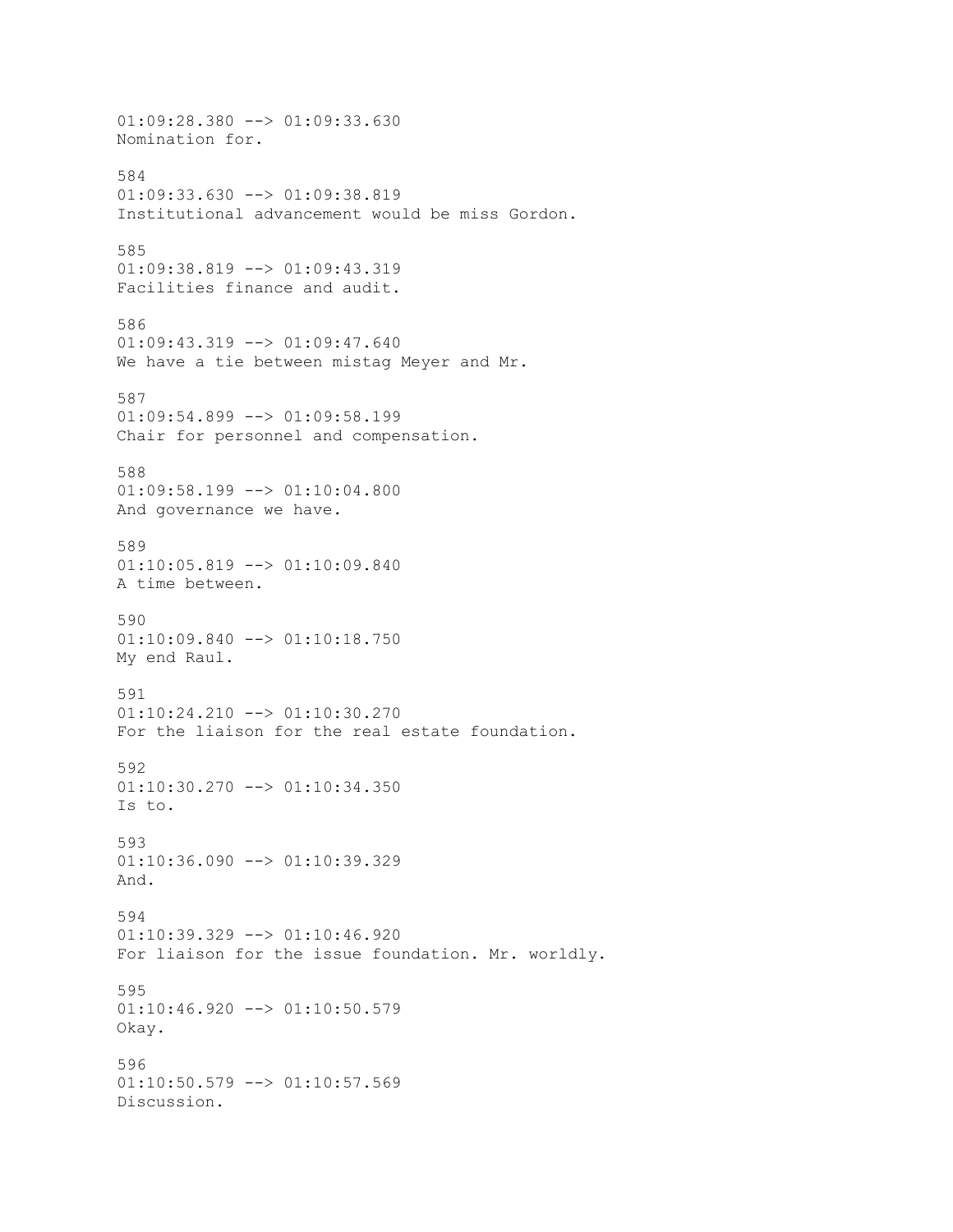597 01:10:57.569 --> 01:11:02.609 Yes, director. 598 01:11:02.609 --> 01:11:09.449 Yes, this is correct I would like to propose the slate of. 599 01:11:09.449 --> 01:11:14.760 Dr. brown for rector Mr. for vice rector. 600 01:11:14.760 --> 01:11:20.250 Dr Darden for secretary myself for academic affairs. 601 01:11:20.250 --> 01:11:24.000 Mr. Meyer for finance facilities an audit. 602  $01:11:24.000$  -->  $01:11:27.359$ Ms. Gordon for institutional advancement. 603  $01:11:27.359$  -->  $01:11:32.609$ Mr. Herrera for personnel compensation and government governance. 604 01:11:32.609 --> 01:11:39.270 Mr. Murray for the real estate foundation and Mr. Worley for the foundation. The regular foundation. 605 01:11:39.270 --> 01:11:44.130 Okay, we have a motion on the floor. 606 01:11:44.130 --> 01:11:54.600 To accept the revised slate as described by miss is there a 2nd. 607 01:11:56.369 --> 01:12:03.960 2nd Dr. brown probably moved and seconded ready for the question. 608 01:12:06.479 --> 01:12:10.470 All those in favor say, aye aye aye. 609 01:12:10.470 --> 01:12:14.489 Those clothes no, no.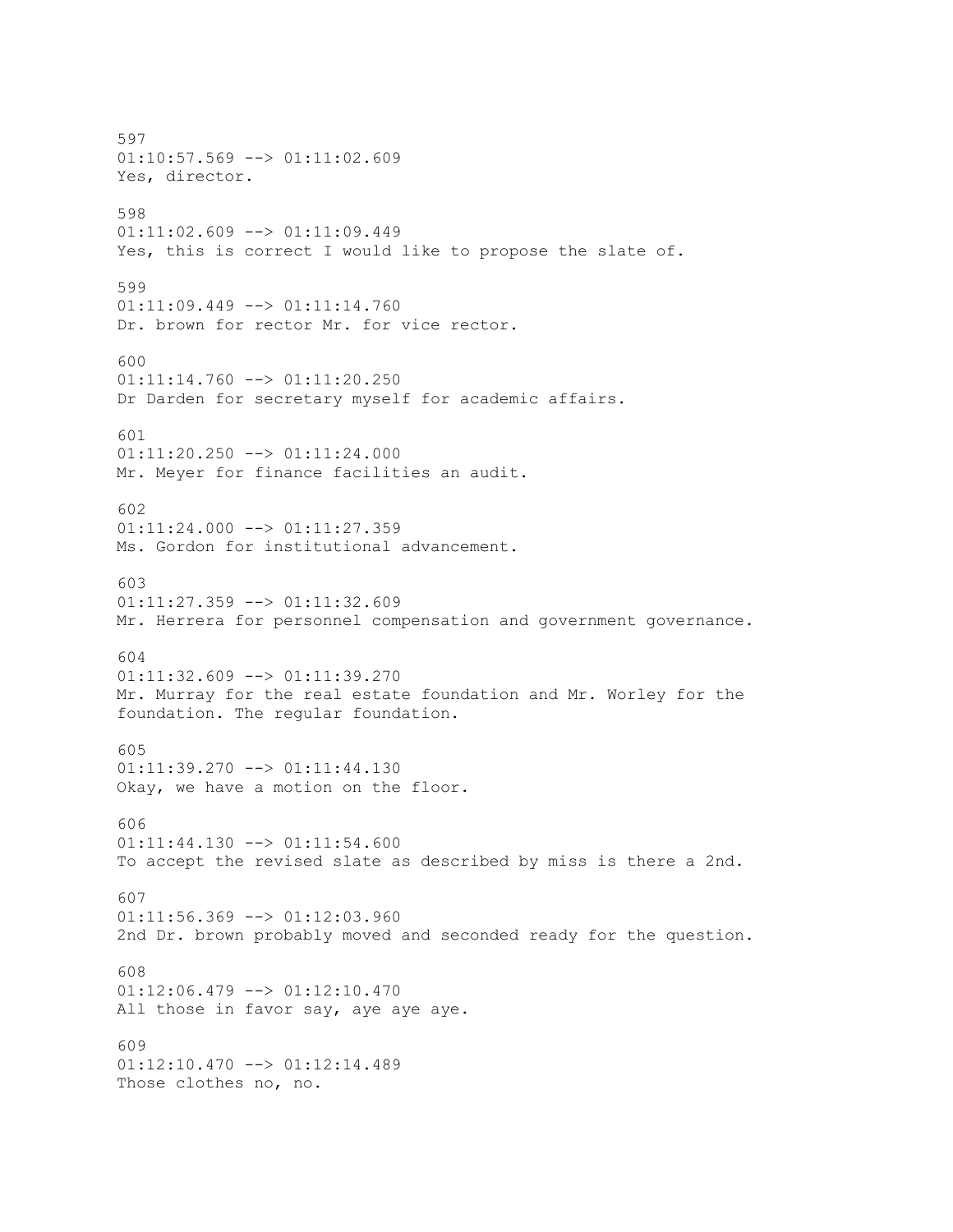610  $01:12:17.819$  -->  $01:12:25.050$ Hello? Yes. Yep. No. 611  $01:12:28.194$  -->  $01:12:40.435$ Okay Mr. Wednesday? Yes ma'am. Yes. Miss crittendon yes. Miss. Yeah. 612 01:12:43.859 --> 01:12:47.670 Mr, no. 613  $01:12:47.670$  -->  $01:12:51.029$ Who is directed center? No. 614 01:12:52.079 --> 01:12:56.189 Mr, yes. 615 01:12:56.189 --> 01:13:00.539 Yes. 616 01:13:00.539 --> 01:13:05.340 Okay. 617 01:13:05.340 --> 01:13:10.229 This is the slate that will be presented to the board. 618  $01:13:10.229$  -->  $01:13:18.989$ I think each of you for your participation, your candor and your interest. 619 01:13:19.614 --> 01:13:23.305 Thank you Mr. Hill for your efforts. Welcome, sir. 620 01:13:25.314 --> 01:13:36.925 At this point, I'd like to take a motion for the reaffirmation of our board documents and included intelligence to include the board files and revised. 621  $01:13:37.319$  -->  $01:13:46.260$ On 52,120, Virginia state, University reporter, visitors, code of ethics. 622 01:13:46.260 --> 01:13:49.439 Our statement of governance.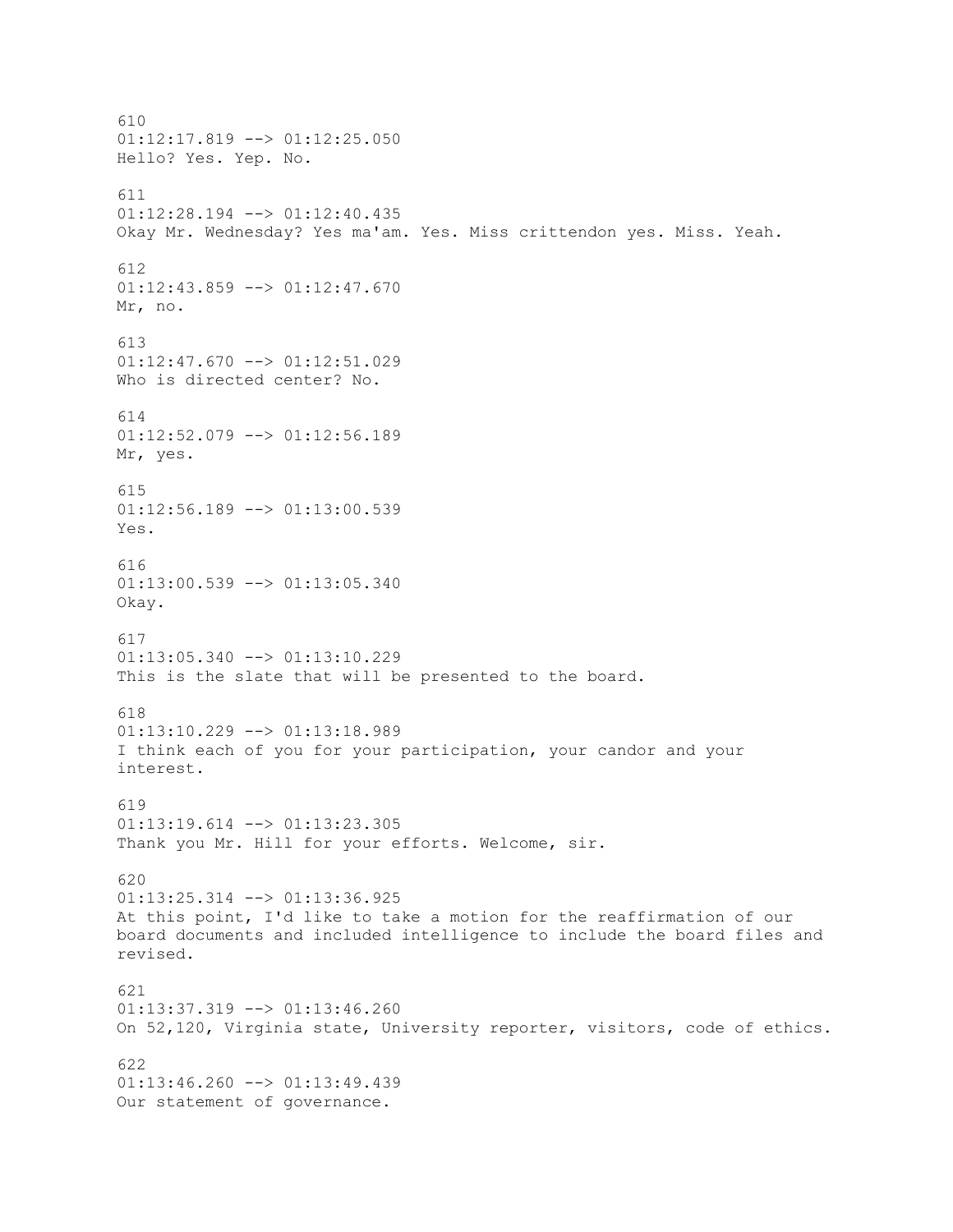623 01:13:49.439 --> 01:13:58.680 And our freedom of information and responsibilities. 624 01:13:58.680 --> 01:14:02.939 Is there a motion to approve? 625 01:14:02.939 --> 01:14:06.630 So moved temporary. 626 01:14:06.630 --> 01:14:10.529 Thank you. Is there a 2nd. 627 01:14:10.529 --> 01:14:19.199 Systems it's been probably moved consecutive that we reaffirm we have our board documents. Are you ready for the question? 628 01:14:19.199 --> 01:14:25.560 All those in favor, say, aye aye aye, those that. 629 01:14:35.159 --> 01:14:41.189 Yes, yes, yes, yes. 630 01:14:41.189 --> 01:14:45.750 Let's clarify yeah. 631 01:14:45.750 --> 01:14:49.739 Hello. 632  $01:14:51.659$  -->  $01:14:56.609$ Mr. Magics? Yes. Mr. 633 01:14:56.609 --> 01:15:08.069 Yes, thank you. Thank you. And Secretary also included in your board. 634  $01:15:08.069$  -->  $01:15:22.229$ You're born booklet, state, University, board of visitors, 20 and 2120 and 22 proposed meeting schedule with our day session in August. 635 01:15:23.904 --> 01:15:30.354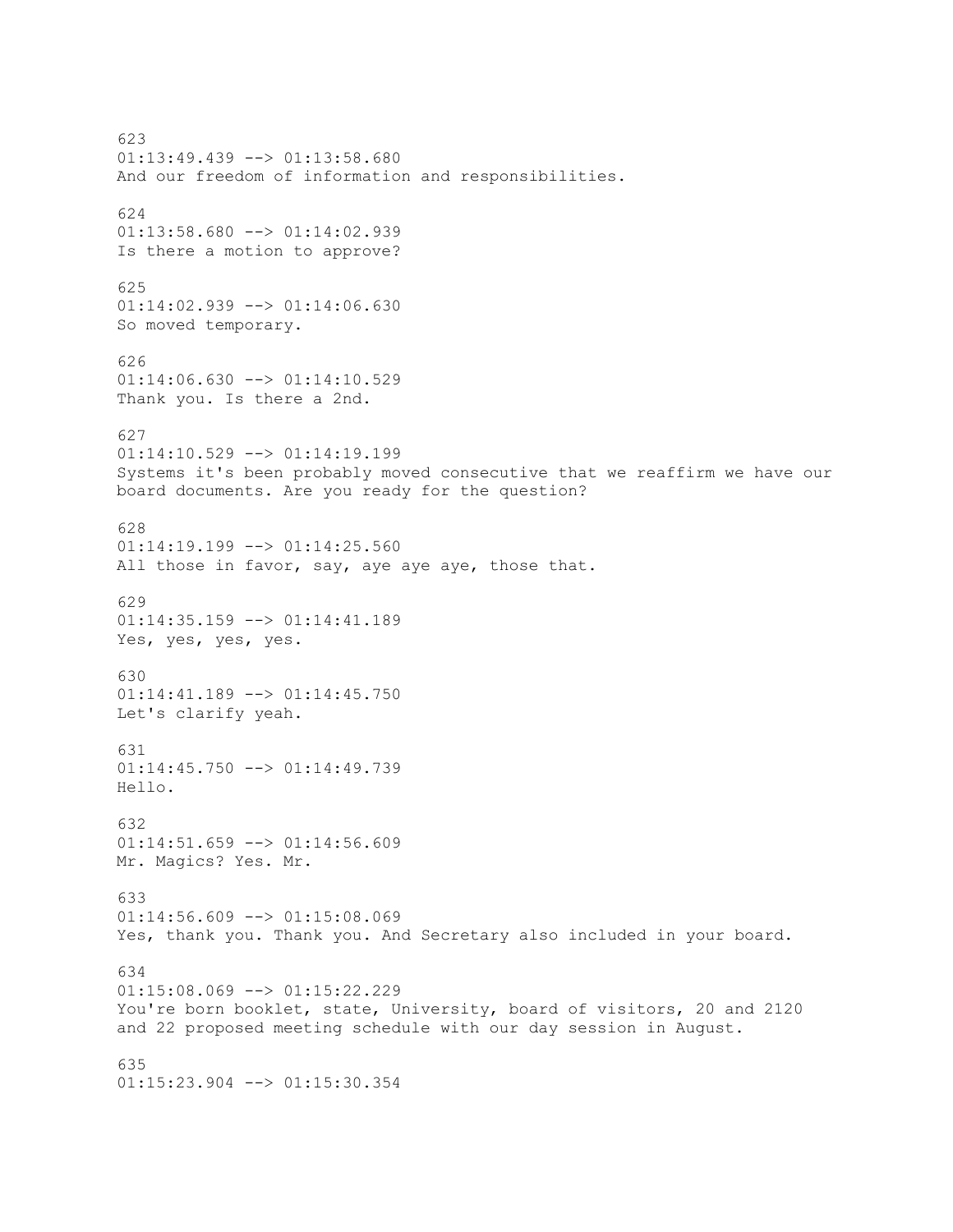26 on the 21st for our board retreat and regular board schedules for September November, 636 01:15:30.354 --> 01:15:31.194 February, 637  $01:15:31.555$  -->  $01:15:43.645$ and April of the next term I'd like motion to approve the board schedule as drafted. 638  $01:15:46.590$  -->  $01:16:00.960$ I moved that it'd be accepted. That's rational. Is there a 2nd, can are you ready for the question? 639 01:16:00.960 --> 01:16:07.109 All those in favor, say, aye aye aye opposed. 640  $01:16:07.109$  -->  $01:16:12.960$ There was that. 641  $01:16:12.960$  -->  $01:16:18.060$ Yes, yes, yes, yes. 642  $01:16:18.060$  -->  $01:16:21.810$ This yeah. 643  $01:16:21.810$  -->  $01:16:26.550$ Yes. 644 01:16:26.550 --> 01:16:31.409 Yes, yes. 645  $01:16:31.409$  -->  $01:16:36.960$ Thank you thank you Madam Secretary. 646 01:16:36.960 --> 01:16:43.319 And accepting a report from glimpse essence chair. 647 01:16:50.274 --> 01:17:03.564 Good afternoon. Good morning morning. We're in process of moving forward with a number of issues. 1. we have the President's evaluation.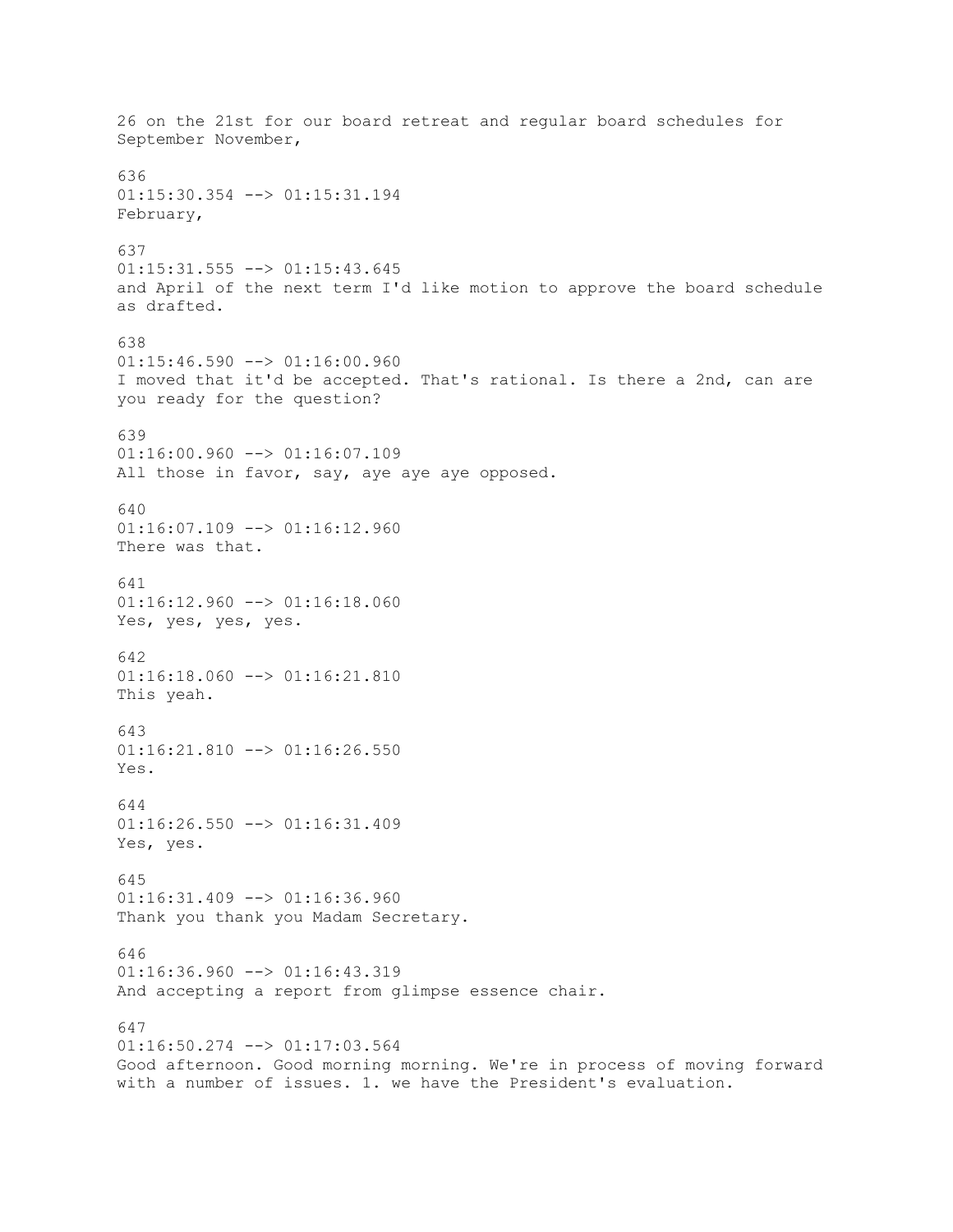648  $01:17:04.375$   $\leftarrow$   $>$   $01:17:11.664$ I think the doctor has moved forward with all the profit documents to send out to everyone. 649 01:17:12.479 --> 01:17:26.909 I would please hope that, as I said, in a document that we would have already have opinions regarding the Kevin we have for the president should be on any concerns or questions about that. 650 01:17:32.364 --> 01:17:40.914 All right, moving forward to a few things we want to have on next year's agenda. We talked about half an equity study as well as a. 651  $01:17:42.685$  -->  $01:17:53.935$ A climate survey of what students are thinking and staff about what's going on the University we thought we'd have that possibly going forward, 652 01:17:54.595 --> 01:17:57.024 especially now that we have code behind us, 653  $01:17:57.024$  -->  $01:18:05.125$ we hope that we get a clean assessment starting later on in the year maybe bring things okay, 654  $01:18:05.125$  -->  $01:18:10.104$ start in October with this 1st semester we may adjust that. 655  $01:18:10.885$   $\leftarrow$   $>$   $01:18:13.675$ Mr. Davenport said that he had the money to do those things. 656  $01:18:14.010$  -->  $01:18:22.170$ And I'm excited about getting those done, it would be a 1st by understand the full current climate what's going on at university for all points of view. 657 01:18:22.170 --> 01:18:28.020 Uh, are there any concerns or questions about that issue? 658  $01:18:29.064$  -->  $01:18:29.875$ Okay, 659 01:18:30.774 --> 01:18:45.085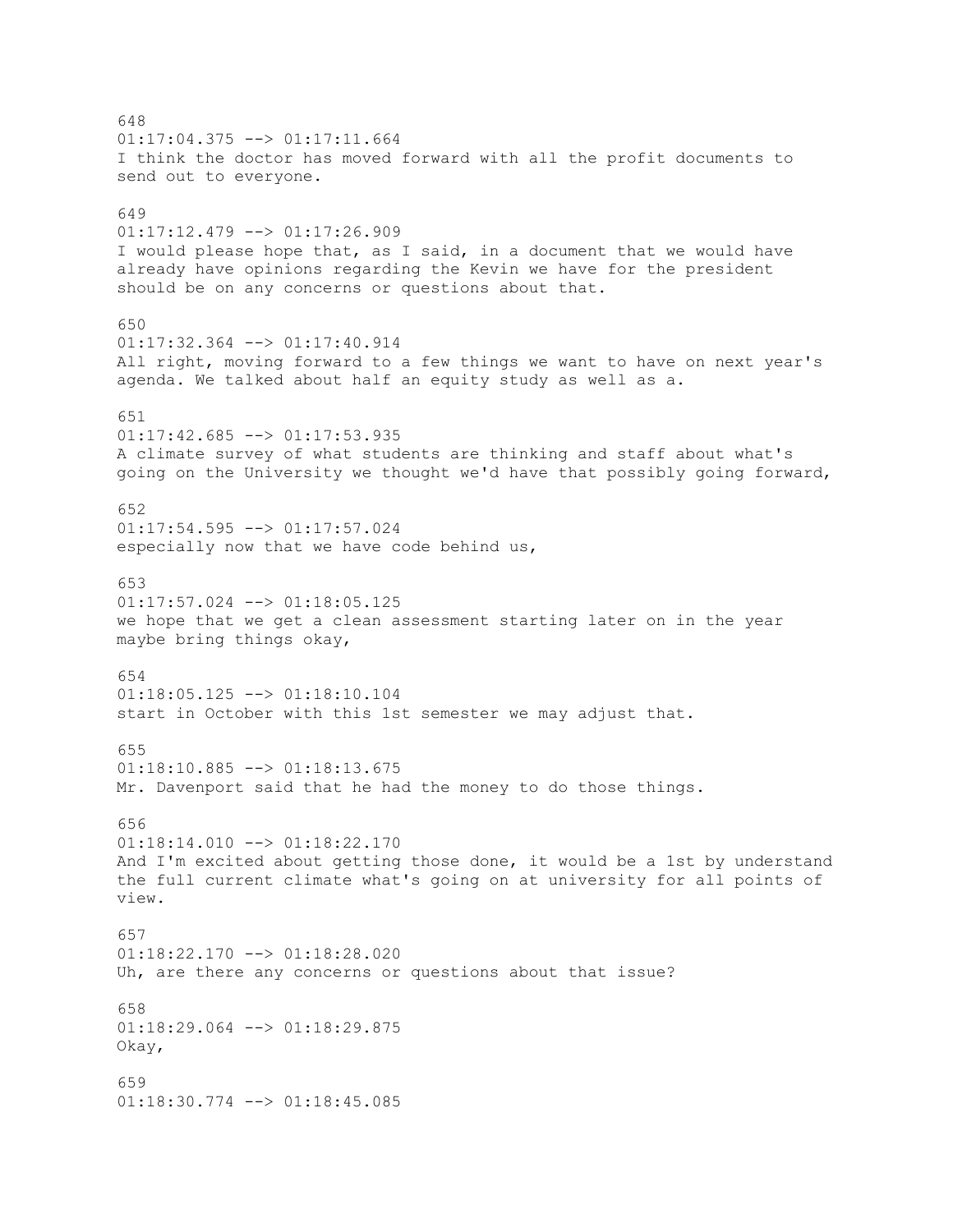seeing 1 more issue is possibly having a in the August timeframe having the governance review by Snyder can give us a seminar survey 660 01:18:45.864 --> 01:18:46.944 survey data 1st, 661 01:18:46.944 --> 01:18:52.074 and a seminar calling in August about how we'll govern ourselves and how we can better govern ourselves. 662 01:18:53.274 --> 01:18:55.104 That would be an issue as well. 663  $01:18:55.439$  -->  $01:18:59.340$ Any concerns that issue going forward. 664  $01:19:06.630$  -->  $01:19:19.109$ I guess there's, I just have 1 test that has ever been a decision on the, the type of core assessment engagement. I know that. 665  $01:19:19.109$  -->  $01:19:28.319$ Mr. not provided 3 levels. Has there been any further discussion about which level we would choose? 666 01:19:28.319 --> 01:19:35.789 We had talked about having this survey followed by the survey will give us all the data from all the board members. 667 01:19:35.789 --> 01:19:39.720 It would be followed by the summer review and. 668  $01:19:39.720$  -->  $01:19:44.159$ In a summer recess to cover those things. 669  $01:19:44.159$  -->  $01:19:49.229$ But, at least 1 and 3112 or 3 as possible, but 1 in 3, for sure. 670  $01:19:49.229$  -->  $01:19:53.369$ Right. Okay got it. So it's the most part the more comprehensive. 671 01:19:53.369 --> 01:19:56.430 Offer? Yes. Okay. Correct. Okay.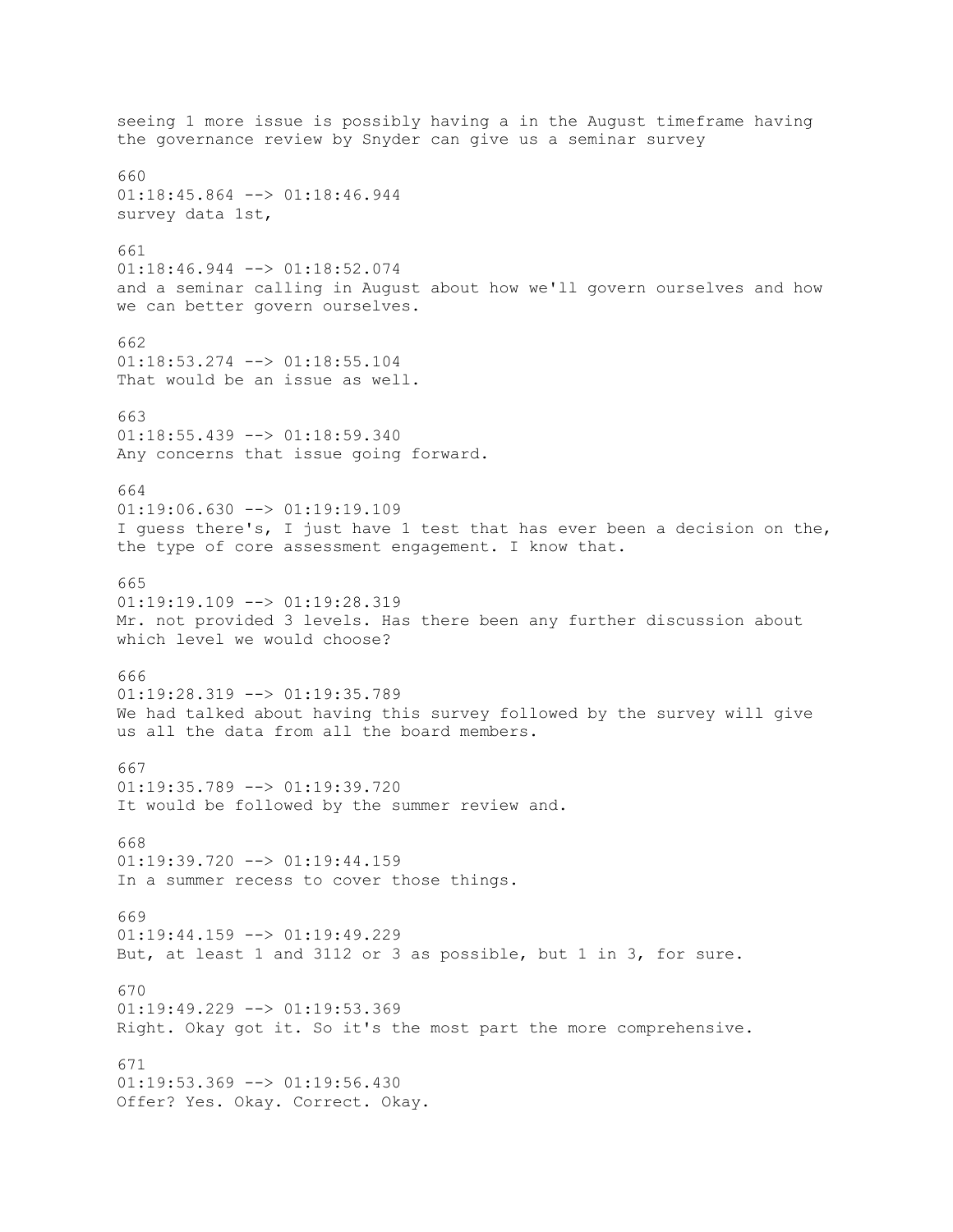672 01:19:56.430 --> 01:19:59.670 Let's keep us ultimately money. 673 01:19:59.670 --> 01:20:03.750 Right, right? Right. Okay. 674 01:20:06.024 --> 01:20:20.694 I think those are the issues 1 personal conversation. Okay, thank you. Thank you. Very much any questions for Mr. systems and with regards to any of the information that he's provided. We know that we are in the season assessment. 675  $01:20:20.755$  -->  $01:20:29.515$ So, we received our assessment on the President's president performance assessment and so we should respond in time as directed. 676 01:20:29.970 --> 01:20:34.350 From the board liaison and the committee. 677  $01:20:34.350$  -->  $01:20:42.300$ Thank you very much Mr. test or man 1 thing that we are moving into a different place and space. 678  $01:20:42.300$  -->  $01:20:54.060$ And as a matter of fact, we're going to probably have more than we ever had in my life because of some of the recent offerings we need to make sure that we, as board members are thinking about how we better manage ourselves toward the future. 679 01:20:54.324 --> 01:21:00.984 And what we learn about the surveys will tell us what we need to do to make sure that we are, 680 01:21:01.314 --> 01:21:01.675 I think, 681 01:21:01.675 --> 01:21:04.885 giving everyone an equal shot at having what instead offers, 682 01:21:04.885 --> 01:21:09.984 which is a full education as more.